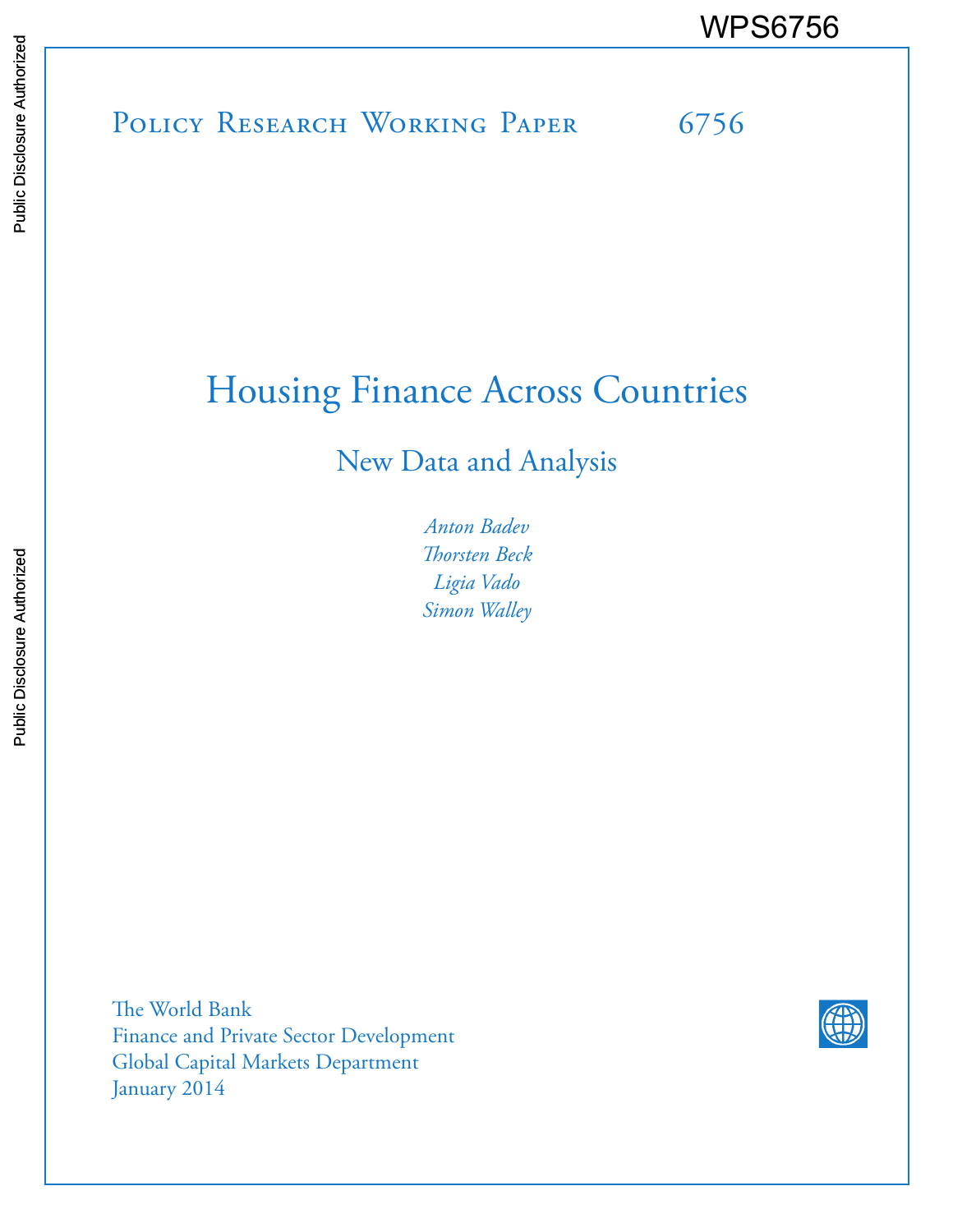### POLICY RESEARCH WORKING PAPER 6756

# **Abstract**

This paper presents new data on the depth and penetration of mortgage markets across countries. There is a large variation across both dimensions of mortgage market development, across countries, but also—in terms of depth—within countries. Mortgage markets seem to develop only at relatively high levels of gross domestic product per capita. Policies associated with financial system development are also associated with mortgage market development, including price stability and the efficiency of contractual and information

frameworks. The development of the insurance sector and the stock market, sources of long-term funding, is strongly associated with mortgage market development, while government subsidies and support are not. A benchmarking exercise compares the actual values of mortgage market development to values predicted by structural country factors and shows a large variation across countries and over time in the gap between predicted and actual values, related to specific policies but also mortgage boom and bust cycles.

This paper is a product of the Global Capital Markets Department, Finance and Private Sector Development. It is part of a larger effort by the World Bank to provide open access to its research and make a contribution to development policy discussions around the world. Policy Research Working Papers are also posted on the Web at http://econ.worldbank.org. The authors may be contacted at swalley@worldbank.org.

*The Policy Research Working Paper Series disseminates the findings of work in progress to encourage the exchange of ideas about development*  issues. An objective of the series is to get the findings out quickly, even if the presentations are less than fully polished. The papers carry the *names of the authors and should be cited accordingly. The findings, interpretations, and conclusions expressed in this paper are entirely those of the authors. They do not necessarily represent the views of the International Bank for Reconstruction and Development/World Bank and its affiliated organizations, or those of the Executive Directors of the World Bank or the governments they represent.*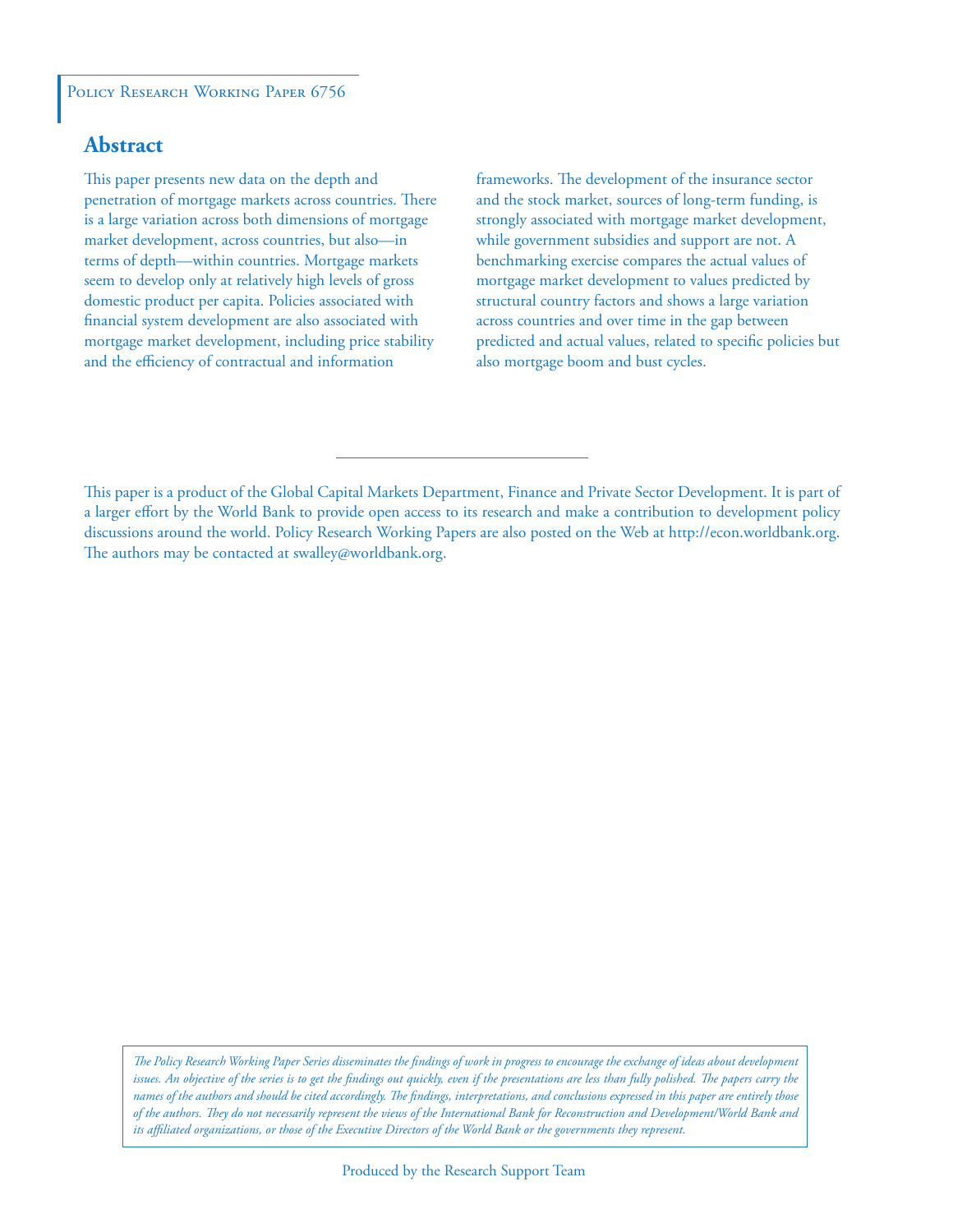# **Housing Finance Across Countries: New Data and Analysis**

**Anton Badev, Thorsten Beck, Ligia Vado, and Simon Walley\***

**Key Words**: Mortgage Finance, Benchmarking, Government Policy and Regulation

**JEL Classification**: G21, G28

\* Badev: University of Pennsylvania; Beck: Tilburg University and CEPR, Vado and Walley: World Bank. We are grateful for funding from DEC Research Dept of World Bank. We are grateful for comments to Leora Klapper and seminar participants at the World Bank. This paper's findings, interpretations, and conclusions are entirely those of the authors and do not necessarily represent the views of the World Bank, its Executive Directors, or the countries they represent.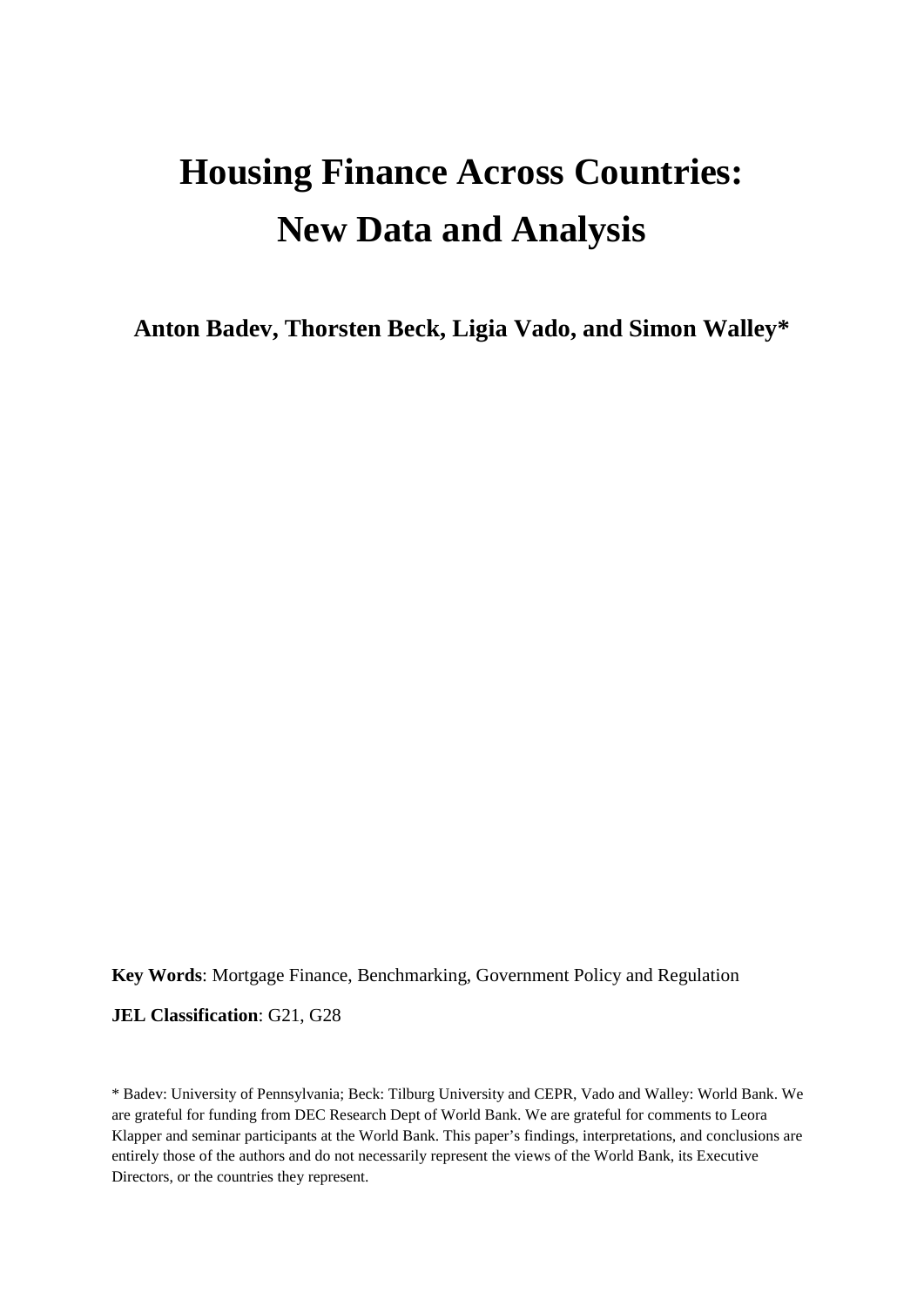# **1. Introduction**

While in high-income economies mortgages are widely available and routinely used for consumer financing of housing, many low and lower-middle-income countries only register a few thousand loans or a few hundred in some cases. As an example, total mortgage debt outstanding in the Netherlands is equivalent to 83% of GDP, whereas it amounts to less than 1 percent of GDP across many low- and lower-middle-income countries in Asia and Africa. What explains these differences? Are underdeveloped housing finance systems just a symptom of the general shallowness of financial systems across developing countries? Or are there country factors and policies that specifically explain underdeveloped mortgage markets? This paper uses new data to document cross-country variation in mortgage depth and penetration and explores country factors that can explain this variation and answer these questions.

Exploring mortgage finance and its determinants is important for both academics and policy makers. The maturity transformation of short-term liabilities into long-term assets, critical for long-term housing finance contracts, is also at the center of financial intermediation theory, with many agency conflicts and market frictions even more obvious in mortgage finance than in other segments of the financial sector. A mortgage loan is often the major liability of households in developed countries, with the house being the corresponding asset on the household balance sheet, and thus a critical part of household welfare. The importance and structure of mortgage finance is also critical for transmission channels of monetary policy. Housing finance, however, has also been at the center of multiple banking crises, most recently in the U.S., Ireland, and Spain, and recent research has shown that banking crises linked to housing boom and bust cycles are typically deeper than other crises (Claessens et al., 2011). Mortgage finance is also a critical segment of the policy agenda to "lengthen financial contracts" in many developing countries whose financial systems are dominated by short-term financial contracts and is at the center of attempts to build up nonbank segments of the financial system (Beck et al., 2011). Finally, the issue of housing finance can be seen in the context of a broader socio-economic development agenda. Many developing and emerging countries are still going through an urbanization process, which will increase the need for housing. Similarly, socio-demographic transition processes ongoing in many countries will increase the number of independent households and again increase demand for housing. Additional housing, however, requires financing—as house prices are often a multiple of annual income—and mortgage finance systems in many developing countries currently do not satisfy the housing needs of these societies.

Reforming mortgage finance systems requires the ability to understand, analyze, and diagnose their performance. While there is a long and extensive literature on housing finance across several developed economies, cross-country comparisons have been impeded by a dearth of data.<sup>[1](#page-3-0)</sup> This paper presents cross-country data on both housing finance depth and

<span id="page-3-0"></span> $1$  The one notable exception is IFC (2008), which presented detailed cross-sectional data on housing finance systems across 42 countries as well as Warnock and Warnock (2008) for data on 61 countries. In addition the Housing Finance Information Network (Hofinet) is currently building up a valuable data resources with a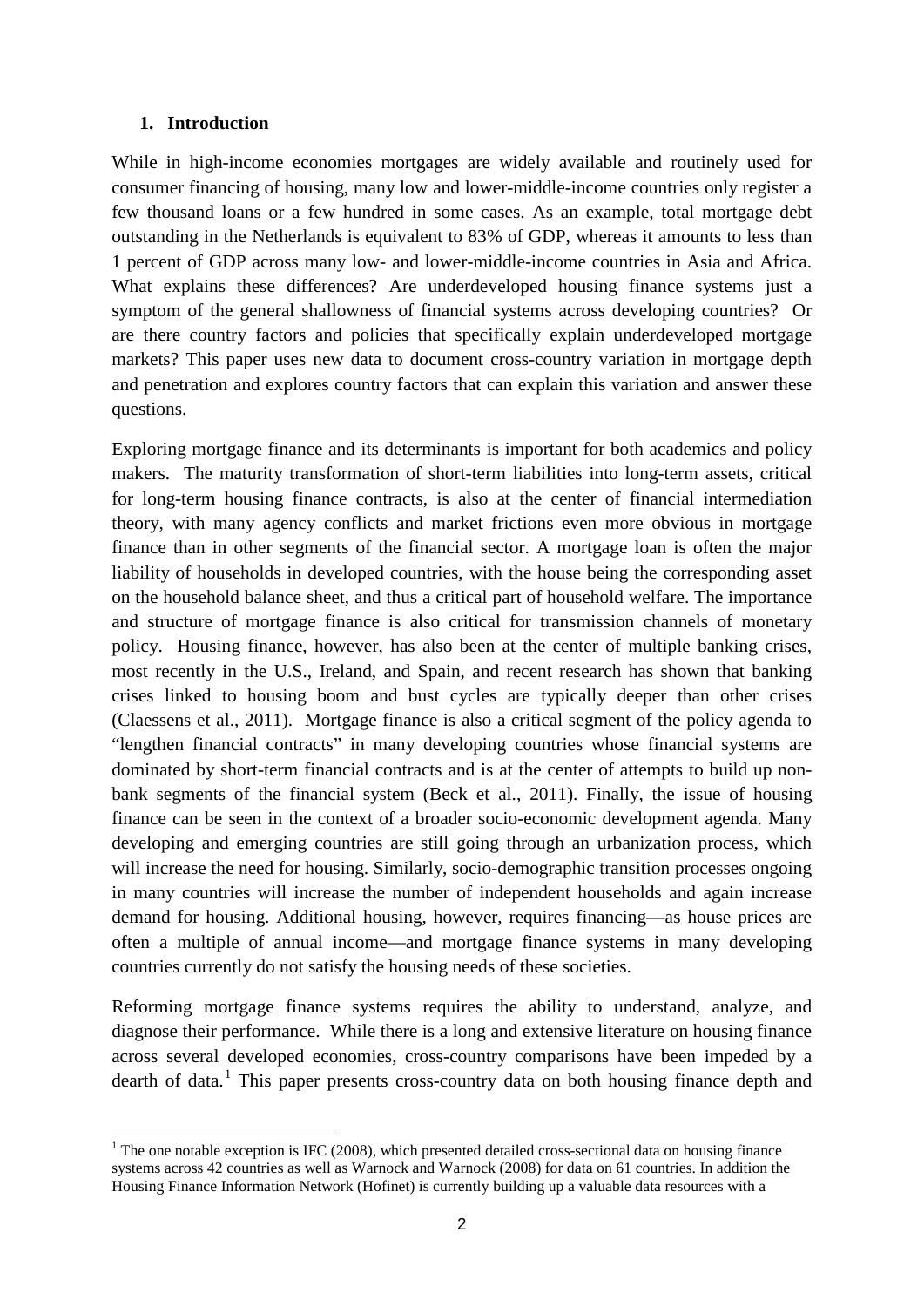penetration for up to 148 countries. Specifically, we focus on an indicator for the total outstanding amount of mortgage loans relative to GDP together with an indicator showing the share of adult population with a housing loan. While the first indicator is an aggregate gauge of the importance of the mortgage finance market relative to total economic activity and thus comparable to the standard indicator of financial depth—Private Credit to GDP—the second indicator captures the access dimension, i.e. how widely used housing finance services are. While the two indicators are strongly correlated, they are not perfectly so, as we discuss below. The paper provides comparisons across country groups and correlations with other financial sector and socio-economic indicators. We use cross-sectional and panel regression analyses to document country-level covariates of mortgage depth and penetration. Finally, we present a benchmarking model that allows comparison of actual mortgage market development to a predicted level taking into account socio-economic factors and ultimately might indicate whether a mortgage finance system is below or above a sustainable equilibrium. We also relate the cross-country and within-country variation in the gap between predicted and actual levels to recent crisis episodes and policy variables.

While there is a small but growing mortgage finance literature, most of the work has been either on specific countries or country groups (e.g., Diamond and Lea, 1992; Stephens, 2003; La Cava and Simon, 2005; Wolswijk, 2006; Roy, 2008, among others; see Warnock and Warnock, 2008 for further references and an overview). While previous work has focused more on the positive sides of mortgage finance expansion and policies that can expand access to housing finance (e.g., Gerardi, Rosen and Willen, 2010; and Beck and Brown, 2010), the recent crisis in the U.S. has raised concerns about boom-and-bust cycles in housing, including the political economy behind this (see, e.g., Mian and Sufi, 2009, 2011, Mian, Sufi and Trebbi, 2010; Dell'Ariccia, Igan and Laeven, 2012).

In addition to the mortgage finance literature, this paper links to several other mostly cross-country literatures.<sup>[2](#page-4-0)</sup> First, it links to the finance and growth literature. While theory predicts an ambiguous relationship between the efficiency of financial markets and economic growth, empirical research has established a mostly positive relationship (see Levine, 2005, for an overview). More recent studies, however, have established important non-linearities in the finance and growth relationship, with a possibly negative impact of finance on growth at very high levels (e.g., Arcand, Berkes and Panizza, 2012). While most of the empirical literature has focused on aggregate indicators of financial sector depth, more recent work has looked at the sectoral structure of credit, distinguishing between enterprise and household credit (e.g., Beck et al., 2012). This paper adds to this literature by exploring cross-country variation in mortgage finance. One important dimension of financial sector development and its impact on the real economy is maturity transformation, for which housing finance is a prime example (Caprio and Demirguc-Kunt, 1998).

-

growing number of countries contributing and a long time series developing. The great value of the Hofinet data <sup>2</sup> Campbell (2012) relates the discussion on mortgage markets and mortgage contract design to different strands <sup>2</sup>

<span id="page-4-0"></span>of the economic literature.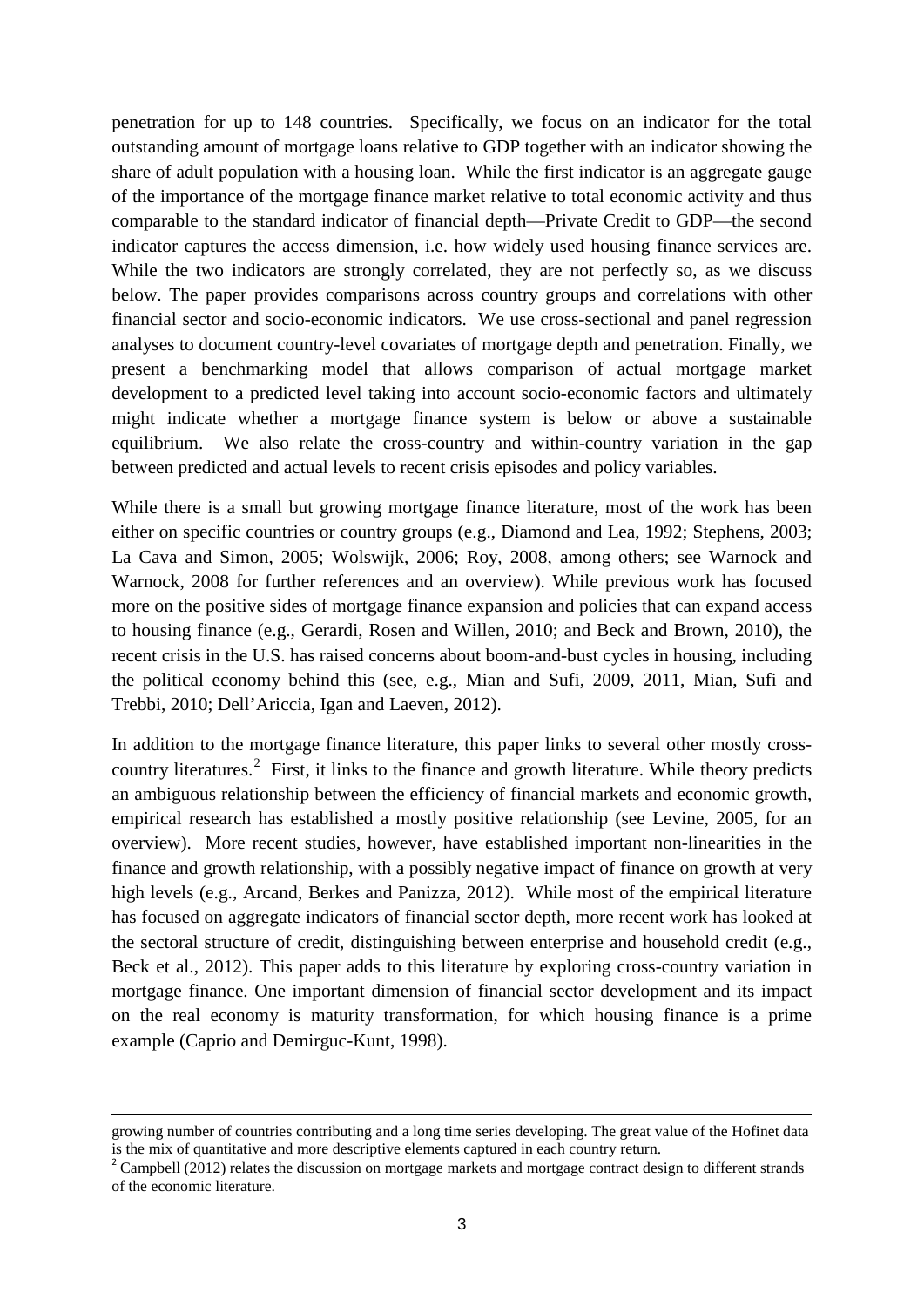Second, this paper links to the financial structure literature. Related to the finance and growth literature, arguments have been made in favor of either bank- or market-based financial systems.[3](#page-5-0) Recent papers have shown systemic patterns in the rise of different segments of the financial system in the process of economic and financial development (De la Torre, Feyen and Ize, 2013). Mortgage finance systems can be financed both through bankbased channels, i.e. retail funding, and more market-based channels, e.g. wholesale funding through securitization of mortgage loans. However, the development of mortgage finance systems might also depend on the scale and income level of its host economy. We will explore the "income elasticity" of mortgage finance, the relative importance of different funding sources for the depth and penetration of mortgage finance across countries, and how the development of housing finance co-varies with the development of other segments of the financial system.

Third, the paper links to the literature on determinants of financial sector development. Theory has shown the importance of macroeconomic stability and strong contractual and informational frameworks for financial deepening as they help mitigate market frictions related to maturity transformation and information asymmetries. Cross-country comparisons have established a strong empirical relationship between low inflation, strong and effective legal systems, comprehensive accounting and auditing standards, and credit registries, on the one hand, and deep and stable financial systems, on the other hand (e.g., Levine, Loayza and Beck, 2000; Boyd, Levine, and Smith, 2001, Djankov, McLiesh and Shleifer, 2007). Theory predicts that these elements should be even more important for mortgage finance given its long-term nature. In our empirical analysis, we relate the depth and breadth of mortgage finance markets to these different country factors.

Finally, the paper links to recent work on benchmarking financial systems. On the more conceptual side, Beck and de la Torre (2007) and Barajas et al. (2013) have developed the access possibilities frontier and the financial possibilities frontier, respectively, as a conceptual framework to gauge the constrained optimal level of financial development and prioritize different policy areas. On the empirical side, Beck et al. (2008) propose a benchmarking model to derive the "natural" level of financial sector depth across different dimensions and for a broad cross-section of countries, a model that by now has been mainstreamed into World Bank operations. This benchmarking exercise has been extended as more and more financial sector data have become available, both across more segments of the financial sector as well as over more dimensions of financial sector development, most recently on financial outreach. This paper provides a benchmarking exercise for mortgage finance for both depth and penetration in the housing finance market.

To the best of our knowledge, this is the first paper to present cross-country data on the depth and breadth of mortgage finance systems for such a large number of countries. With the initial nature of the exercise, however, come several caveats. First, while we have panel data on mortgage debt to GDP for part of our cross-sectional sample, there is only one data point in time for the housing loan penetration data. Future updates of the Global Findex data will

<span id="page-5-0"></span><sup>&</sup>lt;sup>3</sup> See, among others, Beck and Levine (2002).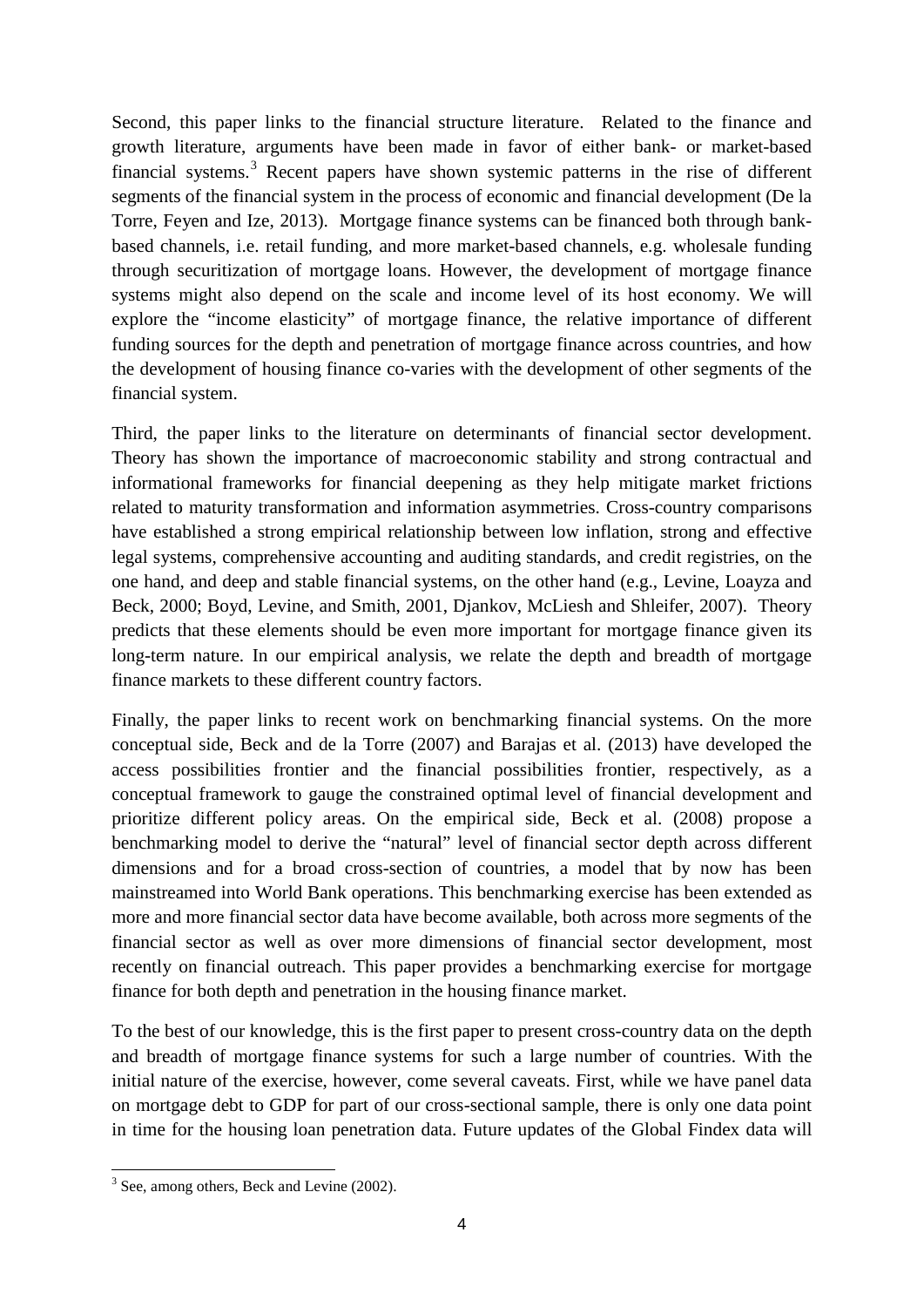allow the build-up of a panel version. However, the limited time-series dimension of our database prevents us from making any causal inferences. Second, while our mortgage depth data refer to the formal financial system, the housing loan penetration data refer to any provider of housing loans, including microfinance and informal providers, so that our access measure is broader than our depth measure. Third, this paper reports data on the depth and penetration of mortgage finance and thus leaves aside many other important dimensions of the mortgage market, including product quality and characteristics, including maturity structure, loan-to-value ratios and interest rate structure. Future work aims at extending this work and in the conclusions we will point to areas for further data collection and analysis.

The remainder of the paper is structured as follows. Section 2 presents our two main indicators of housing finance—mortgage debt to GDP and share of households with a mortgage—and some initial cross-country comparisons. Section 3 offers regression analysis to explore the cross-country covariates of housing finance development. Section 4 presents a benchmarking model. Section 5 concludes and looks forward to next steps.

# **2. Housing Finance Depth and Penetration Across Countries**

This paper relies on a comprehensive data collection exercise to construct a database on housing finance markets and other country-level variables on a global scale. The data set was compiled from different economic and financial data portals such as Doing Business, Global Financial Inclusion Database (FINDEX), World Bank Group Entrepreneurship Survey, the Housing Finance Information Network (HOFINET), World Bank's Enterprise Surveys, World Bank's PovcalNet, Property Rights Alliance, Stat Compiler, Bank for International Settlements (BIS), and World Development Indicators (WDI), among others.

We use two indicators of housing finance to analyze the depth and breadth of housing finance sectors. First, **Mortgage Depth** is the outstanding mortgage debt relative to GDP and gauges the depth of mortgage markets by focusing on the total volume. The construction of the first indicator involved the collection of panel data on mortgage debt outstanding in local currency on a country by country base given the absence of a single cross-country source of data.<sup>[4](#page-6-0)</sup> Mortgage debt data for 38 European countries and other large economies was compiled from the European Credit Research Institute (ECRI) for the period 1995–2011. For most economies, figures on mortgage debt outstanding were compiled from the countries' central banks, financial regulatory/oversight agencies, or housing finance agencies. For a number of countries, data were obtained through direct contact with housing finance officials during World Bank/IFC country missions or from field conferences or presentations. Gross Domestic Product (GDP) data used to compute the ratio were downloaded from the World Development Indicators Website. While for many countries, we have only one or two data points, we have at least 10 data points for 45 countries. In total, we have 938 observations for 118 countries. It is important to note that Mortgage Depth only captures formal mortgage loans from regulated financial institutions and excludes loans from non-regulated microfinance institutions and informal sources. Similarly, it excludes loans or grants from

<span id="page-6-0"></span><sup>4</sup> Appendix Table A1 lists sources for all countries.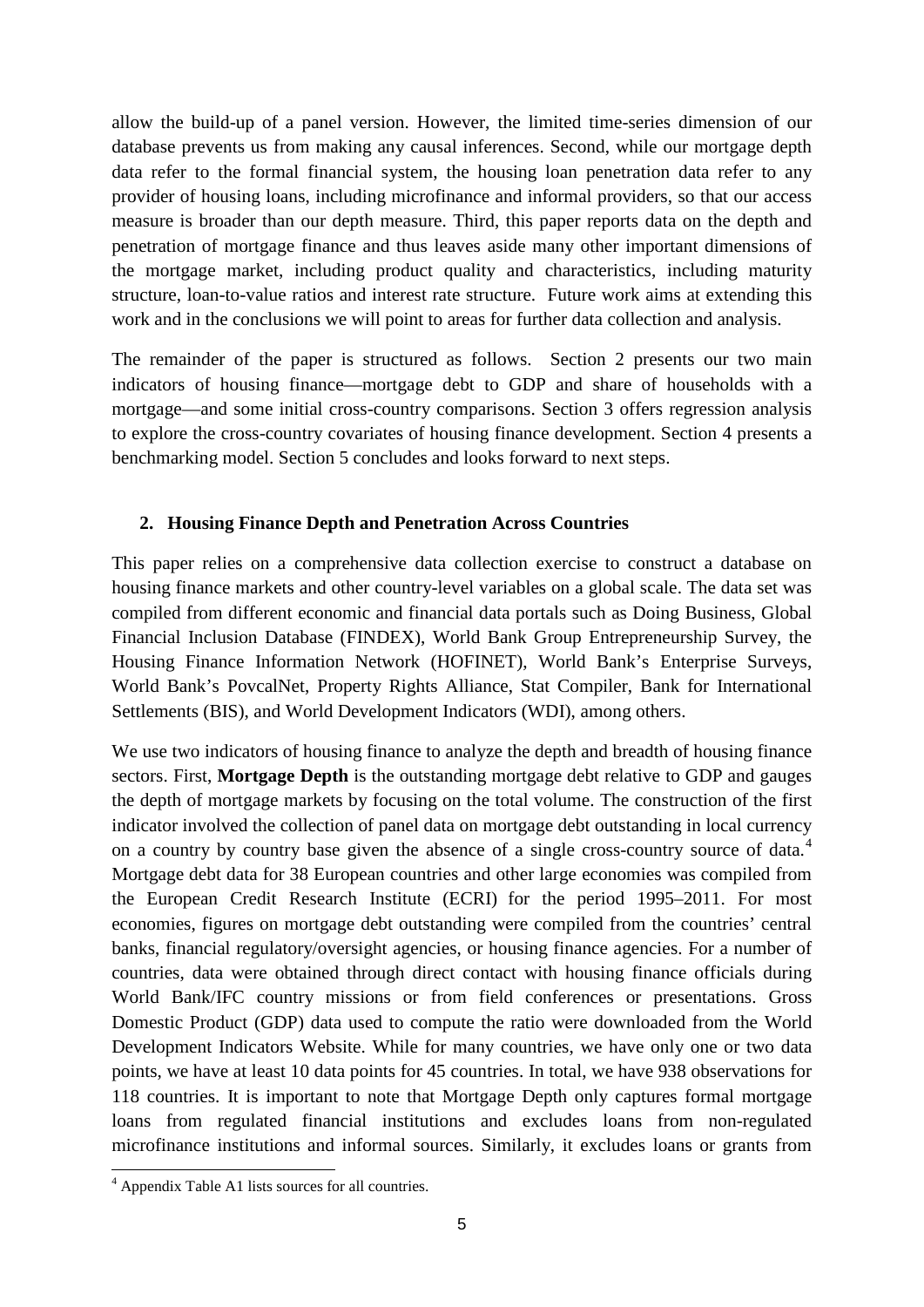government organizations outside the regulated financial system. Another important caveat is that the definition of housing finance will differ across countries. Some countries will only include collateralized housing finance where a mortgage lien has been established, whereas others may have a looser definition covering non-secured consumer loans used for housing purposes. Likewise there is often a fine line, especially in emerging markets, between what constitutes a secured business loan or a commercial property loan and a housing loan. For the purposes of this study, we abstract from these definitional variations across countries.

Figure 1 shows the enormous cross-country variation in mortgage depth. Here, we present average data for the period 2006 to 2010. Mortgage debt to GDP ranges from less than 1 percent in Rwanda to 109% in Denmark. Appendix Table A2 lists the average Mortgage Depth across 99 countries over the period 2006 to 2010.

The second housing finance measure—**Housing Loan Penetration**, the percentage of adult population with an outstanding loan to purchase a home—was obtained from the Global Financial Inclusion (FINDEX) Database. Unlike the Mortgage Depth indicator, the penetration indicator refers to any provider of housing loans, including regulated financial institutions, microfinance institutions, and informal sources. The FINDEX database was constructed with survey data collected from a randomly selected sample of 150,000 individuals in 148 countries. The survey, conducted by Gallup Inc. in 2011, constitutes the first comprehensive attempt to measure financial inclusion at a global scale and provides a substantial array of indicators on countries' saving, borrowing, payments, and risk management practices (See Demirguc-Kunt and Klapper, 2012 for more information). Presently, FINDEX data are only available for a cross-section of 148 countries in 2011, for which reason the data can only be used for cross-sectional analysis. This analysis can be expanded to account for over-time changes in financial inclusion measures as the data collection effort is further pursued in future years.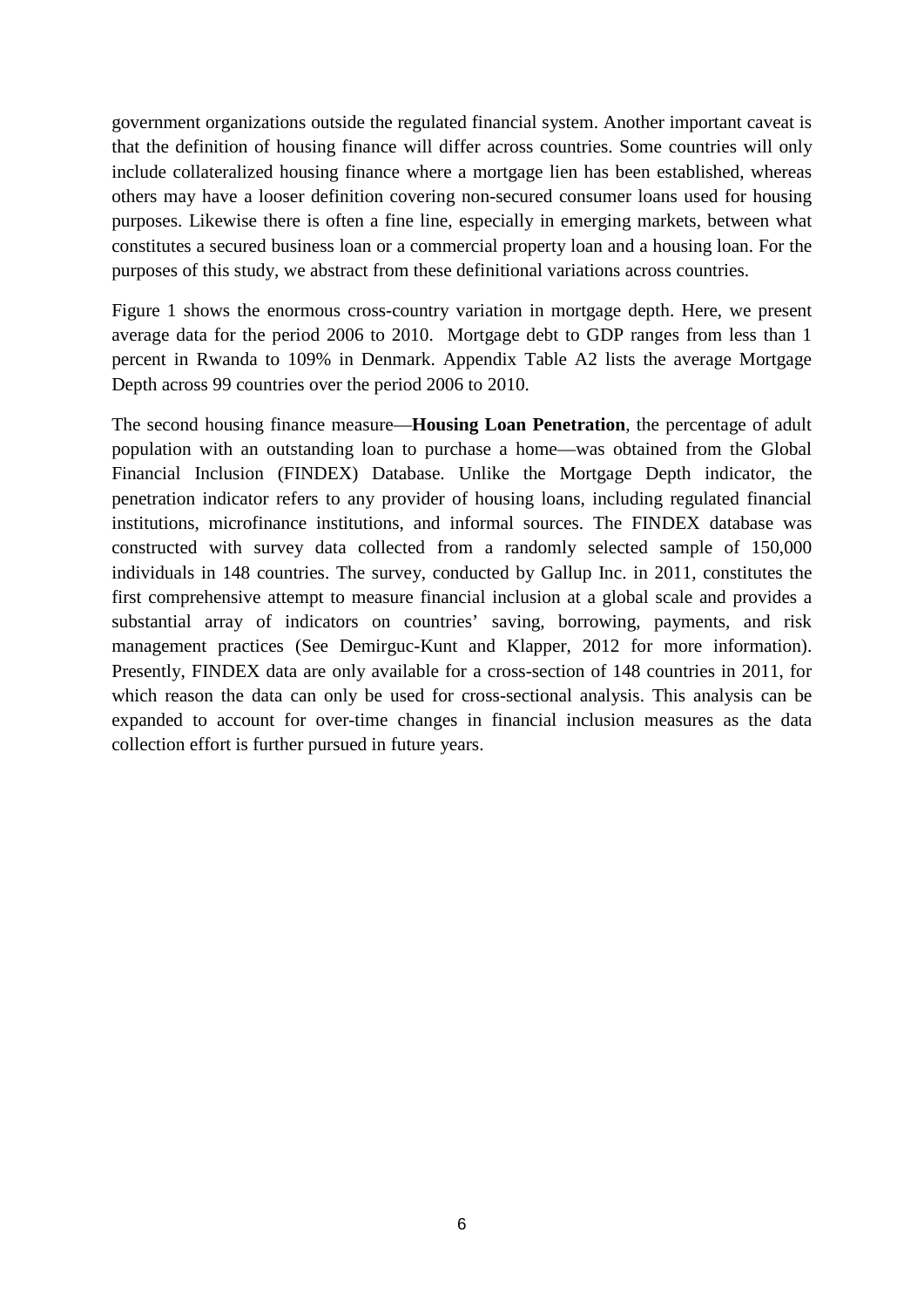

# **Figure 1: Mortgage Depth across Countries (2006-2010)**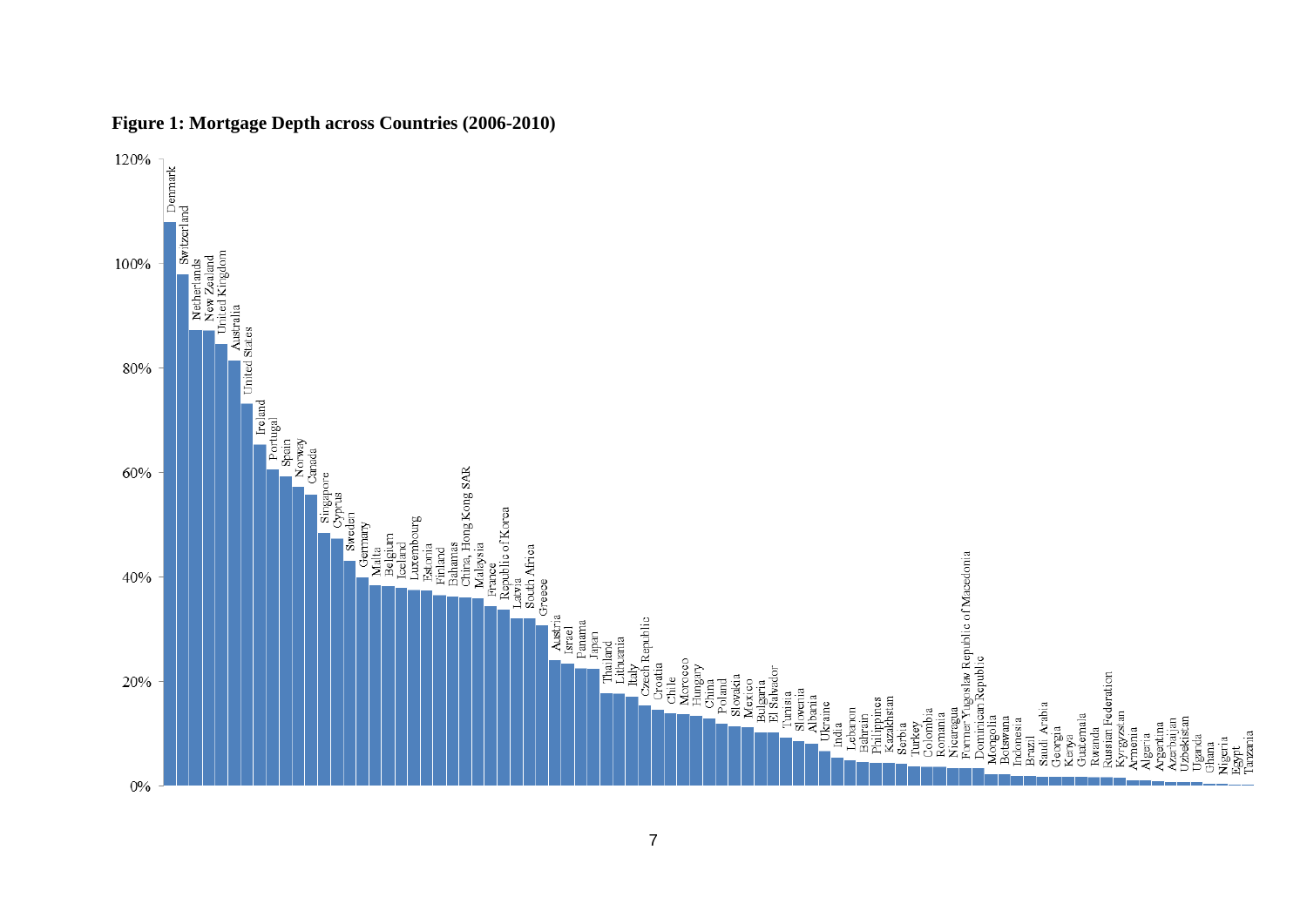

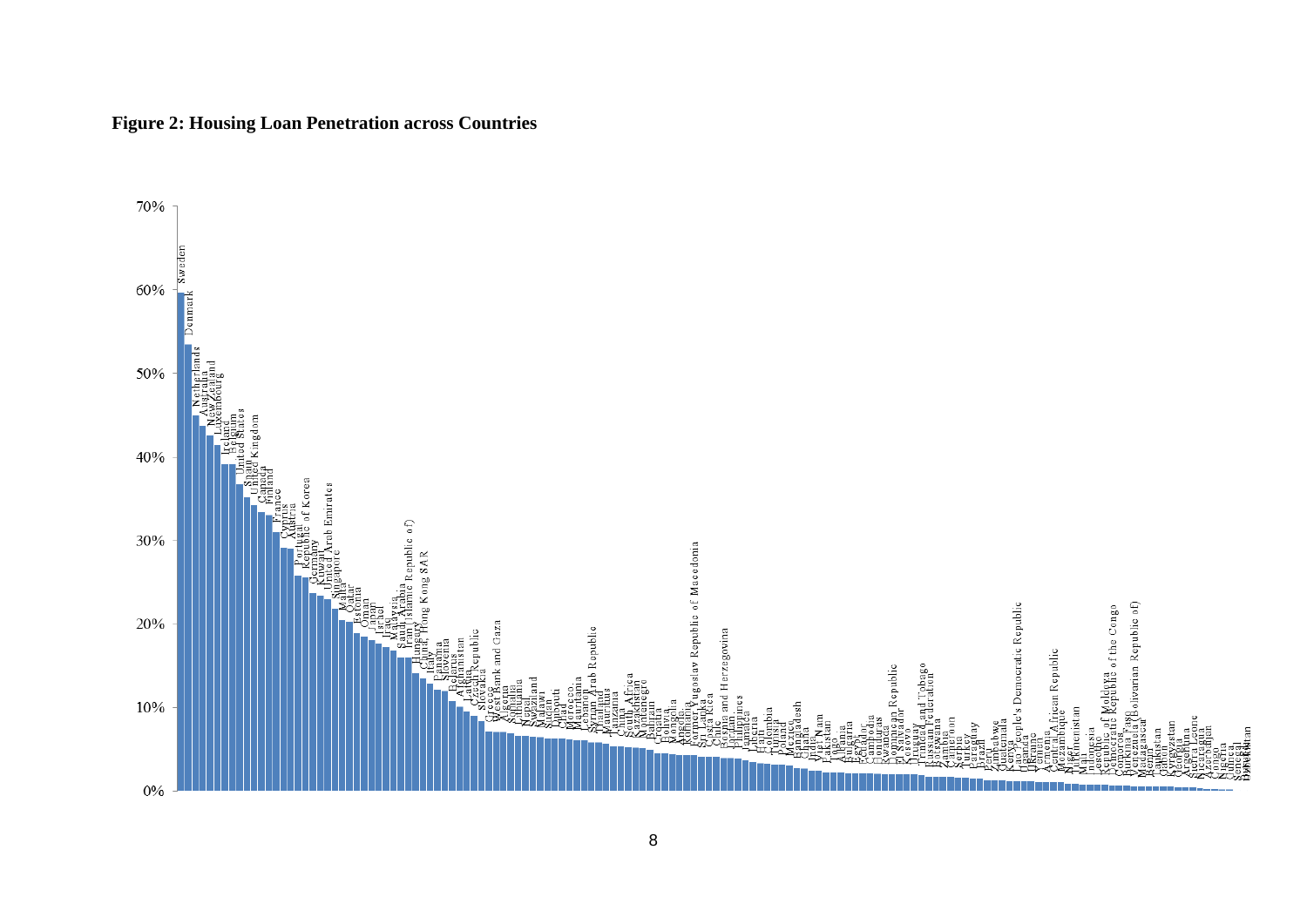Figure 2 shows a large cross-country variation in Housing Loan Penetration across countries, ranging from close to zero in many African countries to almost 60% in Sweden. Appendix Table A2 lists Housing Loan Penetration for all countries in our sample.

Mortgage depth and housing loan penetration are highly correlated, though not perfectly (Figure 3). Both Great Britain and Australia had Mortgage Debt of 85% of GDP, averaged over 2006 to 2010, but in Australia 44% of the adult population had a mortgage loan in 2011, while in Great Britain only 33%. Housing Loan Penetration stood at 29% in 2011 in both Austria and Cyprus, but Mortgage Depth was 25% in Austria over the period 2006 to 2010, while it was 52% in Cyprus over the same period. Such differences could reflect relative price differences and non-synchronized housing price cycles across countries or differences in mortgage finance systems, such as different loan-to-value averages or different institutional structures, where some housing loan providers are captured under Mortgage Depth in one but not the other country.



**Figure 3: Mortgage Depth vs. Housing Loan Penetration**

Mortgage depth is closely correlated with a standard measure of financial intermediation, Private Credit to GDP (Figure 4), which is not surprising given that mortgage debt constitutes part of overall lending to the private sector in the economy. However, we also note that mortgage lending as a share of overall lending increases with higher levels of Private Credit to GDP, consistent with the finding by Beck et al. (2012) that household credit increases as share of overall credit with the level of Private Credit to GDP. Similarly, Housing Loan Penetration is correlated with other outreach indicators, including the share of population with a bank account (Figure 5). This correlation, however, is significantly less strong than the correlation on the depth side, suggesting that high use of basic savings and payment accounts does not necessarily imply access to mortgage finance.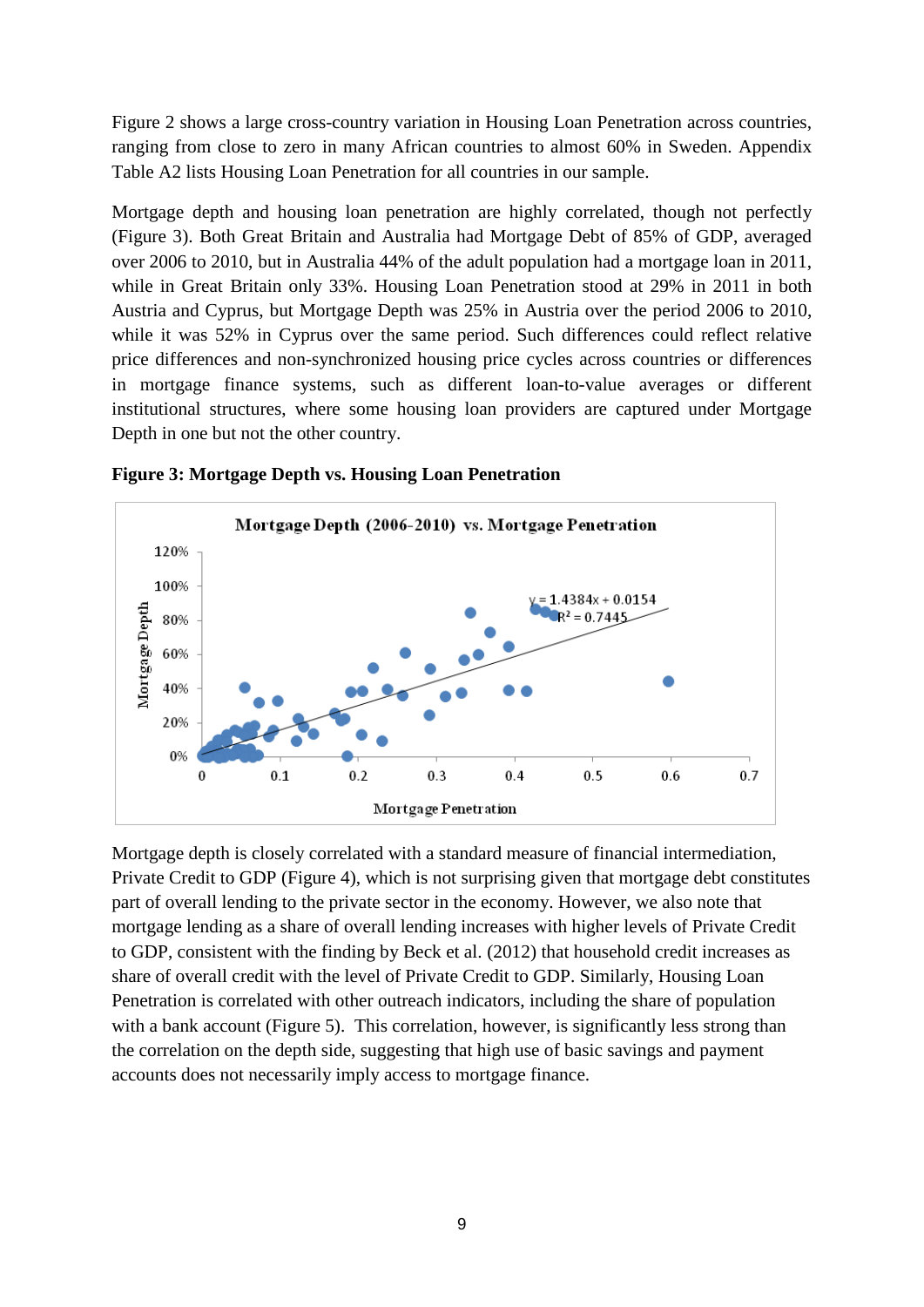

**Figure 4: Mortgage Depth vs. Private Credit to GDP**

**Figure 5: Housing Loan Penetration vs. Account Penetration**



In the next section, we will document the relationship between different country factors and mortgage depth and penetration with regression analysis. As preliminary exploration, we offer graphic illustration of the univariate relationship between the depth and penetration of mortgage markets and different country factors. Figures 6 and 7 show that mortgage depth and housing loan penetration increase with countries' income level in a convex manner, i.e. slow increases with income across low- and middle-income countries and rapid increases with income across high-income countries, suggesting that housing finance is a "luxury"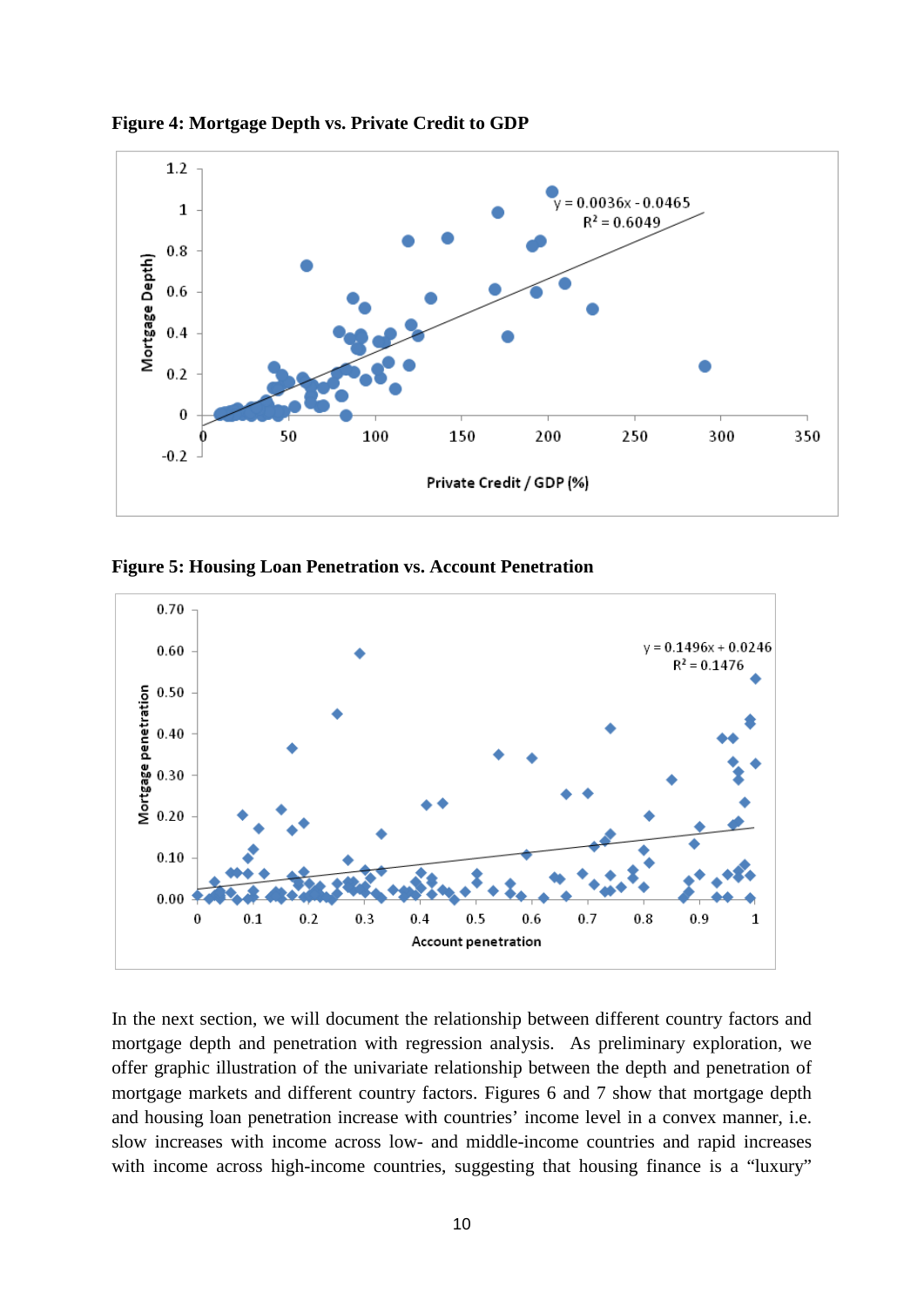segment of the financial sector. This observation is consistent with the "income elasticities" across different segments of the financial system as computed by Beck et al. (2008) that show that capital markets and insurance sectors—thus long-term finance segments—are more income-elastic, i.e. develop at a later stage, than the banking system.<sup>[5](#page-12-0)</sup> We will explore the co-development of housing finance with other segments of the financial system in more detail below.





**Figure 7: Mortgage Depth and Penetration vs. GDP per capita**

**Panel A: Mortgage Depth vs. GDP per capita Panel B: Housing Loan Penetration vs. GDP per capita**



Figure 8 shows a non-linear negative relationship between monetary instability and mortgage depth and penetration. Given the long-term nature of mortgage contracts, monetary stability can be considered a key condition for building up mortgage markets. Figure 8 confirms that. While high inflation is associated with very shallow mortgage markets, there is a high variation in mortgage depth and housing loan penetration among low-inflation countries,

<span id="page-12-0"></span><sup>&</sup>lt;sup>5</sup> We report median values across the four income groups to avoid the impact of outliers.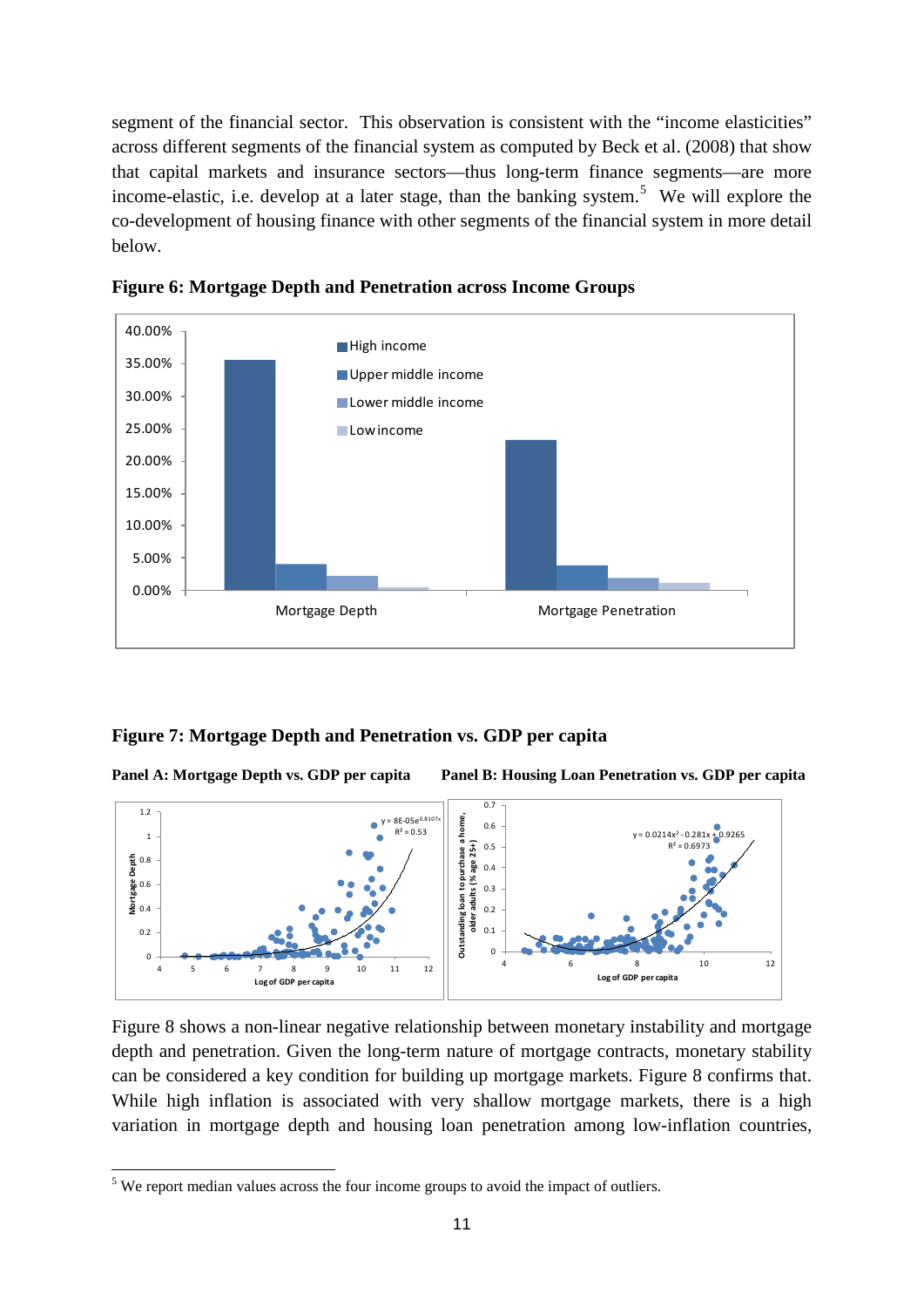suggesting that macroeconomic stability is a necessary but not sufficient condition for deep and broad mortgage markets.



# **Figure 8: Mortgage Depth and Penetration vs. Inflation**

**Panel A: Mortgage Depth vs. inflation Panel B: Housing Loan Penetration vs. inflation** 

Figure 9 shows a non-linear positive relationship between urbanization and mortgage depth and penetration. A higher share of urban population is conjectured to increase both demand (due to higher mobility and smaller household size) and supply (due to lower delivery cost and more easily protectable creditor rights). On the other hand, a higher degree of urbanization might result in lower use of mortgage finance if most households decide to live in rental apartments rather than houses. Figure 9 shows a positive relationship between urbanization and mortgage finance. Many of the countries with the highest level of urbanization also have among the highest levels of mortgage depth and penetration. While countries with low levels of urbanization have low levels of mortgage depth and housing loan penetration, there is a higher variation in the depth and breadth of mortgage markets across countries with high levels of urbanization.

In summary, the depth and breadth of mortgage markets is correlated with several country characteristics in ways predicted by theory. In the following, we will use regression analysis to explore in more depth and more formally which country factors and policies can explain differences in the depth and breadth of mortgage markets.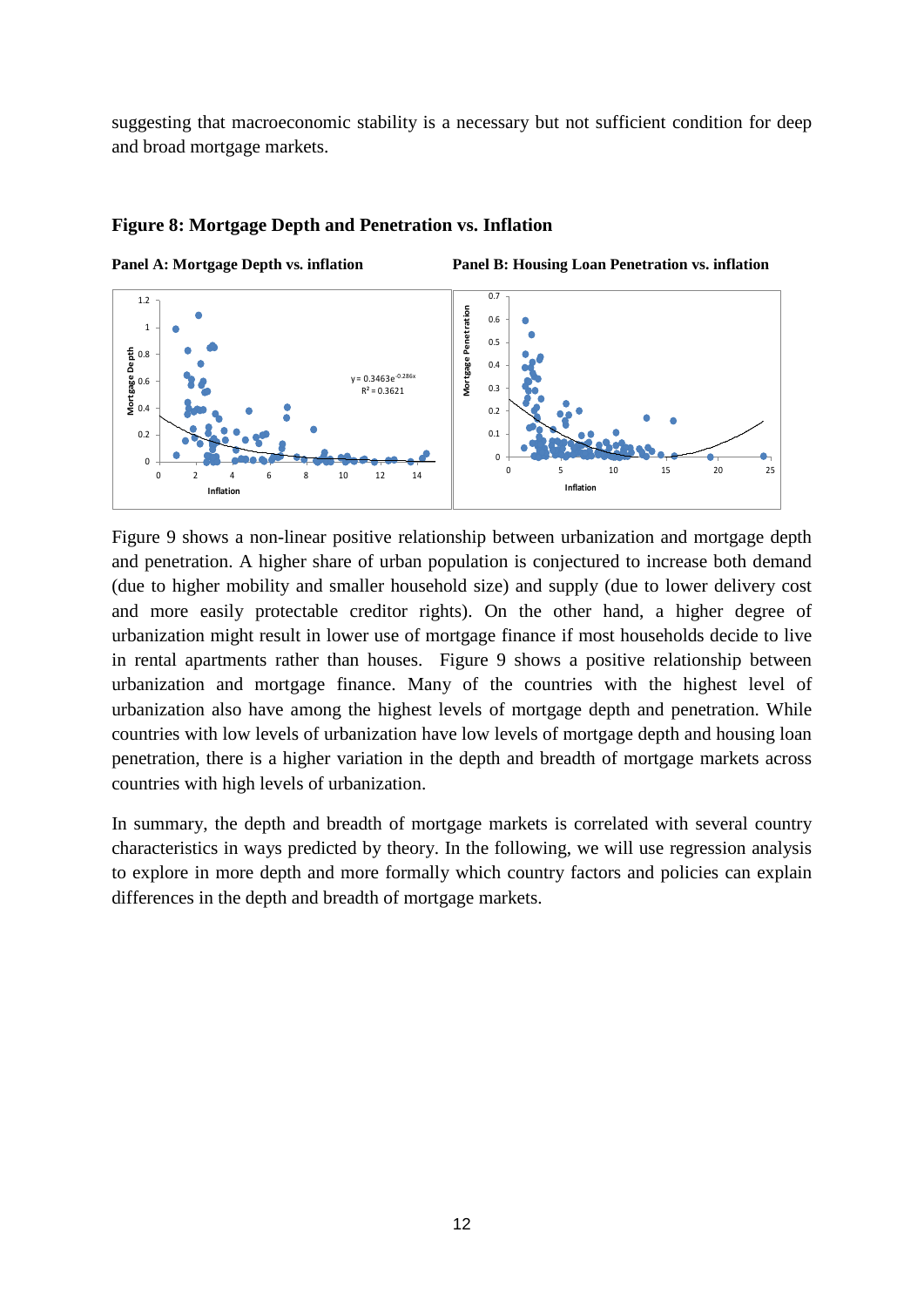### **Figure 9: Mortgage Depth and Penetration vs. Urbanization**



Panel A: Mortgage Depth vs. Urbanization Panel B: Housing Loan Penetration vs. Urbanization

## **3. What Explains Variation in Housing Finance Across Countries and Over Time?**

This section discusses regression analysis of mortgage depth and housing loan penetration across countries and over time. It is important to stress, as we have already done in the Introduction, that we do not imply any causal inference from our analysis. Table 1 presents descriptive statistics for the different explanatory variables that we use, while Table 2 presents correlations of Mortgage Depth and Housing Loan Penetration with the explanatory variables. We note that many of the variables are significantly correlated with the two mortgage finance indicators. We will discuss the different variables as we present the regression results. Tables 3 to7 present cross-sectional regressions of Mortgage Depth (Panel A) and Housing Loan Penetration (Panel B) on an array of socio-economic variables, while Tables 8 to 10 present panel regressions for Mortgage Depth. All regressions were estimated with robust standard errors. In the case of the panel regressions, these standard errors are robust to heteroskedasticity and autocorrelation. For the cross-sectional regressions, we average data over 2006 to 2010, unless noted otherwise.

We first present a baseline regression where we include inflation and the log of the share of urban population. $6$  In line with the graphs presented in the previous section, we expect positive (negative) associations of income and urbanization (and inflation) with Mortgage Depth and Penetration, although the three variables are also correlated with each other. Then we test for the significance of several socio-economic variables, including (i) inflation volatility, defined as the standard deviation of inflation over the period 2002 to 2007, (ii) the log of the age dependency ratio, defined as the ratio of population below 15 and above 65 to working population (between 15 and 65), (iii) population growth, and (iv) population density. We expect more volatile inflation to be negatively associated with mortgage market development, while population growth and density are conjectured to be positively associated with mortgage depth and breadth, both through higher demand for housing and more cost-

<span id="page-14-0"></span><sup>&</sup>lt;sup>6</sup> We use the log of urban population share to control for non-linear relationships between these variables and mortgage depth and housing loan penetration. We include one plus log of inflation to reduce the impact of outliers.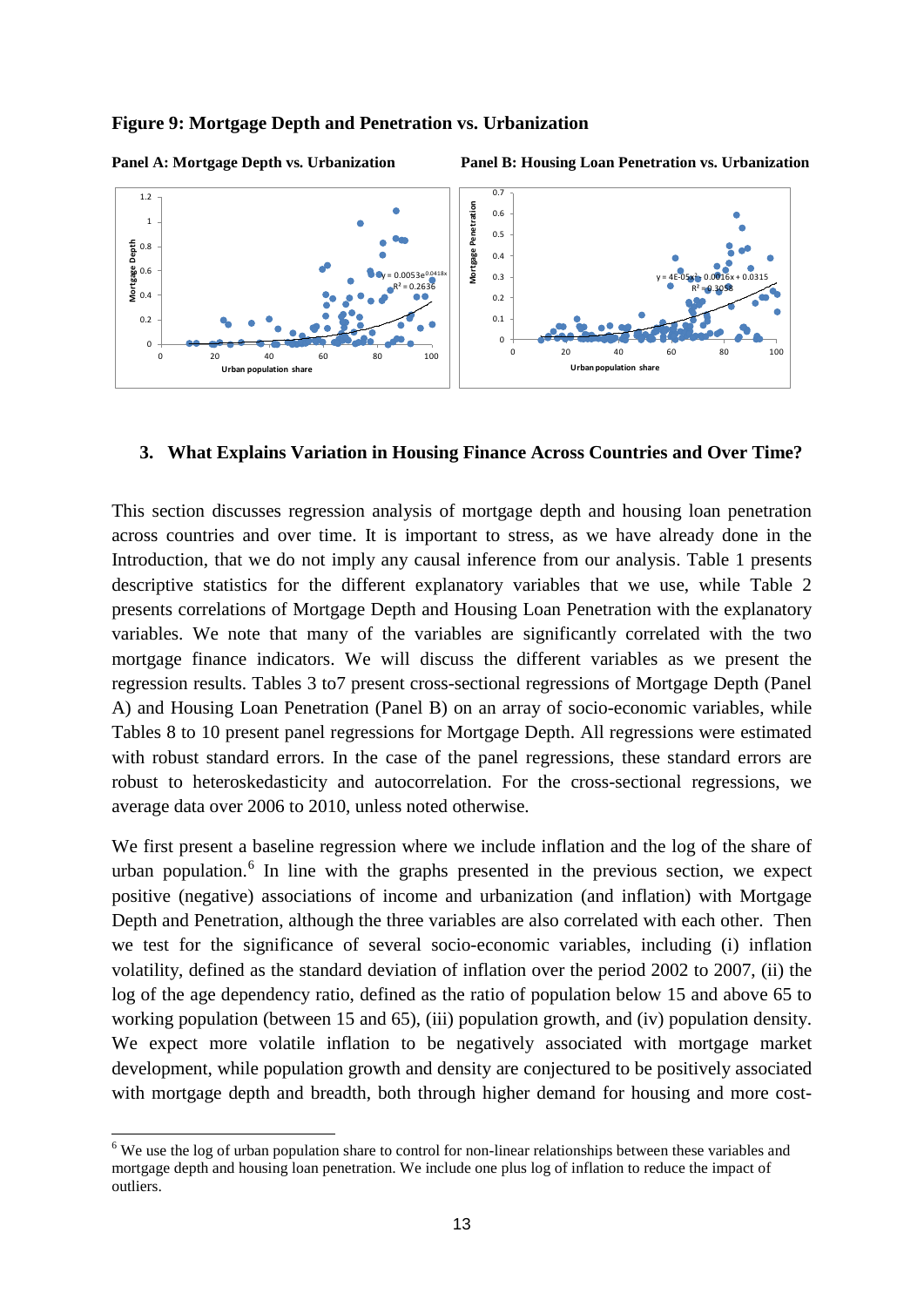effective financial service delivery. In the following, we also discuss robustness tests, where (i) we include the log of GDP per capita to gauge whether the impact of different country factors simply proxies for the level of economic development, (ii) we exclude high-income countries, as they have significantly more developed mortgage markets than developing countries, and (iii) we include Private Credit to GDP to see whether the empirical relationship of specific country factors with mortgage market development simply reflects the relationship with the general development of financial systems.

The baseline regression in Table 3, column 1 shows that both Mortgage Depth and Housing Loan Penetration are strongly and positively associated with the share of urban population, while inflation is negatively and significantly associated with mortgage market development. In the subsequent regressions, we add one socio-economic variable at a time. We find that the Old (Young) Age Dependency Ratio is positively (negatively) and significantly associated with both Mortgage Depth and Housing Loan Penetration. A higher share of older population thus increases the depth and penetration of housing finance, while younger societies have lower levels of housing finance markets. Inflation volatility is negatively and significantly associated with Mortgage Depth, while positively and significantly with Housing Loan Penetration, which might indicate the use of housing loans (and thus real estate more generally) as a hedge against inflation, where available. Neither population density nor growth is significantly associated with either Mortgage Depth or Housing Loan Penetration. In summary, this suggests that income, inflation, and urbanization are critical predictors of Mortgage Depth confirming the correlations presented in graphic format above. The age structure of the population has important repercussions for the development of housing finance. The R square suggests that our variables can together account for approximately a third of the cross-country variation in Mortgage Depth and Housing Loan Penetration, with a higher share of variation explained in the case of penetration. When we include GDP per capita in our regressions, the explanatory power increases, but some of the variables lose significance or change signs, such as urbanization, which is now negatively associated with Mortgage Depth. Controlling for Private Credit to GDP renders most of the other explanatory variables in the Mortgage Depth and Housing Loan Penetration regressions insignificant. Similarly, limiting our sample to high-income countries reduces the significance of many variables greatly. Across all sample cuts, however, the strong and negative association of inflation with both Mortgage Depth and Housing Loan Penetration holds.

Table 4 shows regressions of Mortgage Depth and Housing Loan Penetration on different indicators of market structure and competitiveness of the banking system as well as indicators of the regulatory frameworks banks face. Specifically, we test whether (i) regulatory restrictions on banks' activities<sup>[7](#page-15-0)</sup>, (ii) restrictions on banks' real estate activities, (iii) the share of government-owned banks, (iv) the share of foreign-owned banks, (v) the 3-bank

<span id="page-15-0"></span> $<sup>7</sup>$  The index ranges from one to 16 and covers four areas, securities business, real estate investments, insurance</sup> activities and ownership on non-financial enterprises, with values taking on 4 if prohibited, 3 if some activities are permissible through subsidiaries, 2 if all activities are permissible through subsidiaries, and 1 if all activities are permissible within bank itself.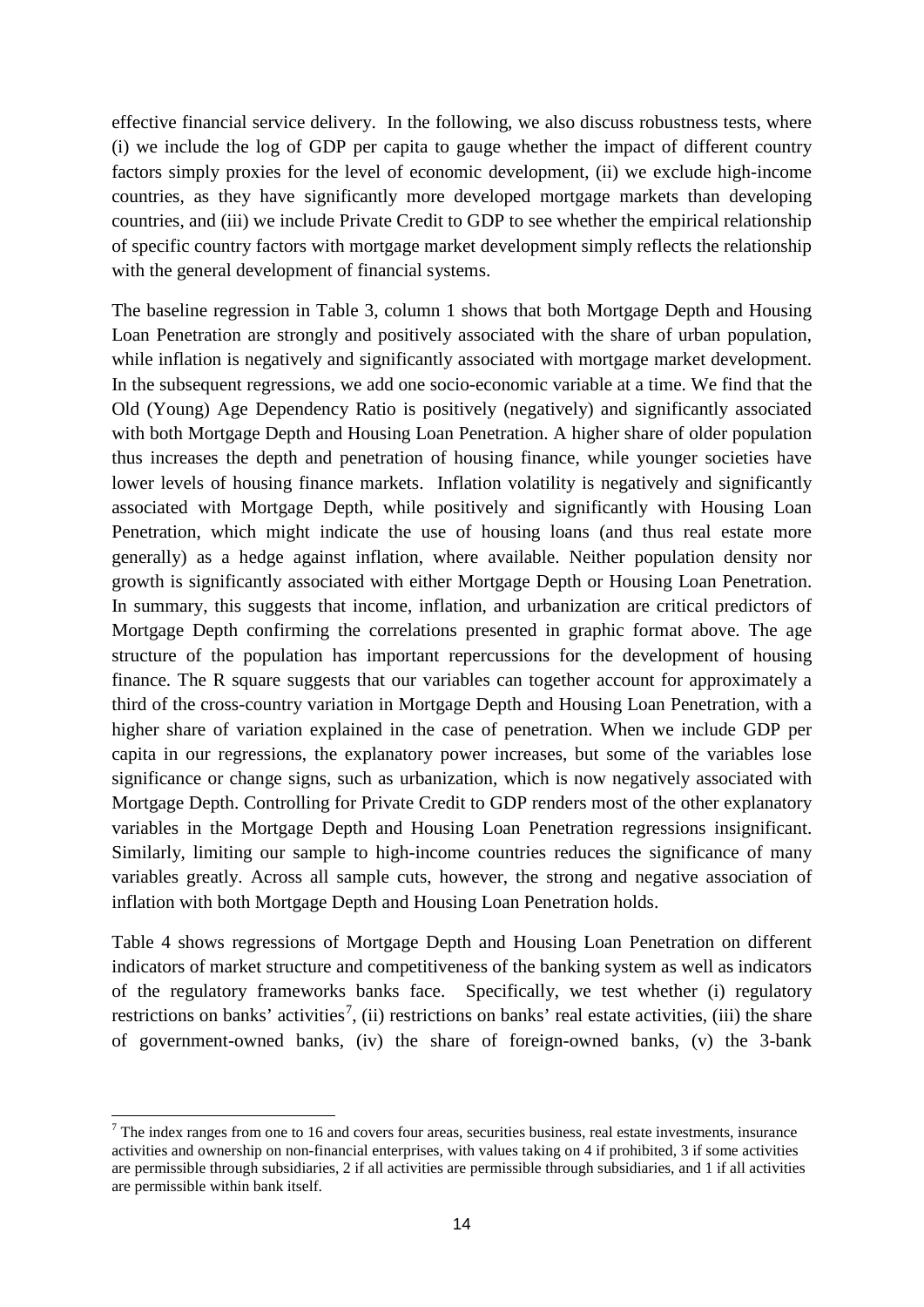concentration ratio, (vi) the H-Statistic of bank competition,<sup>[8](#page-16-0)</sup> and (vii) the Lerner index of banks' market power<sup>[9](#page-16-1)</sup>, averaged across banks of each country, are significantly associated with cross-country variation in Mortgage Depth and Penetration. We expect regulatory restrictions have—a priori—an ambiguous relationship with the mortgage market, as they restrict banks from becoming active in this area, but might foster the development of alternative providers of mortgages (and might be driven by their existence), such as housing banks, building societies, or mortgage financing companies, thus specialized lending institutions. It is a priori unclear whether and how bank ownership is associated with mortgage market development. Government-owned banks might have a specific mandate to provide mortgage finance, but might, on the other hand, be less efficient in doing so, especially if they face lack of appropriate funding sources and/or if they face political interference. Foreign banks might be more reluctant to commit to long-term mortgage contracts, but might, on the other hand, have better capacity to manage risks related to longterm financial contracts. Finally, while the relationship between depth and breadth of financial markets and competition has been traditionally conjectured to be a positive one, recent theoretical and empirical work has shown that the opposite is also possible.<sup>[10](#page-16-2)</sup>

The results in Table 4 show that a higher share of government-owned banks is associated with lower Mortgage Depth and Housing Loan Penetration, while variation in foreign bank ownership is not associated with the depth or breadth of the mortgage market. Activity restrictions on banks' activities, especially on their real estate activities, are negatively associated with Mortgage Depth and Penetration. While the Lerner index is negatively and significantly associated with Housing Loan Penetration, suggesting a positive relationship of bank competition with mortgage market development, neither the concentration ratio nor the H-Statistic of competition enters in any of the other regressions significantly at the 5% level. In summary, government ownership is—in line with the literature on financial sector deepening (La Porta et al., 2001; Beck and Levine, 2002) —negatively associated with the development of mortgage markets, as are regulatory restrictions on banks. There is limited evidence for market structure per se and competition to be significantly associated with the development of mortgage finance markets. Undertaking the robustness tests of controlling for GDP per capita or Private Credit to GDP or limiting the sample to high-income countries broadly confirms our findings.

Table 5 presents regressions of Mortgage Depth and Housing Loan Penetration on different indicators of financial structure. Specifically, we explore the empirical relationship between Mortgage Depth and Penetration and (i) Life Insurance Penetration (Premium volume to GDP), (ii) Insurance Assets to GDP, (iii) Stock Market Capitalization to GDP, (iv) Stock Market Turnover, (v) Private Bond Market Capitalization to GDP, and (vi) Public Bond

<span id="page-16-0"></span><sup>&</sup>lt;sup>8</sup> The H-Statistic measures market power by the extent to which a change in factor input prices translates into changes in revenue. A value of one denotes perfect competition, while values of zero or less denote monopoly equilibrium, with values between zero and one denote monopolistic competition.

<span id="page-16-1"></span><sup>&</sup>lt;sup>9</sup> The Lerner index is the ratio of the differences between marginal price and cost, and costs. See Beck et al. (2013) for a more detailed discussion of this and other indicators of bank competition.

<span id="page-16-2"></span><sup>&</sup>lt;sup>10</sup> See Beck, Demirguc-Kunt and Maksimovic (2004) for cross-country work on firms' access to credit and market structure and Berger et al.(2004) for a literature survey.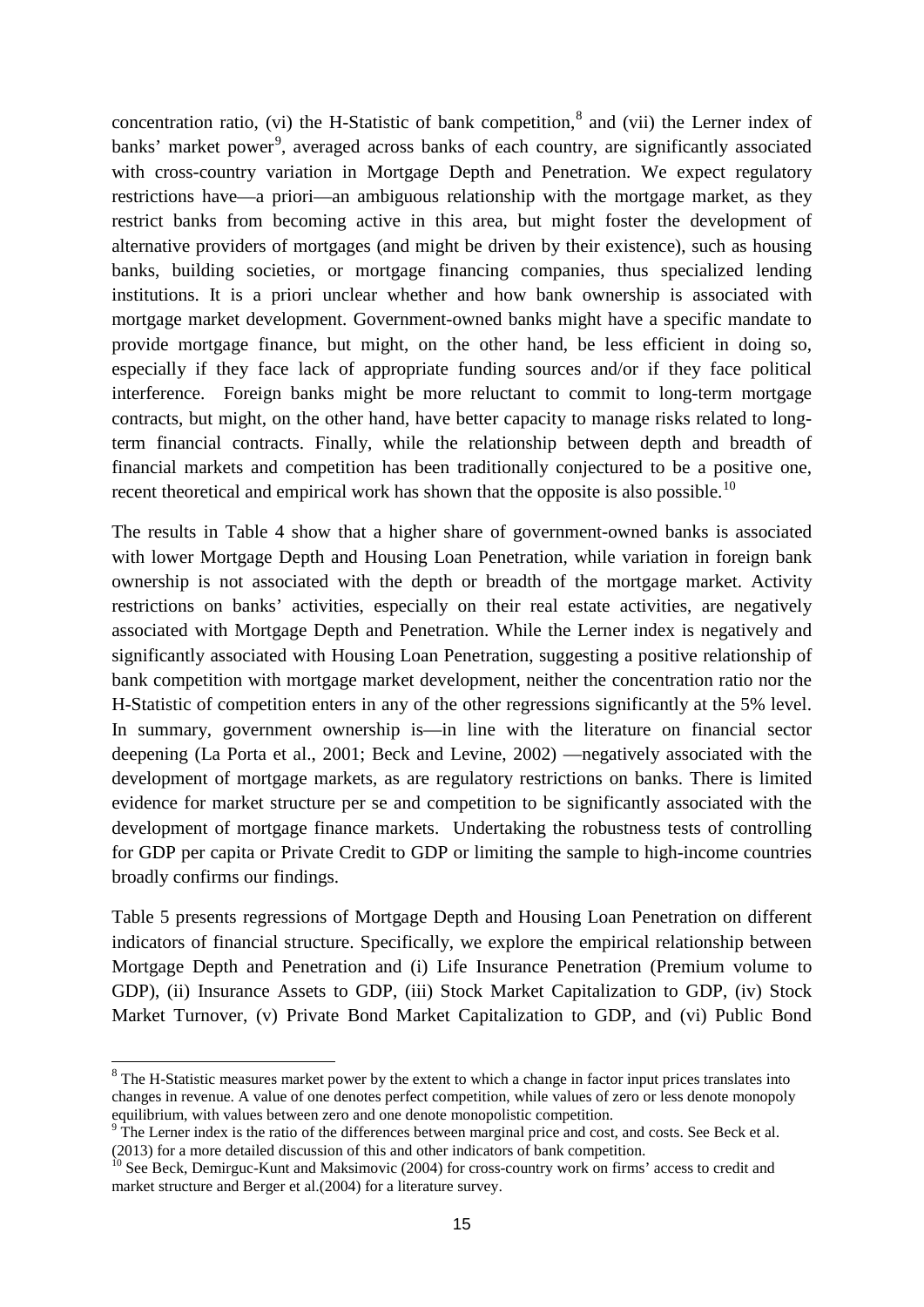Market Capitalization. Deep and efficient mortgage markets depend on long-term funding sources, which are rarely available through retail deposits and which come from non-banking financial institutions, including insurance companies and through financial markets. Securitization of mortgage portfolios requires deep and liquid markets, while deep public bond markets might provide the necessary pricing reference with a long yield curve. However, there might also be crowding-out effects from high public debt. We use stock market indicators as proxy gauges for capital market development, as bond market indicators are not available for as large a sample.

The results in Table 5 show that both Mortgage Depth and Housing Loan Penetration increase with the development of the insurance sector. Both Life Insurance Penetration and Insurance Assets to GDP enter significantly and positively in the regressions of both Mortgage Depth and Penetration, confirming that the development of the mortgage market goes hand in hand with the development of this financial sector segment so critical for longterm finance. We also find that a larger stock market is associated with higher Mortgage Depth, but not higher Housing Loan Penetration, while more liquid stock markets are associated with both higher Mortgage Depth and Housing Loan Penetration. While private bond market capitalization to GDP is significantly and positively associated with Housing Loan Penetration, but not Mortgage Depth, public bond market capitalization to GDP is negatively and significantly associated with both Mortgage Depth and Penetration. Undertaking the robustness tests of controlling for GDP per capita or Private Credit to GDP or limiting the sample to high-income countries broadly confirms our findings. In summary, these results confirm the importance of the development of non-bank financial institutions and financial markets for the mortgage segment of the financial system. It is interesting to note, however, that a larger public bond market—often conjectured to provide benchmark interest rates for mortgage finance products—is negatively associated with the depth and penetration of mortgage finance, which might be due to crowding-out effects.

Table 6 presents regressions of Mortgage Depth and Penetration on variables gauging different dimensions of the contractual and information framework in which banks operate. Previous research has shown the importance of the contractual and information frameworks for financial deepening (e.g., Djankov, McLiesh and Shleifer, 2007) and given the long-term nature of mortgage finance, theory suggests that they should be at least as important for the mortgage finance segment. In addition, we explore several housing-specific dimensions of the business environment. Specifically, we relate Mortgage Depth and Penetration to (i) the efficiency of credit registries, (ii) a creditor rights index, (iii) the costs of registering property, (iv) the costs of enforcing contracts, and (v) the number of procedures to obtain a construction permit. All five indicators come from the Doing Business database of the World Bank Group. While we expect a positive relationship between the development of mortgage markets and the efficiency of credit registries and creditor rights, we expect a negative relationship with a more cumbersome business environment and contract enforcement.

The results in Table 6 suggest that Mortgage Depth is higher in countries with a lower number of procedures for construction permits and stronger creditor rights, while it is not significantly associated with cross-country variation in the cost of property registration, cost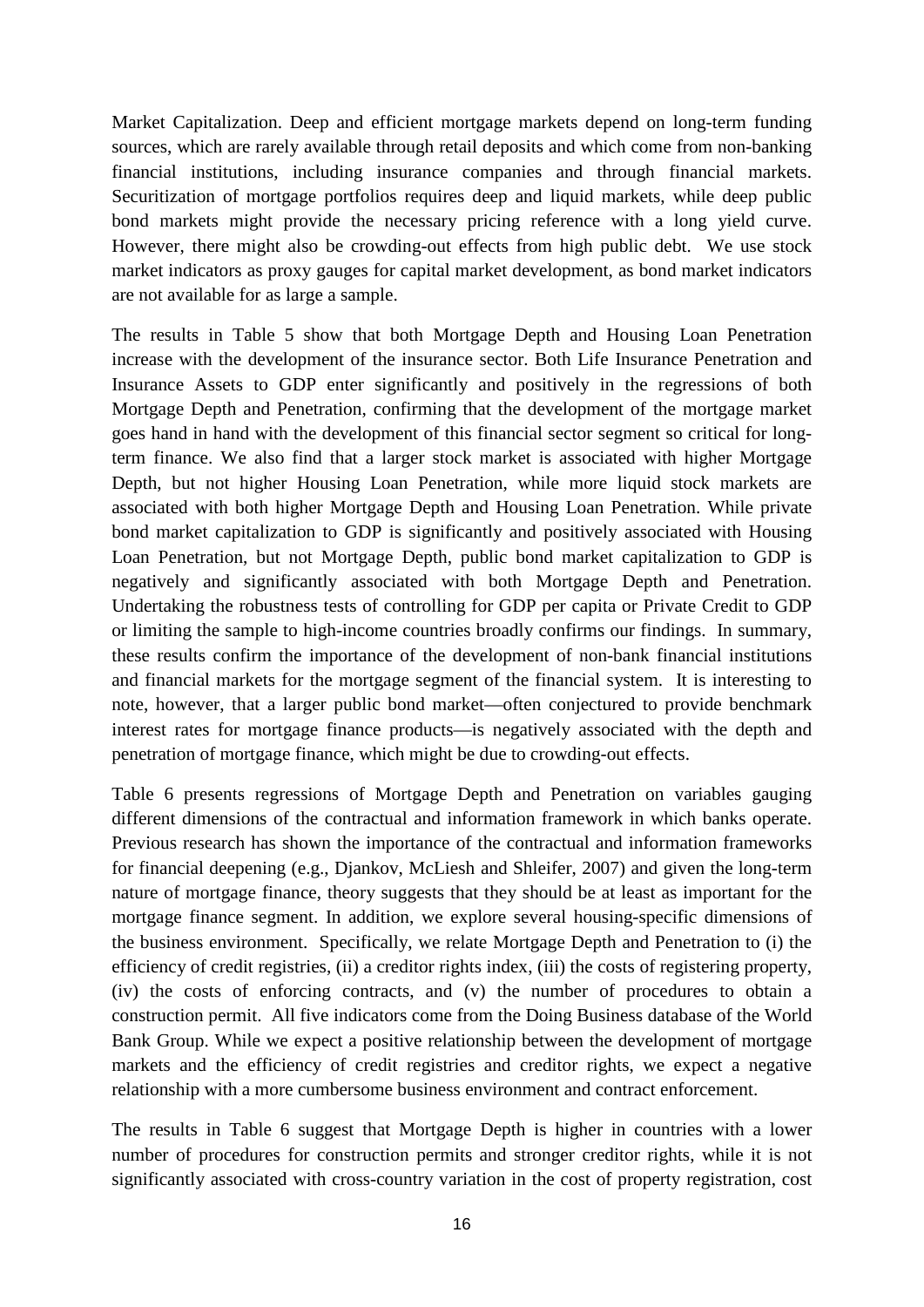of enforcing contracts, and the depth of credit information sharing. Housing Loan Penetration is higher in countries with a lower number of procedures for construction permits, stronger creditor rights, and lower costs of contract enforcement. In summary, there is strong evidence for the importance of creditor rights and effective construction permit procedures, but not for other elements of the institutional framework and business environment. These results suggest a strong role for creditor rights, but not for the informational framework. These findings are consistent with Djankov, McLiesh and Shleifer (2007) who show the importance of credit registries for low-income and contractual frameworks for high-income countries and the fact that mortgage markets do not really take on importance until relatively high levels of income. These findings are confirmed when we undertake the different robustness tests mentioned above, except that the number of construction permits does not enter significantly once we limit the sample to middle- and low-income countries.

Table 7 presents regressions of Mortgage Depth and Penetration on indicators of government's involvement in the mortgage finance system and dummies indicating funding sources of funding for mortgage finance. The index of government involvement is from the IMF's Global Financial Stability Report 2011 and is based on dummy variables indicating whether there are subsidies for first-time or other home buyers upfront or through savings accounts, subsidies for specific income groups, possible use of pension fund savings for home purchases, government guarantees on home loans, tax deductibility of mortgage interest payments, and the existence of government-owned housing banks. The dummy variables indicating primary and secondary source of funding for mortgage finance are from Hofinet and indicate to which extent the primary (or secondary) source of mortgage finance are (i) retail funding through deposits, (ii) wholesale funding through financial markets, (iii) mortgage bonds, or (iv) other sources. Deposit funding of mortgages is connected with the originate-and-hold model and thus provides strong incentives for lenders to properly screen and monitor, but poses challenges in terms of asset-liability mismatch and funding restrictions. Wholesale funding does not pose such funding restrictions, but can misalign incentives as seen during the recent U.S. sub-prime crisis. Mortgage bond financing, finally, combines market financing with originate-and-hold and has proved a relatively stable financing source. We would expect a positive relationship between government participation in the mortgage market and mortgage market development, though this might not be sustainable, while it is a-priori not clear which funding model might be the most appropriate one for mortgage market development. Funding models might also change with the development of the mortgage market over time.

The results in Table 7 suggest that government involvement in the mortgage market is not significantly associated with cross-country variation in Mortgage Depth or Penetration. These regressions, however, are limited to mostly high-income countries, given data restrictions. Mortgage Depth is higher in countries where the primary funding source is mortgage bonds. We also find some evidence that retail funding is associated with higher Mortgage Depth, although the coefficient estimates turn insignificant once we control for the secondary source of funding. Wholesale funding, on the other hand, is not associated with higher Mortgage Depth or Housing Loan Penetration. Our findings are confirmed when we control for GDP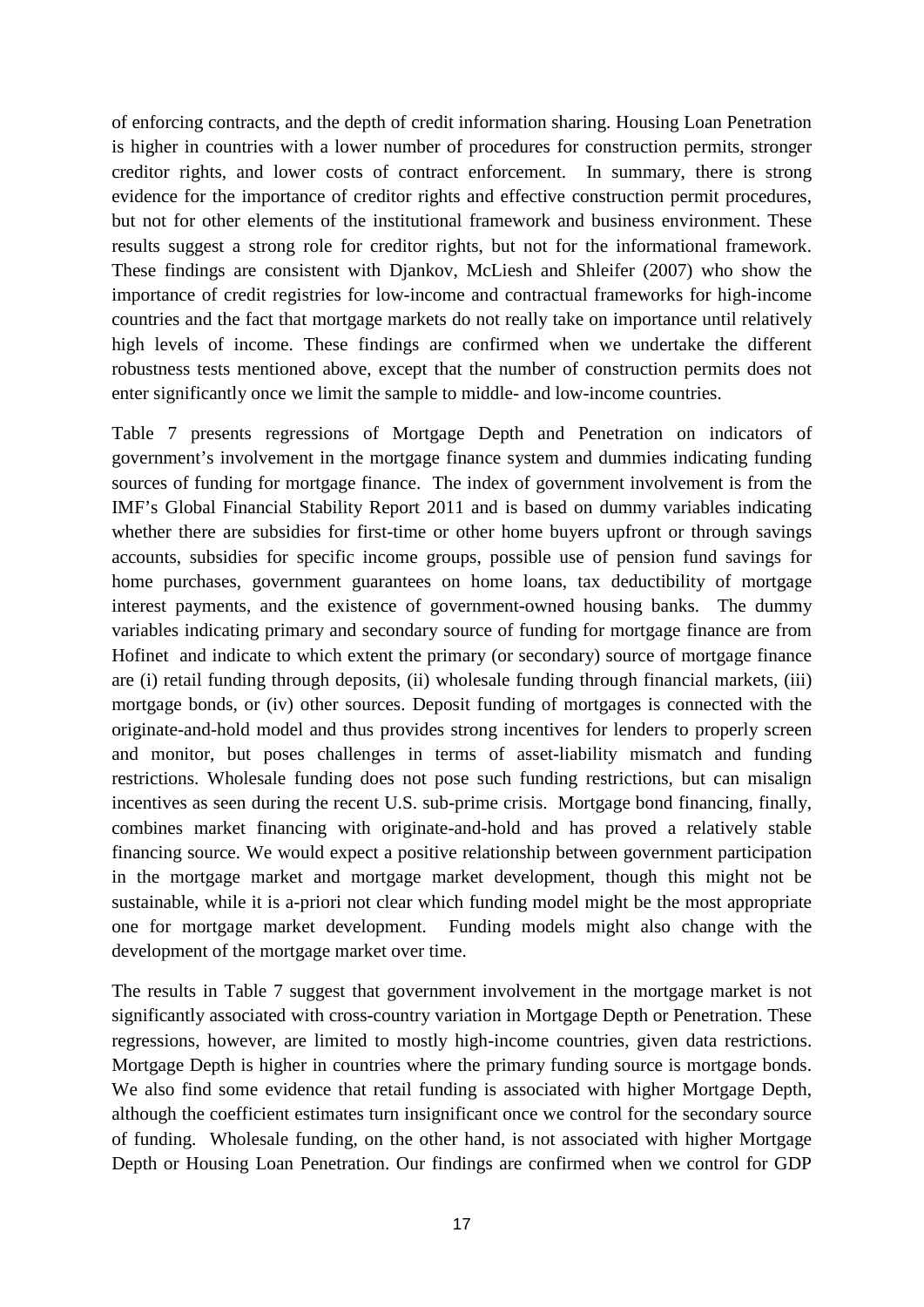per capita or Private Credit to GDP. Limiting our sample to non-high-income countries, however, produces a negative and significant sign on Mortgage Bond Funding, suggesting that mortgage bonds as primary funding source is negatively associated with Mortgage Depth. In unreported robustness tests, we also consider the individual components of the Government Participation Index. We find capital gains tax deductibility is positively and significantly associated with Mortgage Depth, while subsidies to buyers through savings account distribution enter negatively and significantly (at the 10% level). Subsidies for lowand middle-income groups, the option to withdraw from pension and provident fund for house purchase, and state-owned housing finance institutions are negatively and significantly associated with Housing Loan Penetration, while capital gain tax deductibility again enters positively and significantly. It is important to stress again, that the sample for these regressions is mostly high-income countries and that we cannot infer any causality from these regressions.

We gauge the robustness of our Mortgage Depth regressions with fixed effects panel regressions.[11](#page-19-0) As discussed above, the panel is highly unbalanced; in order to reduce the impact of this, we present regressions for a sample of countries with at least three observations and confirm our results with a more restricted sample of countries with at least 10 observations. We only use regressors with sufficient annual variation. We use fixed effects panel regressions to control for unobserved country-specific effects, having confirmed with Hausman tests that the random effects model is not appropriate in our sample.

The results in Table 8 show that increases in the urban population share are associated with increases in Mortgage Depth. We also find that higher population growth and density are associated with increases in Mortgage Depth, while the old (young) age dependency ratio enters positively (negatively) and significantly, in line with the cross-sectional results. While inflation does not enter significantly in these regressions, we find a positive effect of inflation volatility.

The results in Table 9 show that—within countries over time—a stronger insurance sector, as measured by Insurance Assets to GDP, a more liquid stock market, and higher private and public bond market capitalization are associated with deeper mortgage markets. Finally, the results in Table 10 indicate that improvements in creditor rights and credit information sharing are associated with deepening of mortgage markets, while within-country variation of none of the other indicators of the business environment is associated with deeper mortgage markets. It is interesting to note that in the panel regressions we find a significant relationship between the efficiency of credit registries and mortgage market, a relationship that is insignificant in the cross-sectional regressions.

In summary, the panel regressions confirm—where possible—many of our findings of the cross-sectional regressions using within-country variation. Compared to cross-sectional regressions, fixed effects regressions allow controlling for time-invariant unobserved effects and thus for omitted variable bias. Nonetheless, concerns of persistence and auto-correlation in the dependent variables pose new challenges. These regressions should therefore not be

<span id="page-19-0"></span> $11$  Since we have data for Housing Loan Penetration for only one year (2011), panel regressions are not possible.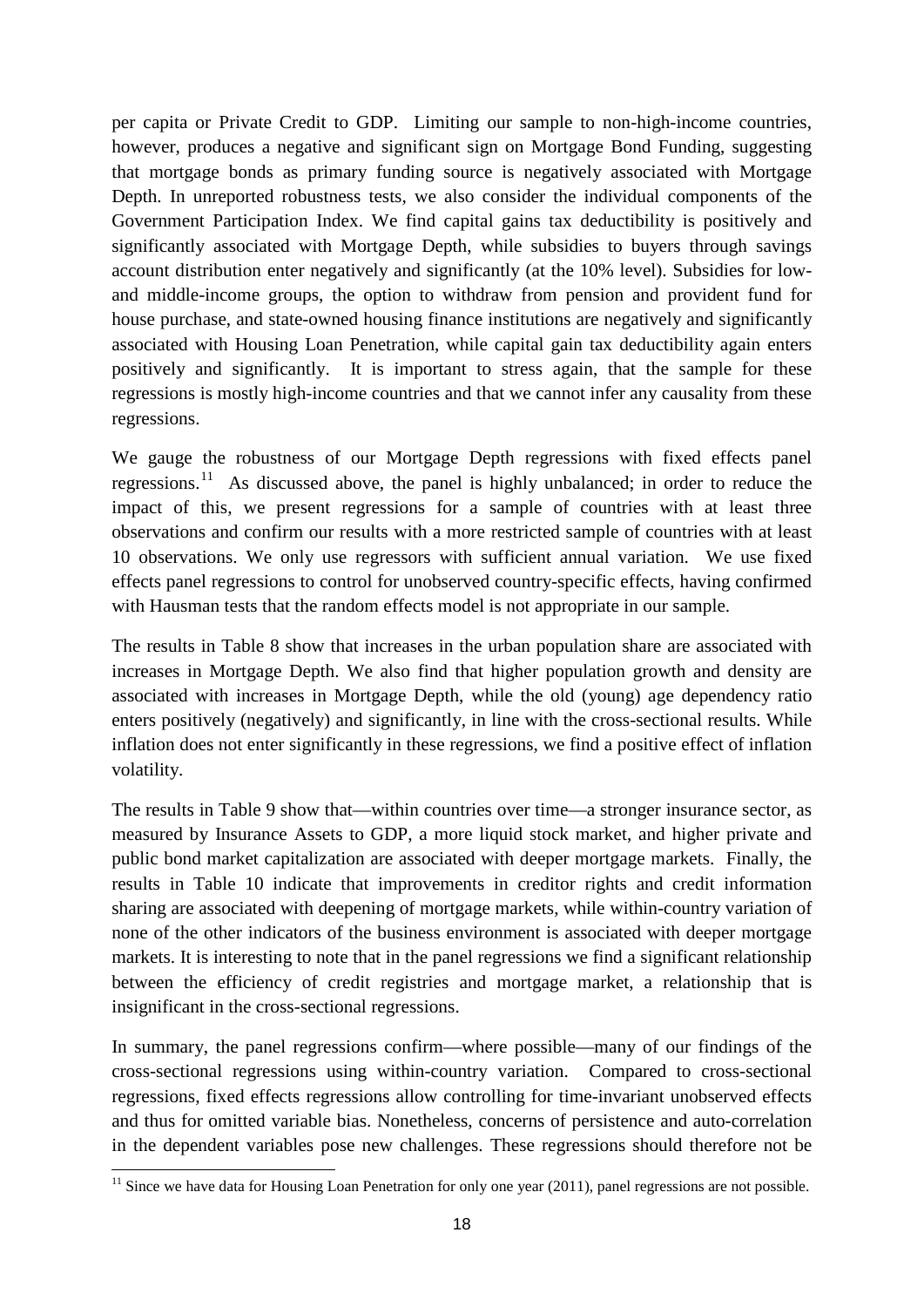interpreted in a causal sense. Longer time series for a more limited sample of countries might allow tests of Granger causality for specific variables.

# **4. Benchmarking Housing Finance**

This section discusses a benchmarking exercise with our two housing finance indicators and follows Beck et al. (2008) and Barajas et al. (2013). Specifically, we want to compare countries' depth and penetration of mortgage markets taking into account country factors that are outside policy makers' reach, at least in the short-term. Such an exercise also recognizes that a mortgage market can grow too big for the benefit of a society and beyond a sustainable size, often resulting in a banking crisis.

This exercise is also related to the conceptual framework of the access possibilities and financial depth frontier (Beck and de la Torre, 2007; Barajas et al., 2013).<sup>[12](#page-20-0)</sup> This conceptual framework starts from the observations that transaction costs and—both idiosyncratic and systemic—risk constitute the main market frictions in financial sector development. The extent to which financial institutions and markets can overcome these frictions is a function of both country-level constraints, such as the macroeconomic environment, institutional development, market size, and demographic factors, as well as competitive market pressures and regulatory policies. Taking into account certain state variables that cannot be changed in the short term and that include both the structural variables mentioned above as well as longterm institutional factors, we can define a frontier as the constrained optimum for the mortgage market, both in terms of depth and in terms of penetration. This will then allow us to determine the "location" of a country's mortgage finance system relative to the frontier. Broadly speaking, we can differentiate between three different scenarios; first, a frontier that is low due to either structural country characteristics or institutional factors; second, mortgage depth or penetration below the frontier due to regulatory restrictions or lack of competition; and third, mortgage depth or penetration beyond the frontier at an unsustainable equilibrium, due to government interference or a housing boom.

We follow Beck et al. (2008) and regress our two indicators on a set of non-policy country factors. We do this both for the cross-sectional sample with data averaged over the period 2006 to 2010 and the unbalanced panel version, using all available data for 1995 to 2010. Specifically, we regress the log of Mortgage Depth and the log of Penetration on (i) log of GDP per capita and its square—to thus account for possible non-linearities, (ii) log of population to proxy for market size, (iii) population density to proxy for the ease of service provision, (iv) the young and the old age dependency ratios to control for demographic trends and corresponding savings trends, and (v) an off-shore center dummy, a transition country dummy, and an oil-exporting country dummy to account for specific country circumstances. The results of the three regressions are reported in Table 11.

The results in Table 11 show a convex relationship between GDP per capita and Mortgage Depth and Penetration in the cross-sectional regressions, with log of GDP per capita entering

<span id="page-20-0"></span> $12$  See also Porteous, (2005) for a similar concept and Melzer(2006) for an application of the access frontier to South Africa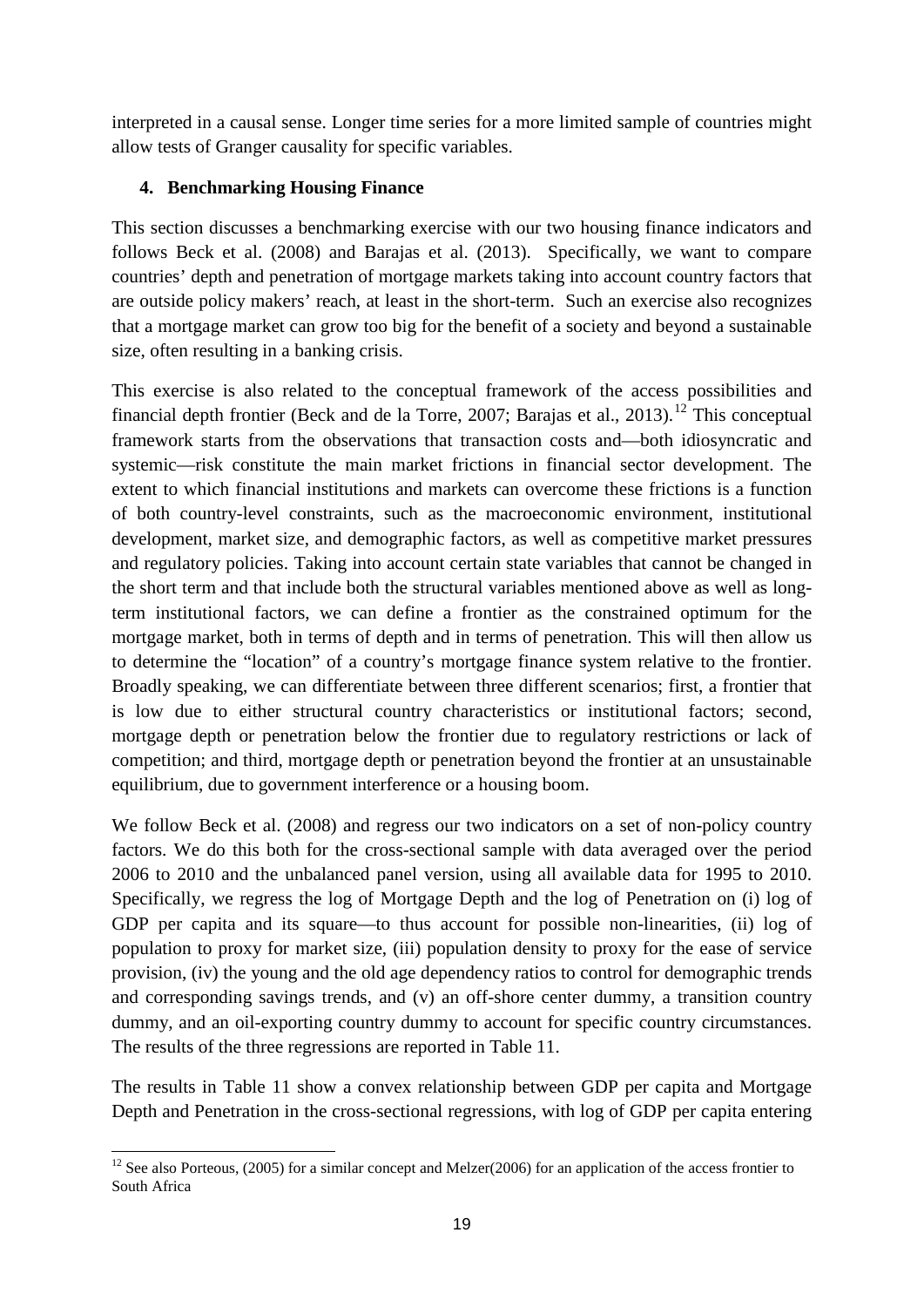negatively and its square entering positively though neither of the two coefficients enters significantly at the 5% level. In the panel regressions, on the other hand, we find a concave relationship between GDP per capita and Mortgage Depth. As most of the time-series variation comes from high-income countries, this result suggests that the positive relationship between GDP per capita and Mortgage Depth decreases at higher income levels. None of the other explanatory variables enters significantly in the Housing Loan Penetration regression, with the exception of the transition dummy, which enters negatively and significantly at the 10% level. Overall, the benchmarking model performs quite poorly for Housing Loan Penetration, with an R square of only 42%. The model performs considerably better for Mortgage Depth, especially the panel version. Total population, our gauge of country size enters positively and significantly in the panel regression, providing evidence for scale effects. Higher population density is negatively and significantly associated with Mortgage Depth in the panel regression. A higher share of older dependent population enters positively and significantly in the panel regression, while the share of younger dependents enters negatively and significantly in both the cross-sectional and the panel regression. The offshore dummy enters positively and significantly in both panel and cross-sectional regressions, while the transition dummy enters negatively and significantly. The oil-exporting country dummy, finally, enters negatively in both cross-sectional and panel regressions, but not significantly.

The predicted values of this regression indicate a structural depth or penetration for the mortgage market, i.e. a level of mortgage market development, consistent with socioeconomic and demographic characteristics of the host economy. It is important to note the difference between this structural line and the actual frontier as the constrained optimum as the benchmarking exercise does not take into account long-term institutional factors.<sup>[13](#page-21-0)</sup> Next, we compute the Housing Finance Gap computing the difference between the predicted and the actual value of Housing Finance Depth and Penetration. A positive value therefore indicates that the actual value is below the predicted value or that Mortgage Depth or Penetration is below the structural depth or penetration line, while a negative value indicates that the actual is above the predicted value, which might be a potential warning sign of an unsustainable housing boom. Mortgage Depth and Penetration Gaps based on both the crosssectional and the panel regressions are reported in Appendix Table A3, where for the panel version we use the predicted and actual values for 2006-2010 averages.<sup>[14](#page-21-1)</sup>

Figure 10 presents the predicted and actual values of Mortgage Depth across different World Bank regions, while Figure 11 presents them across income groups, using cross-sectional regressions, averaged over 2006 to 2010. As before, we use medians rather than averages to reduce the impact of outliers. We find that Mortgage Depth is above its predicted value in East Asia and Pacific and the Middle East and North Africa region, while it is at the predicted value in Europe and Central Asia, South Asia and Sub-Saharan Africa. On the other hand, it is below its predicted value in Latin America. The variation of the Mortgage Depth Gap

<span id="page-21-0"></span> $13$  It is important to note that unlike the structural depth or penetration, the frontier is a concept that varies with the time horizon, i.e. certain institutions and policies are part of a shorter-term frontier but not of a longer-term frontier. See Barajas et al. (2013) for a more detailed discussion on this.

<span id="page-21-1"></span> $14$  In a few cases, the predicted value is negative and we therefore censor the values at zero.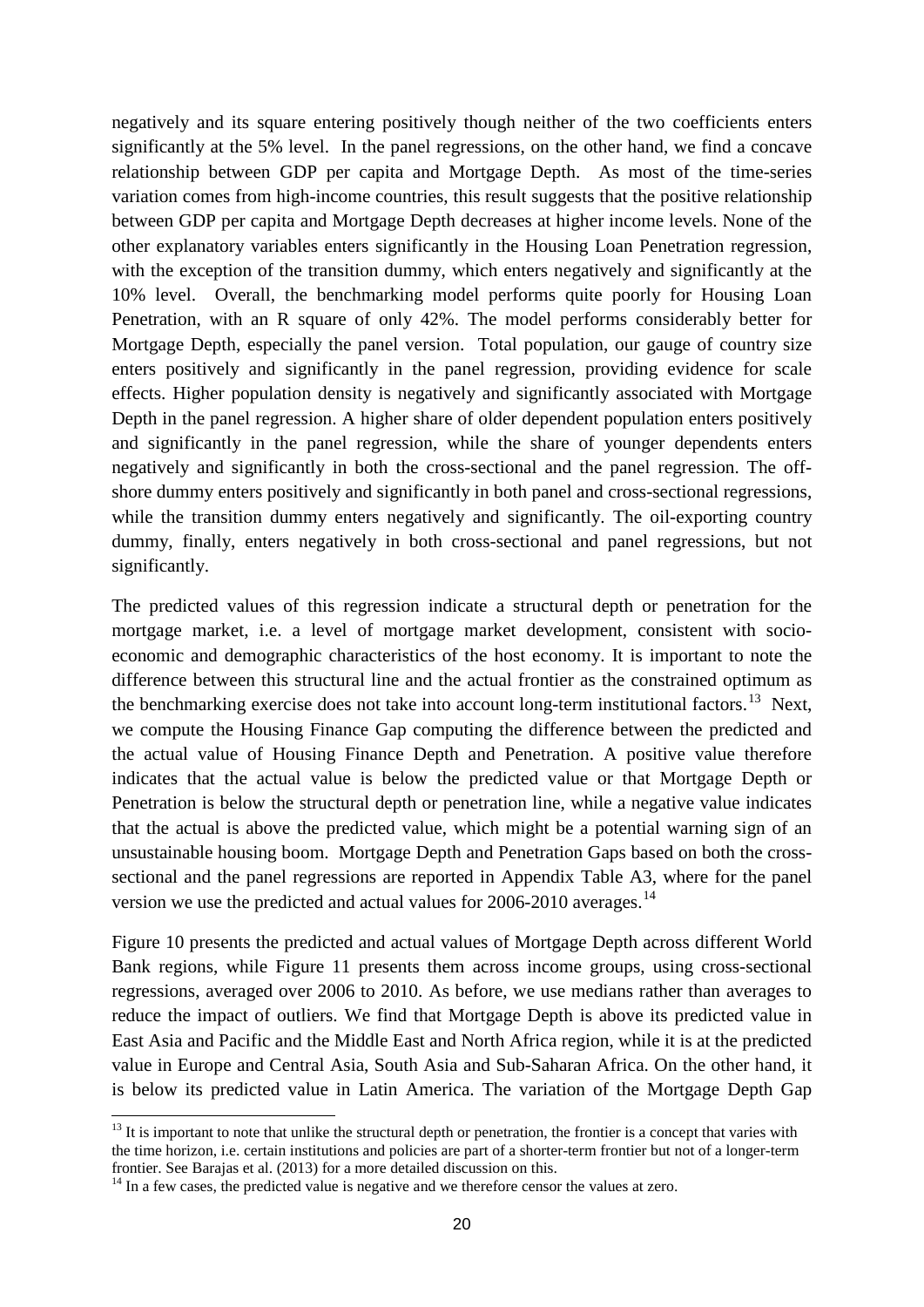across income groups is consistent with this variation, with the upper-middle-income group being the only group where the actual median value is below the predicted value.



**Figure 10: Predicted and actual values of Mortgage Depth by region** 

**Figure 11: Predicted and actual values of Mortgage Depth by World Bank region** 



Figures 12 and 13 present the Housing Loan Penetration Gaps across regions and income groups, respectively. We find that Housing Loan Penetration is at its predicted level in Europe and Central Asia and in Sub-Saharan Africa, while it is well below in Latin America. In the Middle-East and North Africa region, East Asia and Pacific, and South Asia, the actual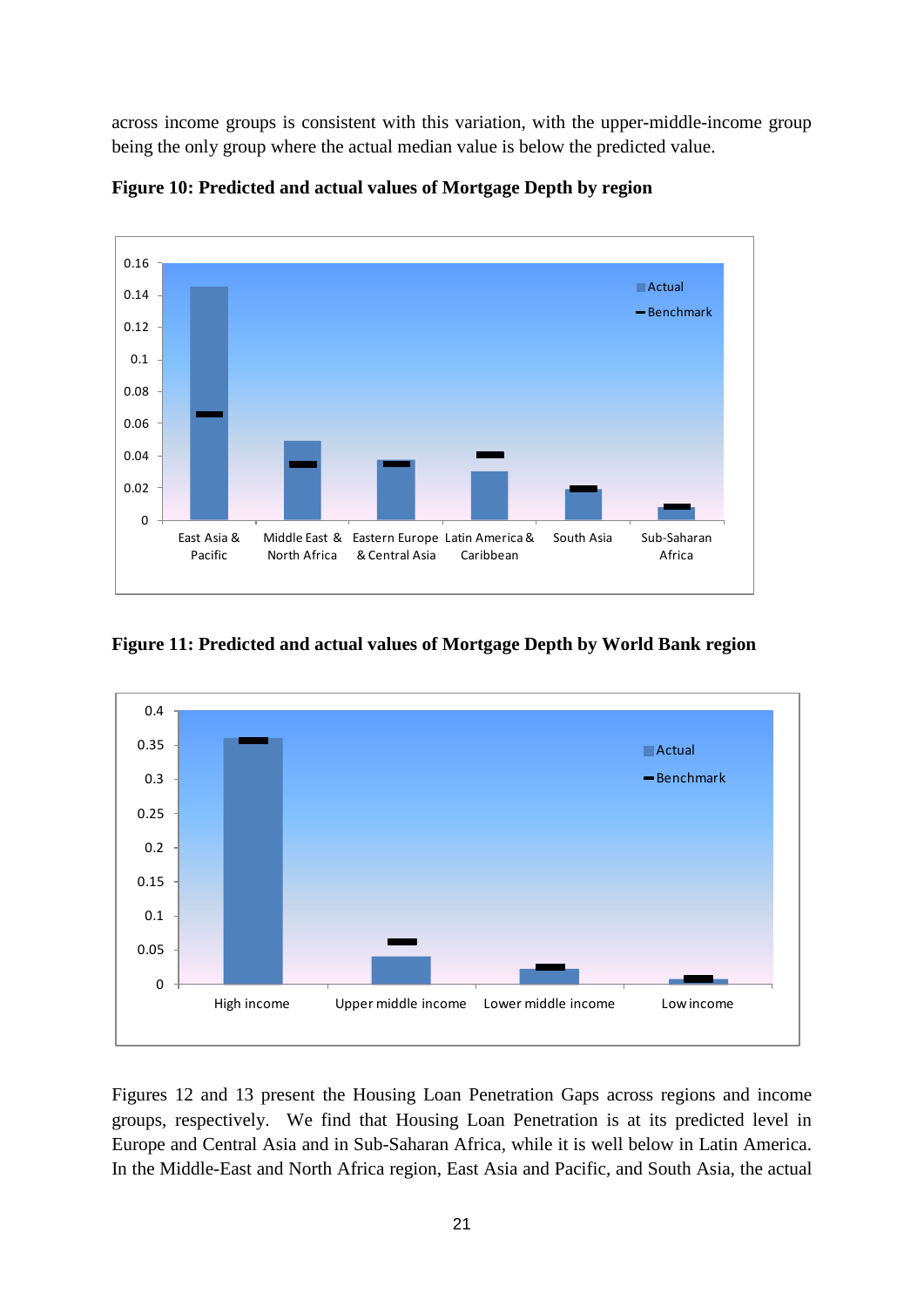Housing Loan Penetration is above the predicted level. When considering the difference between the actual and predicted levels of Housing Loan Penetration across income groups, we cannot find any significant difference across any of the income groups.



**Figure 12: Housing Loan Penetration gaps across World Bank regions**

**Figure 13: Housing Loan Penetration gaps across income groups**



Considering medians across regional or income groups ignores the large variation within each of these groups. Gauging Mortgage Depth Gaps across countries shows that many of the countries with mortgage finance systems beyond the value predicted by structural factors are in high-income countries. The composition of the group with mortgage finance systems below the structural depth line, on the other hand, is very diverse, including high-income countries such as Germany, Italy, and Japan; transition economies such as Czech Republic, Poland, and Slovak Republic; and emerging markets such Argentina and Brazil. Low-income countries, such as Burkina Faso, Burundi, Ghana, Kenya, Nicaragua, Tanzania, Togo,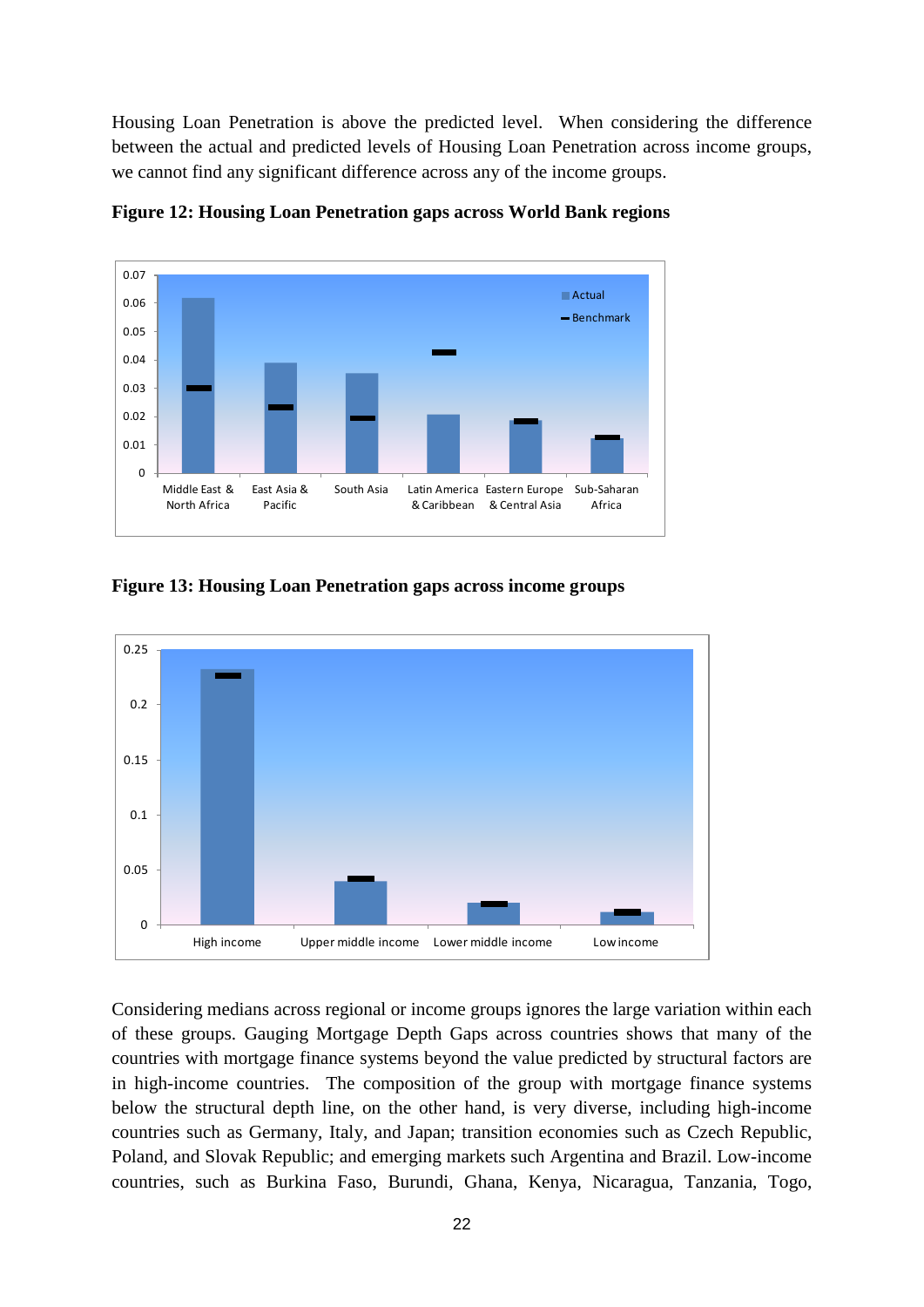Uganda, and Uzbekistan, have Mortgage Gaps that are close to zero, i.e. the development of their mortgage finance system is approximately at the level predicted by structural factors.

Gauging the Housing Loan Penetration Gap across countries provides a similar picture. The countries with the highest positive or negative gaps are high-income countries, with Japan and Hong Kong SAR, China leading on the positive side, i.e. actual Housing Loan Penetration being significantly below its predicted level, while Netherlands, Denmark, Sweden, and New Zealand lead on the negative side, i.e. with actual levels of Housing Loan Penetration being well above their predicted levels. Among the countries whose actual Housing Loan Penetration is close to the predicted value are diverse economies such as the UK, Kenya, Honduras, Singapore, and China.

Considering variation within groups and within countries over time also provides interesting comparisons. Germany had positive Mortgage Gaps throughout the 2000s, suggesting a mortgage finance system below the structural depth line, while both Denmark and the Netherlands had high negative Mortgage Depth Gaps, suggesting mortgage finance systems that have grown well beyond the value predicted by structural factors.

The Mortgage Frontier concept also implies that the mortgage market can overheat. Several periphery countries of the Eurozone had negative gaps, i.e. actual values of Mortgage Depth above the predicted value in the years leading up to the 2008 crisis. Ireland started having negative gaps in 2000, increasing from originally three percentage points to well above 20 percentage points after 2004. Similarly, Portugal's Mortgage Gap turned negative in 1997, reaching 27 percentage points in 2007. Spain's Mortgage Gap also reached -19 percentage points in 2010. On the other hand, Greece's Mortgage Depth Gap was positive throughout the period for which we have data.

Table 12 presents correlations of the three mortgage gap variables with some of the variables discussed in the previous section. Specifically, we would like to gauge whether the market structure and competitiveness of the banking system, the structure of the financial system, regulatory policies, institutional variables, and government participation and the funding structure of the mortgage finance systems can explain the difference between the actual and the predicted value of Mortgage Depth and Penetration. We would like to stress that these are correlations that do not imply any causal relationships. Also these correlations are relative to the structural depth line and not to the possibilities frontier, i.e. do not allow making inferences on overshooting. While we use the same regressors as in the previous section, the results have a different interpretation as here we control for a full set of socioeconomic country factors and thus for the "natural" level of mortgage depth or penetration.

The correlations in Table 12 point to several public policy areas that might restrict mortgage markets from growing to their predicted size. We find that regulatory restrictions on banks being involved in real estate activities are associated with mortgage finance systems being below the structural depth line, i.e. not exploiting their possibilities. Similarly, larger public bond markets are associated with mortgage finance systems being below the structural depth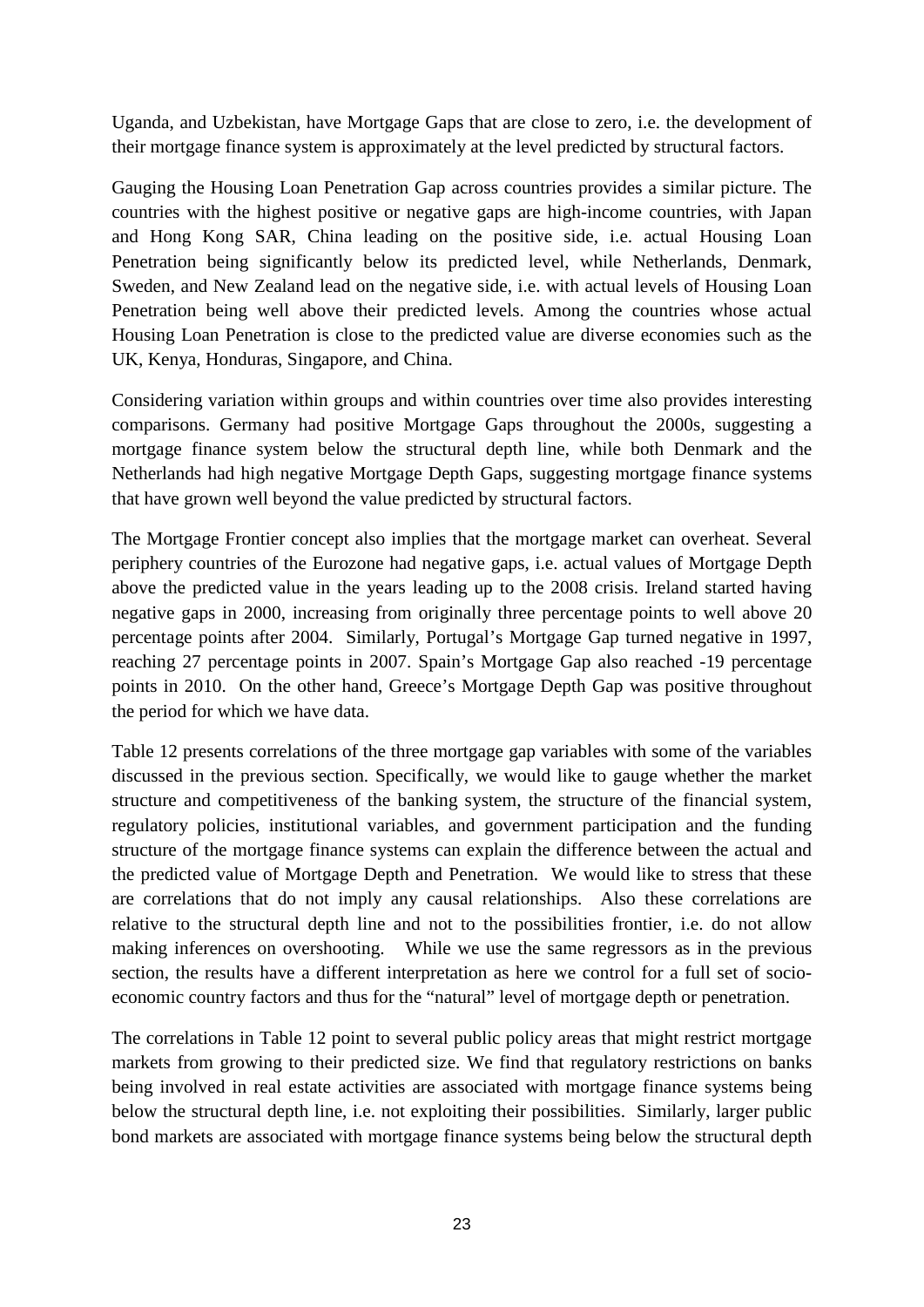line, but also being below the structural penetration line. We also find reliance on retail funding retains a mortgage finance system below the structural penetration line.

The correlations in Table 12 also point to several public policy areas which can help the mortgage market beyond the structural depth and penetration lines. More developed insurance sectors and stock markets are associated with mortgage depth moving beyond the structural depth line, as are stronger creditor rights and a more effective credit information sharing system. There is also evidence that the use of wholesale funding and mortgage bonds as second most important funding source for the mortgage market is associated with mortgage systems moving beyond their structural depth line. Overall, many of these correlations are in line with the regression results of Section 3, with the notable exception of funding sources.

# **5. Conclusions and Looking Forward**

This paper presented new data on mortgage depth and penetration across countries. We related this cross-country (and time-series in the case of Mortgage Depth) variation to variation in different socio-economic, policy and mortgage market specific variables. We also used an established benchmarking exercise to compare actual values of mortgage market development to values predicted by structural country factors.

We find a large variation across both dimensions of mortgage market development, both across countries but also—in terms of depth—within countries. Mortgage markets seem to develop only at relatively high levels of GDP per capita. Policies associated with financial system development are also associated with mortgage market development, including price stability and the efficiency of contractual and information frameworks. We find that the development of the insurance sector and the stock market, sources of long-term funding, is strongly associated with mortgage market development, while government subsidies and support are not. Similarly, the benchmarking exercise shows a large variation across countries and over time in the gap between predicted and actual values in mortgage depth and penetration.

Our findings are in line with the literature on policies and institutions to foster financial deepening. Specifically, monetary stability has been found to be a strong predictor of mortgage market development as have been specific dimensions of the contractual and information frameworks. Similarly, the negative relationship between government ownership and financial deepening identified by previous work also holds for mortgage market development, while there is no consistent relationship between competition and mortgage market development. However, we also find an important role for socio-economic factors, most importantly economic development as a driver for the development of mortgage markets.

Since our empirical findings are correlations rather than causal inferences, it is hard to draw policy conclusions. However, the empirical relationships that we identified allow us to make predictions about the development of mortgage markets in many low- and middle-income countries. Take the example of the strong empirical relationship between mortgage finance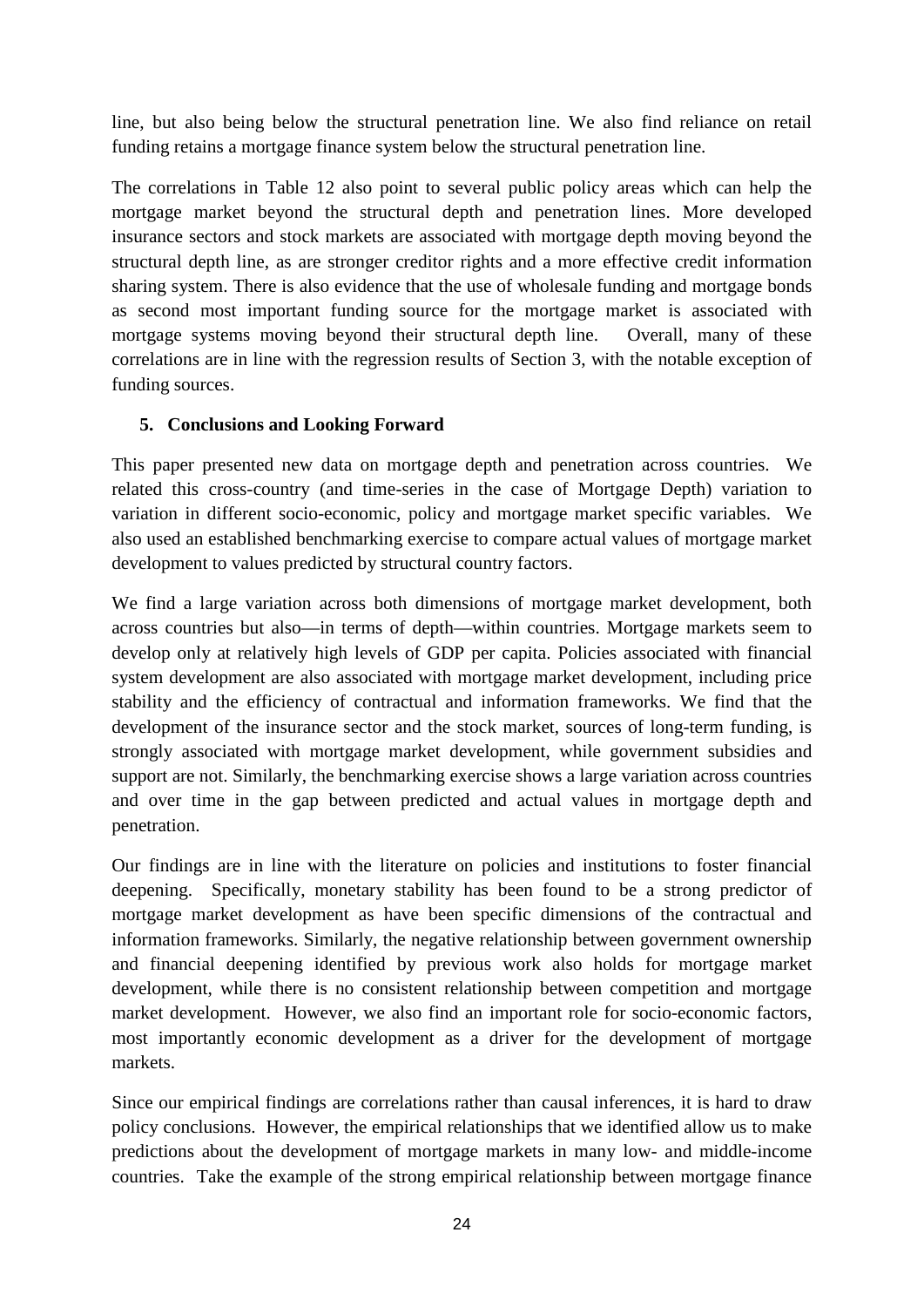development and the development of the insurance sector and capital markets. This suggests that it will be difficult to develop a mortgage finance systems in countries with banks-only financial systems, such as in many smaller Sub-Saharan African countries. This does not imply that mortgage market development is an elusive goal for these countries, but rather that it should be part of a more comprehensive financial sector strategy that aims at "lengthening financial contracts." Our results, however, are also consistent with previous work on the "income elasticity" of specific financial system segments—well-developed mortgage markets seem to be a "luxury good" that develops relatively late in the financial development process. The insignificant relationship between government subsidies and support and the development of the mortgage finance system and the negative relationship between government ownership of banks and mortgage market development shed doubt on the role of interventionist government policies in developing mortgage markets.

There are several venues for further research. First, our analysis has been reduced to two mortgage market indicators—volume and client base—and a few rather crude indicators of the funding structure of mortgage markets and government subsidies and support. Future data collection work should focus on additional important dimensions of the mortgage market, including maturity structure, loan-to-value ratios, range of financing products, loan currency, and structure of mortgage providers. Similarly, contrasting different funding mechanisms with more detailed data will be important. Related to this, information on regulatory and taxation policies related to mortgage markets would be useful, including the deductibility of interest payments, legal or regulatory limits on loan-value ratios or other contract terms, stamp duties or taxes, and other rules. Collecting such detailed data might also give insights into the multiple outlier countries that we have found in our analysis but not discussed in depth. Given the critical importance of the housing finance sector (for households and as part of the long-term financing agenda, but also being at the core of many banking crises), there is a surprising dearth of data. Some institutions have recently started systematic data collection efforts, including the BIS on housing prices and HOFINET on characteristics of mortgage markets, but these are still limited to a relatively small number of countries.<sup>[15](#page-26-0)</sup> Several household surveys, such as the Life in Transition survey by the EBRD, include questions on housing finance, but—similar to the Global Findex—do not include survey components with more detailed questions on mortgage contract details or different sources for housing finance.

Second, a more in-depth exploration of policies that can foster mortgage market development is warranted. This implies collection of more detailed data on specific policies affecting the development of mortgage markets, but also exploiting specific policy changes to address the identification challenge.<sup>[16](#page-26-1)</sup> Exploiting the differential or staggered introduction of specific rules across sub-national units and/or differential applications across different borrower groups allows controlling for other unobservable effects and is thus a substantial step towards causal inference.

<span id="page-26-0"></span><sup>&</sup>lt;sup>15</sup> For BIS data, see:  $\frac{http://www.bis.org/statistics/pp.htm}{http://www.bofinet.org/index.argv}$  for Hofinet, see:  $\frac{http://www.hofinet.org/index.argv}{http://www.hofinet.org/index.argv}$ 

<span id="page-26-1"></span>with expansion of access to credit. Most of these studies are limited to individual countries, however, but often exploit sub-national variation. See for example, Chemin (20120 and Visaria (2009) on India, Gine and Love (2010) on Colombia, and Araujo, Ferreira and Funchal (2012) and Costa and de Mello (2006) for Brazil.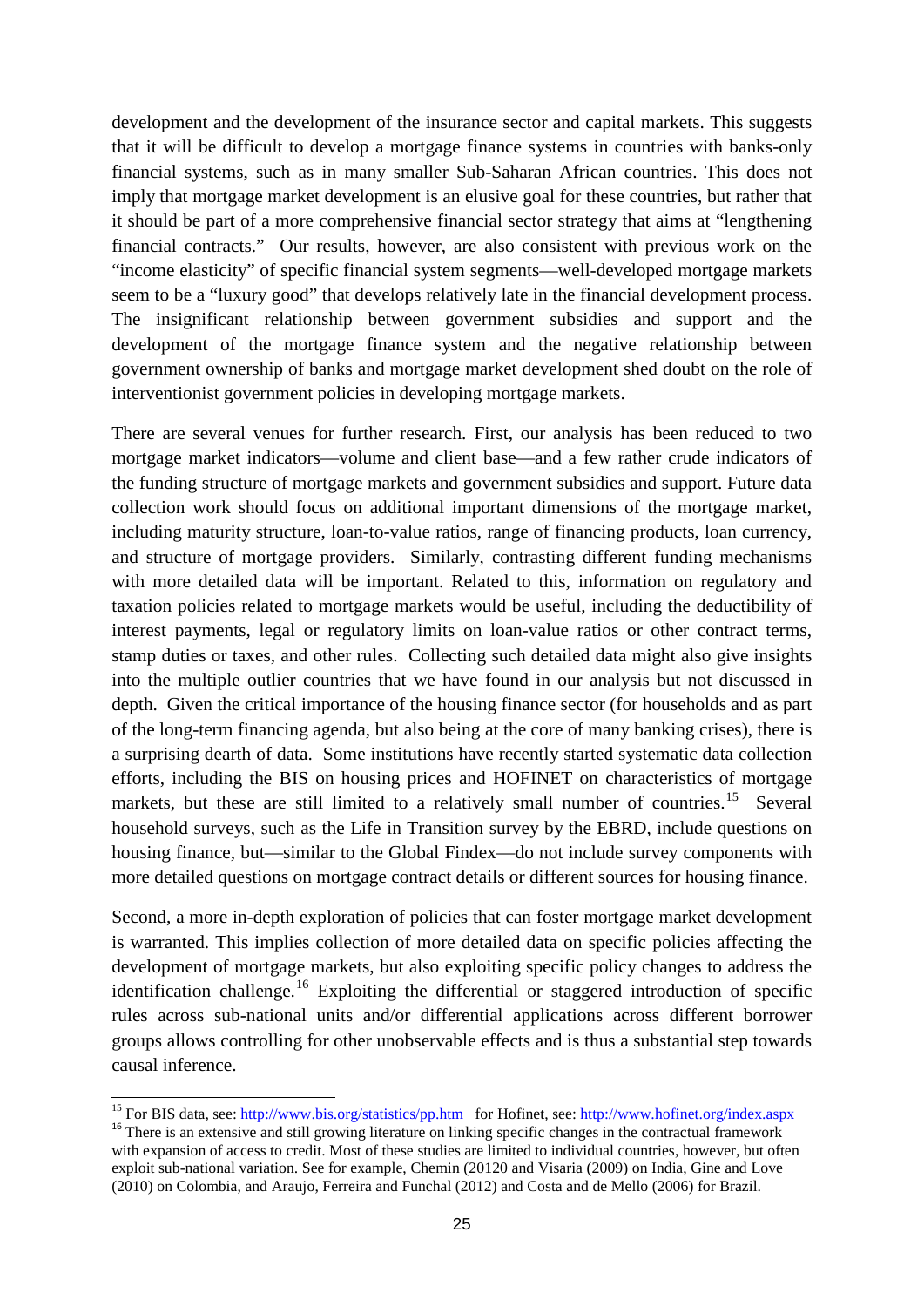Third, the recent experience has shown both the bright and dark sides of financial deepening, a trade-off that also applies to the mortgage market as much as to other segments of the financial systems, especially as housing boom and bust cycles have been at the center of the recent financial crises in the U.S., Ireland, and Spain. Developing the benchmarking model that we introduced above further to be able to properly gauge the "temperature" of the mortgage market is an important extension. Such an expansion of the benchmarking exercise would require, however, more detailed data on the mortgage market as detailed above, including price data and longer time series.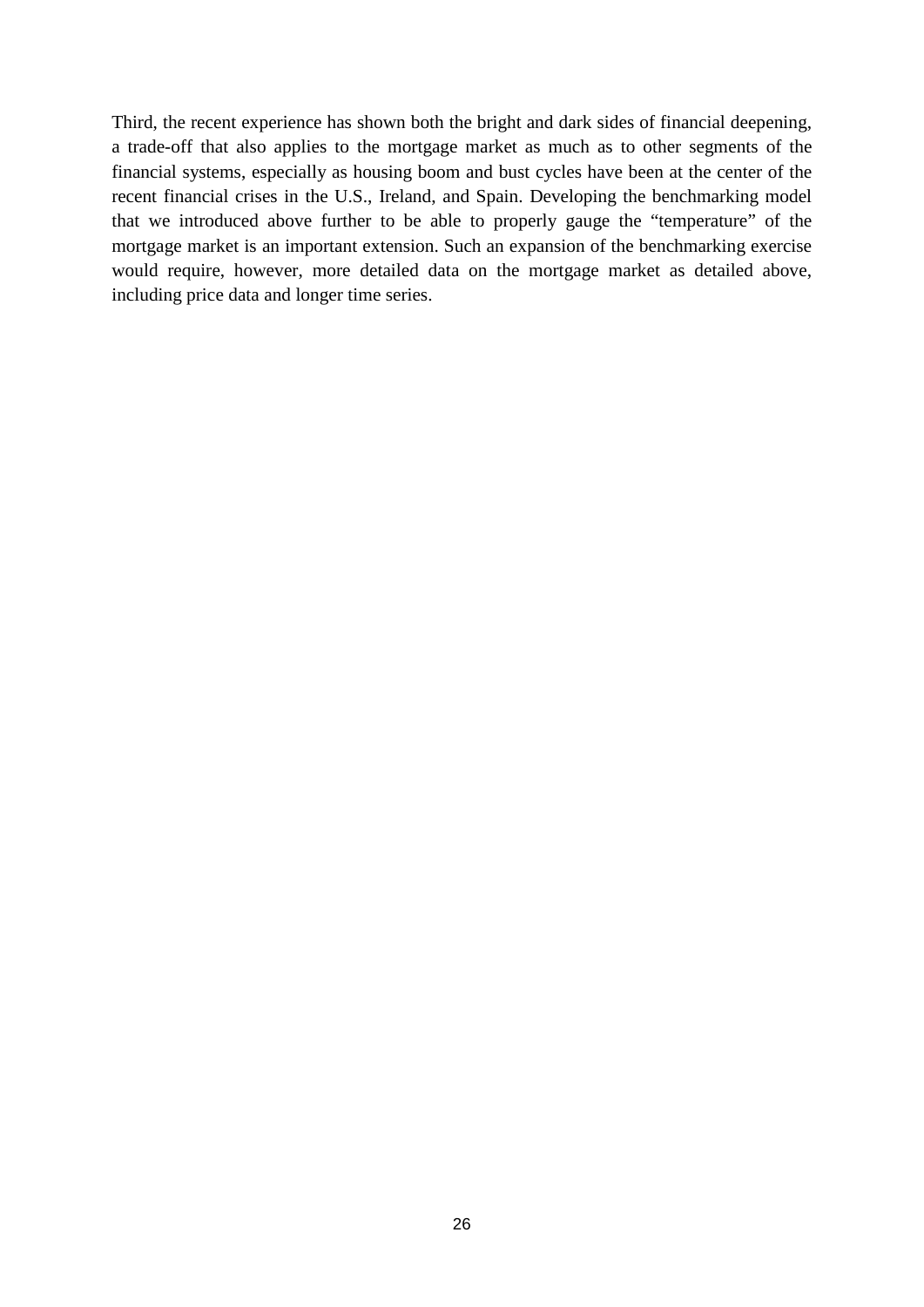# **References**

Araujo, A., R. Ferreira, and B. Funchal (2012). The Brazilian Bankruptcy Law Experience". Journal of Corporate Finance 18, 994-1004.

Arcand, Jean-Louis, Enrico Berkes and Ugo Panizza. 2012. Too Much Finance? IMF Working Paper 12/161.

Barajas, Adolfo, Thorsten Beck, Era Dabla-Norris and Seyed Reza Yousefi. 2013. Too Cold? Too Hot? Or Just Right? Assessing Financial Sector Development across the Globe. IMF Working paper, forthcoming.

Beck, Thorsten and Augusto de la Torre. 2007. The Basic Analytics of Access to Financial Services, *Financial Markets, Institutions and Instruments*, 16, 79-117.

Beck, Thorsten, Erik Feyen, Alain ize and Florencia Moizeszowicz. 2008. "Benchmarking Financial Development" World Bank Policy Research Working Paper 4638

Beck, Thorsten, Aslι Demirgüç-Kunt and Vojislav Maksimovic. 2004"Bank Competition and Access to Finance: International Evidence", *Journal of Money, Credit and Banking* 36, 627- 648.

Beck, Thorsten and Ross Levine. 2002. "Industry Growth and Capital Allocation: Does Having a Market- or Bank-Based System Matter?"*Journal of Financial Economics* 64*,* 147- 180*.*

Beck, Thorsten, Olivier de Jonghe and Glenn Schepens. 2013. Bank Competition and Stability: Cross-country Heterogeneity. Journal of Financial Intermediation, forthcoming.

Beck, Thorsten, Samuel Maimbo, Issa Faye and Thouraya Triki. 2011. Financing Africa: Through the Crisis and Beyond. World Bank, Washington D.C.

Beck, Thorsten, Berrak Buyukkarabacak, Felix Rioja and Neven Valev. 2012. Who Gets the Credit? And Does it Matter? Household vs. Firm Lending Across Countries. *B.E. Journal of Macroeconomics: Contributions 12.*

Berger, A., Demirgüç-Kunt, A., Haubrich, J., and Levine, R. (2004) Bank concentration and competition: An evolution in the making. *Journal of Money, Credit, and Banking* 36, 433-53.

Boyd, J., R. Levine and B. Smith. 2001. "The Impact of Inflation on Financial Sector Performance." *Journal of Monetary Economics* 47: 221-248.

Campbell, John. 2012. "Mortgage Market Design."

Caprio, Jerry and Asli Demirguc-Kunt. 1998. "The Role of Long-term Finance: Theory and Evidence." *World Bank Research Observer* 13, 171-89.

Chemin, Matthieu (2012). "Does Court Speed Shape Economic Activity? Evidence from a CourtReform in India". *Journal of Law, Economics, and Organization* 28, 460-485.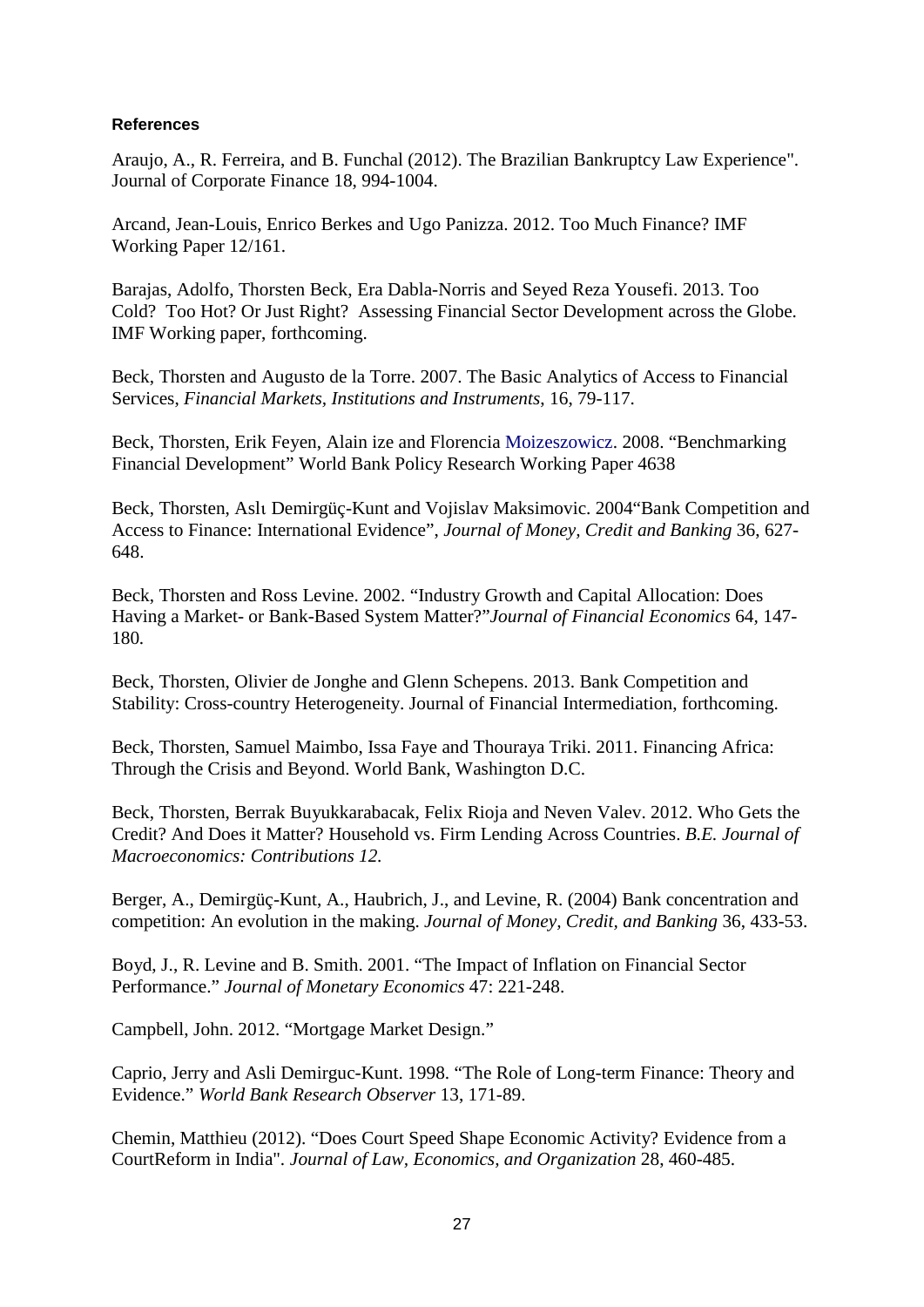Claessens, Stijn, Ayhan Kose and Marco Terrones. 2011. Financial Cycles: What? How? When? IMF Working Paper 11/76

Costa, Ana Carla A. and João M. P. De Mello. 2008. "Judicial Risk and Credit Market Performance: Micro Evidence from Brazilian Payroll Loans," in Sebastian Edwards and Márcio G. P. Garcia, editors, "Financial Markets Volatility and Performance in Emerging Markets" University of Chicago Press.

De la Torre, Augusto, Erik Feyen and Alain Ize, 2013. Financial Development: Structure and Dynamics World Bank Economic Review, forthcoming.

Dell'Ariccia, Giovanni, Deniz Igan and Luc Laeven. 2012. "Credit Booms and Lending Standards." Journal of Money, Credit, and Banking 44, 367-84.

Demirguc-Kunt, Asli and Leora Klapper. 2012. "Measuring Financial Inclusion: The Global Findex Database." World Bank Policy Research Working Paper 6025.

Diamond, Douglas and Michael Lea, 1992. Housing Finance in Developed Countries: An International Comparison of Efficiency. *Journal of Housing Research* 3.

Djankov, Simeon, Caralee McLiesh, and Andrei Shleifer. 2007. "Private Credit in 129 Countries." *Journal of Financial Economics*/

Gerardi, Kristofer, Harvey Rosen and Paul Willen, 2009, "Do Households Benefit from Financial Deregulation and Innovation? The Case of the Mortgage Market." *Review of Financial Studies*

Gine, Xavi and Inessa Love. 2010 Do Reorganization Costs Matter for Efficiency? Evidence from a Bankruptcy Reform in Colombia. *Journal of Law and Economics*.

IFC (2008) Financing Homes, Washington D.C.

IMF (2011): Global Financial Stability Report. Washington D.C.

La Cava, Gianni and John Simon, 2005, "Household Debt and Financial Constraints in Australia," *The Australian Economic Review*, Vol. 38, No. 1: pp. 40–60.

La Porta, Rafael, Florencio Lopez-de-Silanes, and Andrei Shleifer. 2002 "Government Ownership of Commercial Banks." *Journal of Finance* 57, 265–301.

Levine, Ross. 2005. Finance and Growth: Theory and Evidence. In *Handbook of Economic Growth*, ed. Philippe Aghion and Steven N. Durlauf, 865–934. Amsterdam: Elsevier.

Levine, Ross, Norman Loayza and Thorsten Beck. 2000. Financial Intermediation and Growth: Causality and Causes, *Journal of Monetary Economics* 46, 31-77.

Melzer, Ilana, 2006. How low can you go? Charting the housing finance access frontier: a review of recent demand and supply data. FinMark Trust South Africa.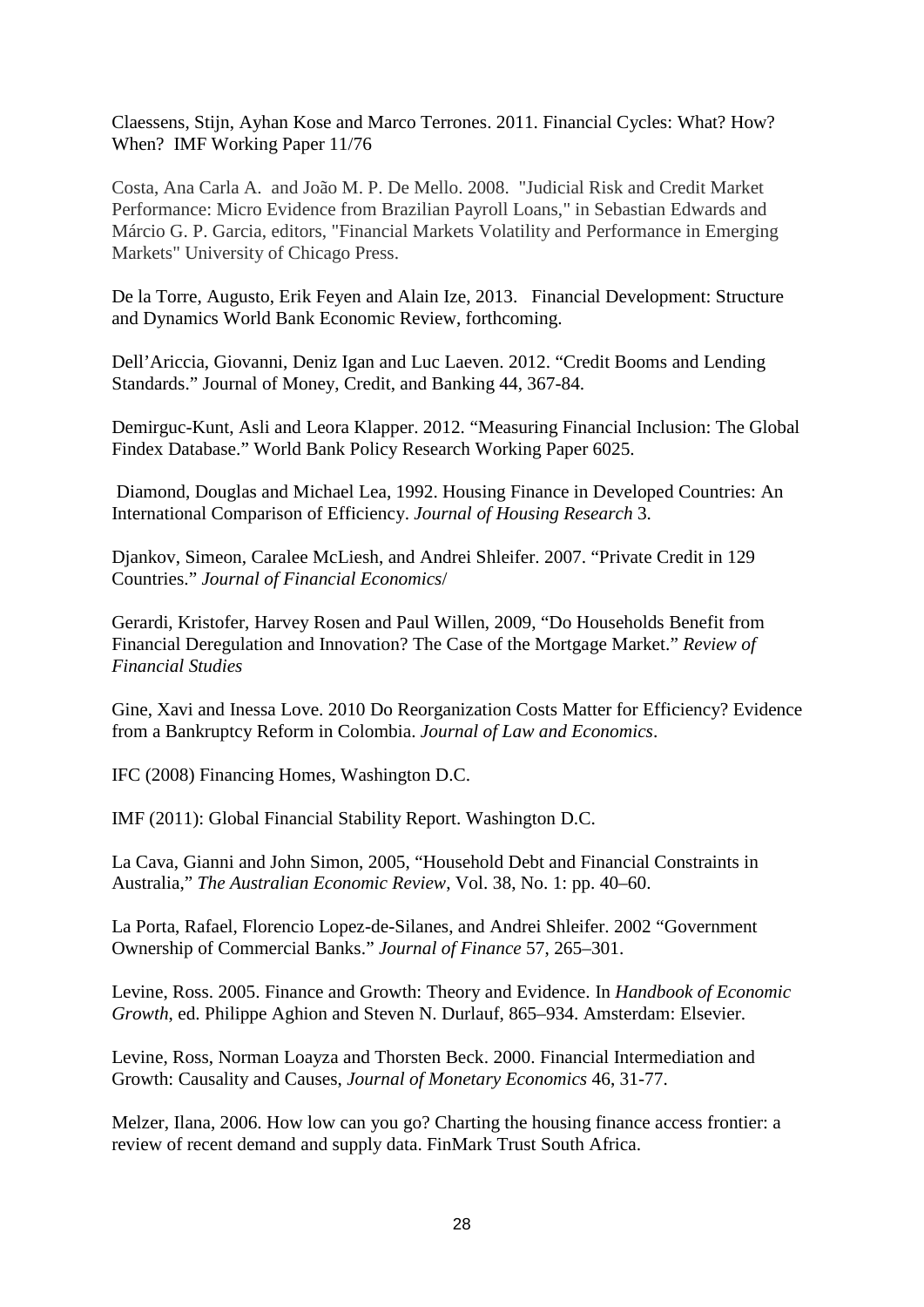Mian, Atif and Amir Sufi. 2009. "The Consequences of Mortgage Credit Expansion: Evidence from the 2007 Default Crisis." Quarterly Journal of Economics, forthcoming.

Mian, Atif and Amir Sufi. 2011. "House-Prices, Equity-Based Borrowing and the U.S. Household Leverage Crisis." American Economic Review 101,

Mian, Atif, Amir Sufi and Francesco Trebbi. 2010. "The Political Economy of the U.S. Mortgage Default Crisis." American Economic Review 100,

Porteous, David (2005). "The Access Frontier as an Approach and Tool in Making Markets Work for the Poor." Finmark Trust South Africa.

Roy, Friedeman, 2008, "Mortgage Markets in Central and Eastern Europe - A Review of Past Experiences and Future Perspectives," *European Journal of Housing Policy* 8, 133-160.

Stephens, Mark, 2003. Globalisation and Housing Finance Systems in Advanced and Transition Economies. *Urban Studies* 40(5-6): 1011-26.

Visaria, Sujata. 2009 "Legal Reform and Loan Repayment: The Microeconomic Impact of Debt Recovery Tribunals in India." *American Economic Journal: Applied Economics* 1, 59- 81.

Warnock, Francis and Warnock, Veronica, 2008, "Markets and Housing Finance," Journal of Housing Economics 17, 239-51.

Wolswijk, Guido , 2006, Determinants of Mortgage Debt Growth in EU Countries, *European Journal of Housing Policy* 6, 131-49.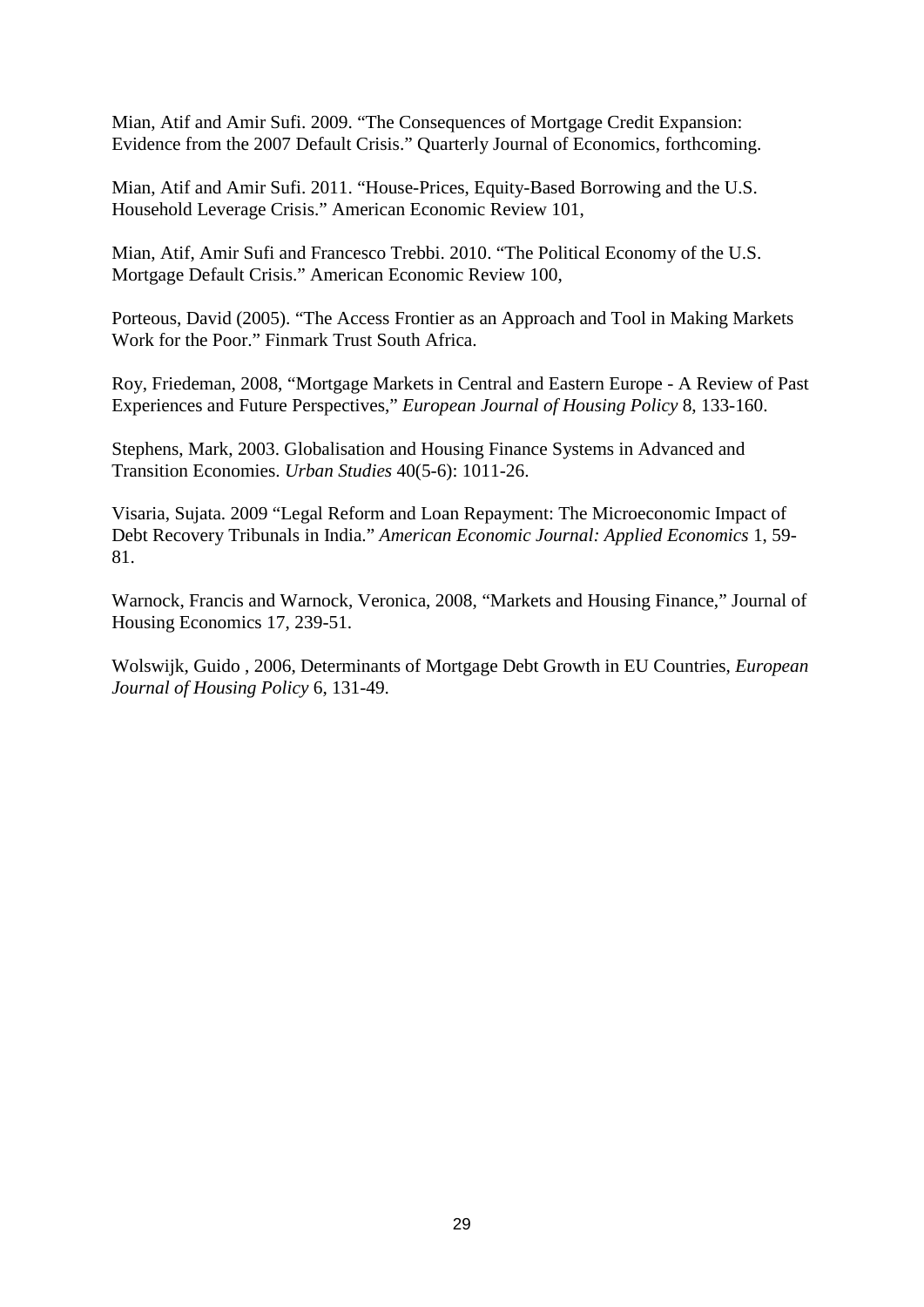# **Table 1: Descriptive statistics of cross-sectional data**

|                                                                   | <b>Mortgage Depth Regressions</b> |                                  |           |        | <b>Housing Loan Penetration Regressions</b> |      |       |           |            |          |
|-------------------------------------------------------------------|-----------------------------------|----------------------------------|-----------|--------|---------------------------------------------|------|-------|-----------|------------|----------|
| Variable                                                          | Obs.                              | Mean                             | Std. Dev. | Min    | Max                                         | Obs. | Mean  | Std. Dev. | <b>Min</b> | Max      |
|                                                                   |                                   | <b>Basic Model</b>               |           |        |                                             |      |       |           |            |          |
| Mortgage Depth                                                    | 96                                | 0.2                              | 0.3       | 0.0    | 1.1                                         | 140  | 0.1   | 0.1       | 0.0        | 0.6      |
| GDP per capita (in logs)                                          | 96                                | 8.5                              | 1.5       | 4.7    | 10.9                                        | 140  | 7.8   | 1.6       | 4.6        | 10.9     |
| Urban population share (in logs)                                  | 96                                | 4.1                              | 0.4       | 2.3    | 4.6                                         | 140  | 4.0   | 0.5       | 2.3        | 4.6      |
| Inflation (in logs)                                               | 96                                | 0.1                              | 0.0       | 0.0    | 0.1                                         | 140  | 0.1   | 0.4       | 0.0        | 4.9      |
|                                                                   |                                   | <b>Socioeconomic Variables</b>   |           |        |                                             |      |       |           |            |          |
| Inflation volatility                                              | 95                                | 2.9                              | 2.6       | 0.6    | 18.7                                        | 139  | 121.9 | 1,398     | 0.6        | 16,485.7 |
| Age dependency ratio (in logs)                                    | 96                                | 3.9                              | 0.3       | 3.0    | 4.6                                         | 140  | 4.0   | 0.3       | 3.0        | 4.7      |
| Population growth (annual %)                                      | 96                                | 1.3                              | 2.0       | $-0.8$ | 15.2                                        | 140  | 1.5   | 1.8       | $-0.8$     | 15.2     |
| Population density (in logs)                                      | 96                                | 4.4                              | 1.5       | 0.5    | 9.8                                         | 140  | 4.2   | 1.4       | 0.5        | 8.8      |
|                                                                   |                                   | <b>Banking Sector Variables</b>  |           |        |                                             |      |       |           |            |          |
| Government-Owned Banks                                            | 88                                | 15.2                             | 20.9      | 0.0    | 92.9                                        | 112  | 15.9  | 21.0      | 0.0        | 92.9     |
| Foreign-Owned Banks                                               | 88                                | 36.7                             | 30.8      | 0.0    | 99.1                                        | 112  | 38.1  | 30.5      | 0.0        | 100.0    |
| <b>Overall Activities Restrictiveness</b>                         | 90                                | 9.9                              | 2.3       | 4.5    | 16.0                                        | 121  | 10.1  | 2.2       | 4.5        | 16.0     |
| <b>Bank Concentration - Assets</b>                                | 90                                | 68.7                             | 19.1      | 27.5   | 100.0                                       | 117  | 69.7  | 18.6      | 27.5       | 100.0    |
| <b>Real Estate</b>                                                | 91                                | 2.8                              | 1.1       | 1.0    | 4.0                                         | 123  | 2.9   | 1.0       | 1.0        | 4.0      |
| H-statistic                                                       | 69                                | 0.6                              | 0.2       | 0.0    | 1.3                                         | 86   | 0.6   | 0.2       | 0.0        | 1.3      |
| Lerner Index                                                      | 81                                | 0.2                              | 0.1       | 0.0    | 0.6                                         | 109  | 0.2   | 0.1       | $-0.1$     | 0.6      |
| <b>Financial Markets Variables</b>                                |                                   |                                  |           |        |                                             |      |       |           |            |          |
| Insurance Premiums (Life) / GDP (%)                               | 94                                | 1.9                              | 2.4       | 0.0    | 11.9                                        | 131  | 1.5   | 2.3       | 0.0        | 11.9     |
| Insurance Company Assets / GDP (%)                                | 79                                | 19.3                             | 24.9      | 0.3    | 95.8                                        | 101  | 14.5  | 22.0      | 0.1        | 95.8     |
| Stock Market Capitalization / GDP (%)                             | 80                                | 64.7                             | 52.3      | 1.2    | 258.7                                       | 96   | 61.1  | 66.9      | 0.6        | 516.4    |
| Stock Market Turnover Ratio (%)                                   | 80                                | 58.8                             | 59.7      | 0.0    | 245.0                                       | 96   | 53.6  | 58.8      | 0.0        | 245.0    |
| Private Bond Market Capitalization / GDP                          | 38                                | 0.4                              | 0.6       | 0.0    | 3.6                                         | 38   | 0.3   | 0.3       | 0.0        | 1.5      |
| Public Bond Market Capitalization / GDP                           | 44                                | 0.4                              | 0.3       | 0.0    | 1.6                                         | 45   | 0.4   | 0.3       | $0.0\,$    | 1.6      |
|                                                                   |                                   | <b>Institutional Variables</b>   |           |        |                                             |      |       |           |            |          |
| Dealing with Construction Permits - Procedures (number)           | 93                                | 17.7                             | 8.4       | 5.0    | 61.4                                        | 139  | 17.2  | 7.5       | 5.0        | 61.4     |
| Registering Property - Cost (% of property value)                 | 93                                | 4.8                              | 4.1       | 0.1    | 22.2                                        | 139  | 6.5   | 5.5       | 0.0        | 28.6     |
| Enforcing Contracts - Cost (% of claim)                           | 93                                | 27.6                             | 19.8      | 7.7    | 142.4                                       | 139  | 34.2  | 26.3      | 9.0        | 151.8    |
| Getting Credit - Strength of legal rights index (0-10)            | 93                                | 6.2                              | 2.3       | 1.0    | 10.0                                        | 139  | 5.4   | 2.5       | 1.0        | 10.0     |
| Getting Credit - Depth of credit information index                | 93                                | 3.6                              | 2.0       | 0.0    | 6.0                                         | 139  | 3.1   | 2.0       | 0.0        | 6.0      |
|                                                                   |                                   | <b>Mortgage Market Variables</b> |           |        |                                             |      |       |           |            |          |
| Index of Government Participation in Housing Finance Markets      | 31                                | 0.4                              | 0.2       | 0.1    | 0.8                                         | 31   | 0.4   | 0.2       | 0.1        | 0.8      |
| Dummy, equal to one if primary funding source is retail           | 96                                | 0.2                              | 0.4       | 0.0    | $1.0\,$                                     | 140  | 0.1   | 0.3       | 0.0        | 1.0      |
| Dummy, equal to one if primary funding source is wholesale        | 96                                | 0.0                              | 0.2       | 0.0    | 1.0                                         | 140  | 0.0   | 0.1       | 0.0        | $1.0\,$  |
| Dummy, equal to one if primary funding source is mortgage bonds   | 96                                | 0.0                              | 0.2       | 0.0    | 1.0                                         | 140  | 0.0   | 0.1       | 0.0        | 1.0      |
| Dummy, equal to one if secondary funding source is retail         | 96                                | 0.0                              | 0.2       | 0.0    | 1.0                                         | 140  | 0.0   | 0.1       | 0.0        | 1.0      |
| Dummy, equal to one if secondary funding source is wholesale      | 96                                | 0.1                              | 0.3       | 0.0    | 1.0                                         | 140  | 0.1   | 0.3       | 0.0        | $1.0\,$  |
| Dummy, equal to one if secondary funding source is mortgage bonds | 96                                | 0.0                              | 0.1       | 0.0    | 1.0                                         | 140  | 0.0   | 0.1       | 0.0        | 1.0      |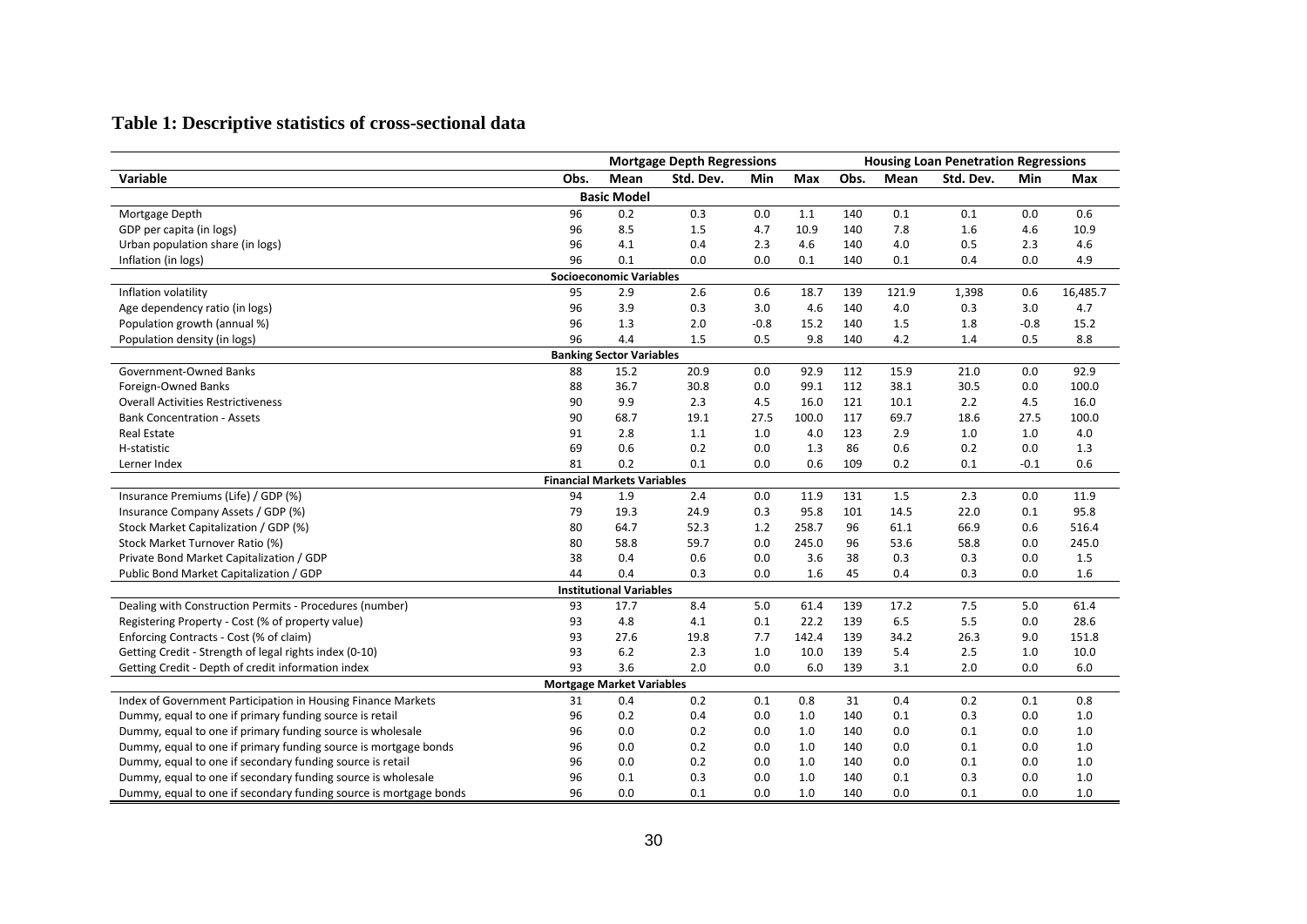|                                                                                                                                      | Mortgage depth         | <b>Housing Loan</b><br><b>Penetration</b> |
|--------------------------------------------------------------------------------------------------------------------------------------|------------------------|-------------------------------------------|
| Mortgage depth                                                                                                                       |                        |                                           |
| Housing Loan Penetration                                                                                                             | $0.8711*$              | 1                                         |
| GDP per capita (in logs)                                                                                                             | $0.6480*$              | 0.7195*                                   |
| Urban population share (in logs)                                                                                                     | 0.079                  | 0.0974                                    |
| Inflation (in logs)                                                                                                                  | $-0.5340*$             | $-0.0972$                                 |
| Inflation volatility                                                                                                                 | $-0.3530*$             | $-0.0546$                                 |
| Age dependency ratio (in logs)                                                                                                       | $-0.1625$              | $-0.3530*$                                |
| Population growth (annual %)                                                                                                         | $-0.1327$              | $-0.021$                                  |
| Population density (in logs)                                                                                                         | 0.0275                 | 0.0774                                    |
| Government-Owned Banks                                                                                                               | $-0.3175*$             | $-0.2489*$                                |
| Foreign-Owned Banks                                                                                                                  | $-0.1117$              | $-0.1675$                                 |
| <b>Overall Activities Restrictiveness</b>                                                                                            | $-0.4192*$             | $-0.3949*$                                |
| <b>Bank Concentration - Assets</b>                                                                                                   | 0.0703                 | $-0.0299$                                 |
| <b>Real Estate</b>                                                                                                                   | $-0.3106*$             | $-0.2532*$                                |
| H-statistic                                                                                                                          | 0.0562                 | 0.0078                                    |
| Lerner Index                                                                                                                         | $-0.2745*$             | $-0.1832$                                 |
| Insurance Premiums (Life) / GDP (%)                                                                                                  | $0.6717*$              | $0.6013*$                                 |
| Insurance Company Assets / GDP (%)                                                                                                   | $0.7964*$              | $0.8161*$                                 |
| Stock Market Capitalization / GDP (%)                                                                                                | $0.4957*$              | $0.3261*$                                 |
| Stock Market Turnover Ratio (%)                                                                                                      | $0.5496*$              | $0.5141*$                                 |
| Private Bond Market Capitalization / GDP                                                                                             | 0.2902                 | 0.7295*                                   |
| Public Bond Market Capitalization / GDP                                                                                              | $-0.079$               | 0.0299                                    |
| Dealing with Construction Permits - Procedures (number)                                                                              | $-0.3902*$             | $-0.3150*$                                |
| Registering Property - Cost (% of property value)                                                                                    | $-0.1036$              | $-0.1810*$                                |
| Enforcing Contracts - Cost (% of claim)                                                                                              | $-0.2583*$             | $-0.2934*$                                |
| Getting Credit - Strength of legal rights index                                                                                      | $0.4195*$              | $0.3765*$                                 |
| Getting Credit - Depth of credit information index<br>Index of Government Participation in Housing Finance                           | $0.3485*$              | 0.2976*                                   |
| Markets                                                                                                                              | $-0.1858$              | $-0.2783$                                 |
| Dummy, equal to one if primary funding source is retail                                                                              | $0.2403*$              | $0.1815*$                                 |
| Dummy, equal to one if primary funding source is wholesale<br>Dummy, equal to one if primary funding source is mortgage              | $-0.0419$              | $-0.0757$                                 |
| bonds                                                                                                                                | 0.3094*                | $0.2355*$                                 |
| Dummy, equal to one if secondary funding source is retail                                                                            | 0.127                  | 0.0681                                    |
| Dummy, equal to one if secondary funding source is wholesale<br>Dummy, equal to one if secondary funding source is mortgage<br>bonds | $0.2374*$<br>$0.2644*$ | $0.1928*$<br>0.1463                       |

# **Table 2: Correlation between mortgage debt, penetration, and regressors<sup>a</sup>**

 $\frac{1}{a}$  **a**  $\frac{1}{b}$  indicates significance at the 5% level.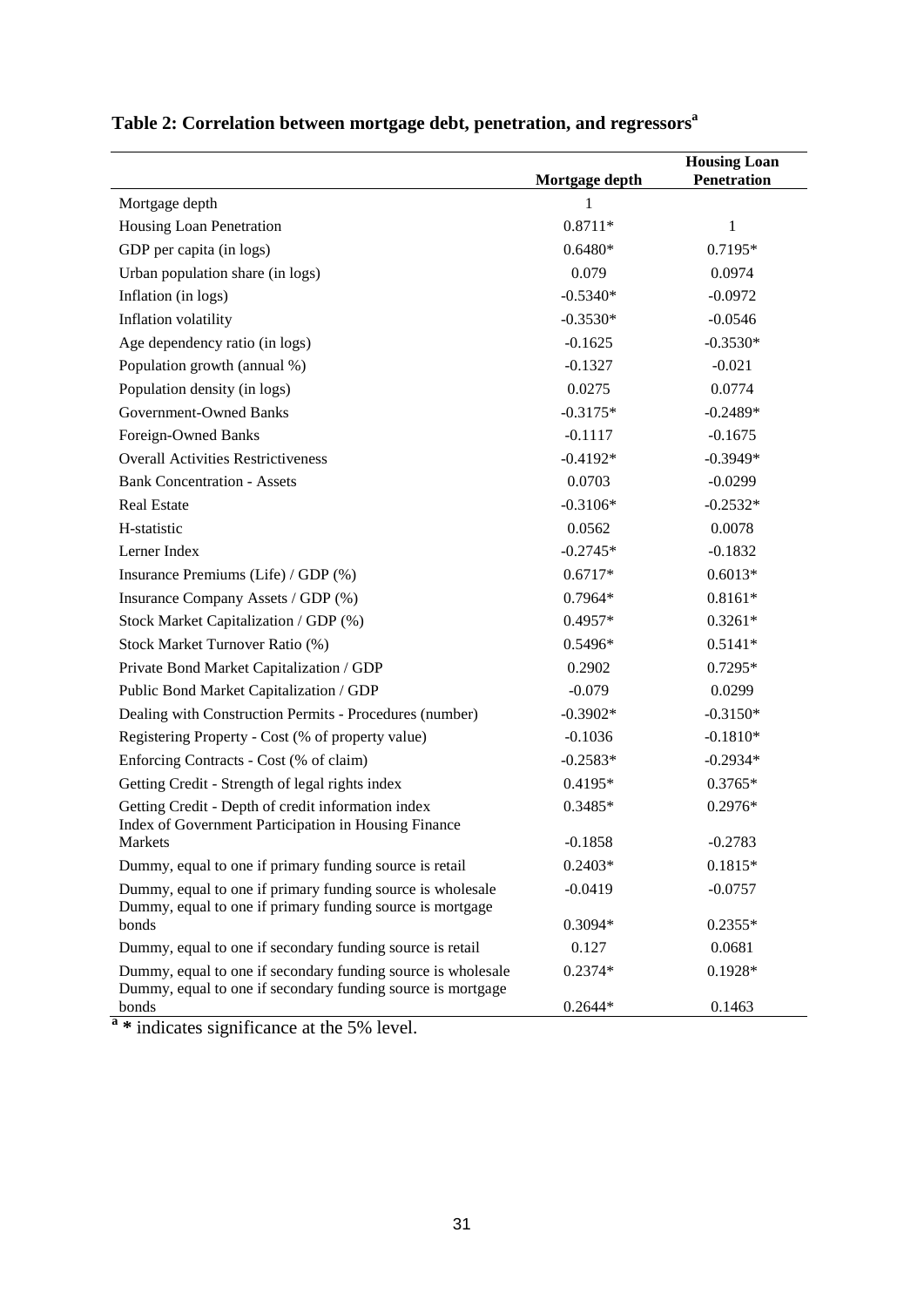| Panel A                              |             |              |                       |             |              |              |             |              |             | Panel B                     |              |             |
|--------------------------------------|-------------|--------------|-----------------------|-------------|--------------|--------------|-------------|--------------|-------------|-----------------------------|--------------|-------------|
|                                      |             |              | <b>Mortgage Depth</b> |             |              |              |             |              |             | <b>Mortgage Penetration</b> |              |             |
| <b>VARIABLES</b>                     |             | Ш            | Ш                     | IV          | $\mathsf{v}$ | VI           |             | $\mathbf{I}$ | Ш           | IV                          | $\mathsf{v}$ | VI          |
|                                      |             |              |                       |             |              |              |             |              |             |                             |              |             |
| Urban population share (in logs)     | $0.124***$  | $0.132***$   | 0.0672                | 0.0726      | $0.117***$   | $0.121***$   | $0.113***$  | $0.0854***$  | $0.0746***$ | $0.0694***$                 | $0.111***$   | $0.114***$  |
|                                      | (0.0408)    | (0.0423)     | (0.0415)              | (0.0511)    | (0.0425)     | (0.0414)     | (0.0186)    | (0.0163)     | (0.0178)    | (0.0164)                    | (0.0191)     | (0.0182)    |
| Inflation (in logs)                  | $-3.591***$ | $-3.115***$  | $-2.964***$           | $-3.430***$ | $-3.690***$  | $-3.678***$  | $-0.0241*$  | $-1.350***$  | $-0.0182*$  | $-0.0152$                   | $-0.0264**$  | $-0.0219$   |
|                                      | (0.566)     | (0.590)      | (0.511)               | (0.583)     | (0.662)      | п<br>(0.593) | (0.0137)    | (0.250)      | (0.0101)    | (0.0111)                    | (0.0116)     | (0.0134)    |
| Inflation volatility                 |             | $-0.0146***$ |                       |             |              |              |             | $0.00157***$ |             |                             |              |             |
|                                      |             | (0.00528)    |                       |             |              |              |             | (0.000294)   |             |                             |              |             |
| Age dependency ratio-Old (in logs)   |             |              | $0.133***$            |             |              |              |             |              | $0.0689***$ |                             |              |             |
|                                      |             |              | (0.0325)              |             |              |              |             |              | (0.0192)    |                             |              |             |
| Age dependency ratio-Young (in logs) |             |              |                       | $-0.0927**$ |              |              |             |              |             | $-0.0788***$                |              |             |
|                                      |             |              |                       | (0.0449)    |              |              |             |              |             | (0.0161)                    |              |             |
| Population growth (annual %)         |             |              |                       |             | $-0.00441$   |              |             |              |             |                             | $-0.0126$    |             |
|                                      |             |              |                       |             | (0.0232)     |              |             |              |             |                             | (0.00831)    |             |
| Population density (in logs)         |             |              |                       |             |              | $-0.00877$   |             |              |             |                             |              | 0.00760     |
|                                      |             |              |                       |             |              | (0.0147)     |             |              |             |                             |              | (0.00704)   |
| Constant                             | $-0.115$    | $-0.131$     | $-0.251$              | 0.415       | $-0.0783$    | $-0.0603$    | $-0.353***$ | $-0.164***$  | $-0.358***$ | 0.116                       | $-0.337***$  | $-0.389***$ |
|                                      | (0.167)     | (0.173)      | (0.157)               | (0.331)     | (0.175)      | (0.185)      | (0.0674)    | (0.0626)     | (0.0621)    | (0.0971)                    | (0.0690)     | (0.0681)    |
|                                      |             |              |                       |             |              |              |             |              |             |                             |              |             |
| Observations                         | 96          | 94           | 95                    | 95          | 84           | 96           | 142         | 137          | 142         | 142                         | 129          | 142         |
| R-squared                            | 0.332       | 0.362        | 0.413                 | 0.345       | 0.323        | 0.334        | 0.209       | 0.336        | 0.307       | 0.281                       | 0.228        | 0.216       |

# **Table 3: Results for cross-sectional regression (Socioeconomic variables)**

**Note:** Panel A cross-sectional regressions are estimated with variables averaged over the 2006-2010 period. Results presented in Panel B are estimated with 2011 dependent variable as a function of averaged lagged regressors over the 2006-2010 period. Robust standard errors are presented in parenthesis. \*\*\*, \*\*, and \* indicate significance at the 1%, 5%, and 10%, respectively.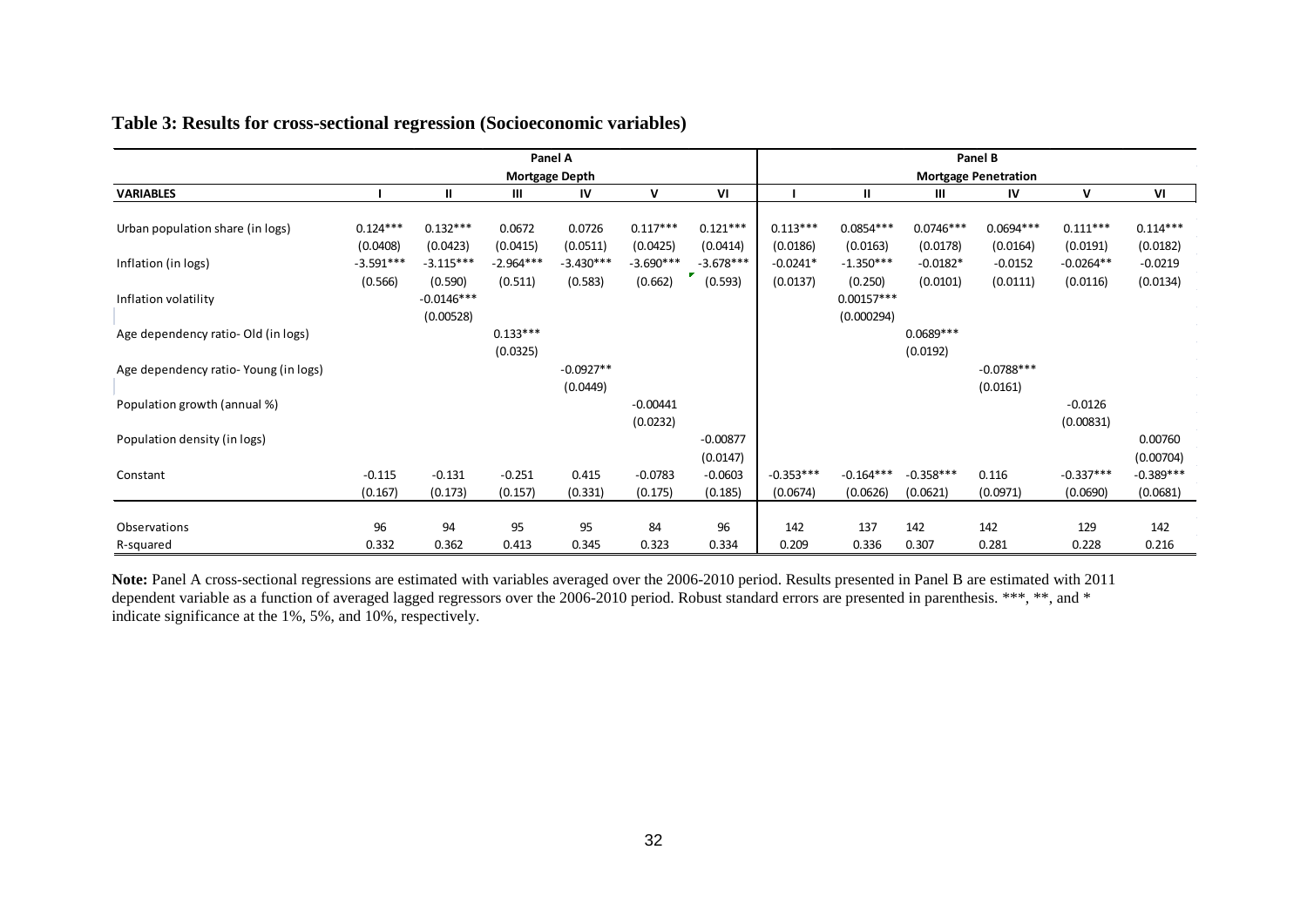# **Table 4: Results for cross-sectional regression (Banking Sector)**

|                                           | Panel A     |               |             |                       |                         |             |             | Panel B     |             |               |             |                             |             |             |             |             |
|-------------------------------------------|-------------|---------------|-------------|-----------------------|-------------------------|-------------|-------------|-------------|-------------|---------------|-------------|-----------------------------|-------------|-------------|-------------|-------------|
|                                           |             |               |             | <b>Mortgage Depth</b> |                         |             |             |             |             |               |             | <b>Mortgage Penetration</b> |             |             |             |             |
| <b>VARIABLES</b>                          |             | Ш.            | Ш           | IV                    | v                       | VI          | VII         | <b>VIII</b> |             | Ш.            | Ш           | IV                          | v           | VI          | VII         | <b>VIII</b> |
|                                           |             |               |             |                       |                         |             |             |             |             |               |             |                             |             |             |             |             |
| Urban population share (in logs)          | $0.124***$  | $0.140***$    | $0.138***$  | $0.0917**$            | $0.151***$              | $0.132***$  | $0.169*$    | $0.155***$  | $0.113***$  | $0.119***$    | $0.121***$  | $0.0955***$                 | $0.133***$  | $0.113***$  | $0.0836**$  | $0.0868***$ |
|                                           | (0.0408)    | (0.0394)      | (0.0437)    | (0.0419)              | (0.0441)                | (0.0421)    | (0.0906)    | (0.0582)    | (0.0186)    | (0.0195)      | (0.0210)    | (0.0182)                    | (0.0226)    | (0.0195)    | (0.0325)    | (0.0230)    |
| Inflation (in logs)                       | $-3.591***$ | $-3.414***$   | $-3.582***$ |                       | $-3.470***$ $-3.568***$ | $-3.418***$ | $-4.369***$ | $-4.018***$ | $-0.0241*$  | $-0.0252**$   | $-0.0238*$  | $-0.0259**$                 | $-0.0198$   | $-0.0261**$ | $-1.799***$ | $-1.475***$ |
|                                           | (0.566)     | (0.562)       | (0.566)     | (0.542)               | (0.568)                 | (0.549)     | (0.798)     | (0.655)     | (0.0137)    | (0.0118)      | (0.0130)    | (0.0123)                    | (0.0129)    | (0.0122)    | (0.389)     | (0.270)     |
| Government-Owned Banks                    |             | $-0.00283***$ |             |                       |                         |             |             |             |             | $-0.00147***$ |             |                             |             |             |             |             |
|                                           |             | (0.000737)    |             |                       |                         |             |             |             |             | (0.000408)    |             |                             |             |             |             |             |
| Foreign-Owned Banks                       |             |               | $-0.000744$ |                       |                         |             |             |             |             |               | $-0.000624$ |                             |             |             |             |             |
|                                           |             |               | (0.000738)  |                       |                         |             |             |             |             |               | (0.000389)  |                             |             |             |             |             |
| <b>Overall Activities Restrictiveness</b> |             |               |             | $-0.0307***$          |                         |             |             |             |             |               |             | $-0.0173***$                |             |             |             |             |
|                                           |             |               |             | (0.00958)             |                         |             |             |             |             |               |             | (0.00441)                   |             |             |             |             |
| <b>Bank Concentration - Assets</b>        |             |               |             |                       | 0.00182                 |             |             |             |             |               |             |                             | 0.00102     |             |             |             |
|                                           |             |               |             |                       | (0.00116)               |             |             |             |             |               |             |                             | (0.000688)  |             |             |             |
| <b>Real Estate</b>                        |             |               |             |                       |                         | $-0.0531**$ |             |             |             |               |             |                             |             | $-0.0274**$ |             |             |
|                                           |             |               |             |                       |                         | (0.0242)    |             |             |             |               |             |                             |             | (0.0108)    |             |             |
| H-statistic                               |             |               |             |                       |                         |             | 0.0993      |             |             |               |             |                             |             |             | $-0.0522$   |             |
|                                           |             |               |             |                       |                         |             | (0.121)     |             |             |               |             |                             |             |             | (0.0835)    |             |
| Lerner Index                              |             |               |             |                       |                         |             |             | $-0.651***$ |             |               |             |                             |             |             |             | $-0.241**$  |
|                                           |             |               |             |                       |                         |             |             | (0.205)     |             |               |             |                             |             |             |             | (0.0973)    |
| Constant                                  | $-0.115$    | $-0.140$      | $-0.138$    | 0.325                 | $-0.348$                | 0.00249     | $-0.321$    | $-0.0512$   | $-0.353***$ | $-0.346***$   | $-0.354***$ | $-0.101$                    | $-0.498***$ | $-0.267***$ | $-0.0921$   | $-0.0929$   |
|                                           | (0.167)     | (0.162)       | (0.186)     | (0.221)               | (0.211)                 | (0.193)     | (0.389)     | (0.250)     | (0.0674)    | (0.0698)      | (0.0777)    | (0.0852)                    | (0.116)     | (0.0816)    | (0.135)     | (0.0972)    |
|                                           |             |               |             |                       |                         |             |             |             |             |               |             |                             |             |             |             |             |
| Observations                              | 96          | 88            | 88          | 90                    | 90                      | 91          | 69          | 81          | 142         | 112           | 112         | 121                         | 117         | 123         | 86          | 109         |
| R-squared                                 | 0.332       | 0.418         | 0.361       | 0.422                 | 0.369                   | 0.402       | 0.349       | 0.399       | 0.209       | 0.273         | 0.242       | 0.289                       | 0.242       | 0.252       | 0.358       | 0.361       |

**Note:** Panel A cross-sectional regressions are estimated with variables averaged over the 2006-2010 period. Results presented in Panel B are estimated with 2011 dependent variable as a function of averaged lagged regressors over the 2006-2010 period. Robust standard errors are presented in parenthesis. \*\*\*, \*\*, and \* indicate significance at the 1%, 5%, and 10%, respectively.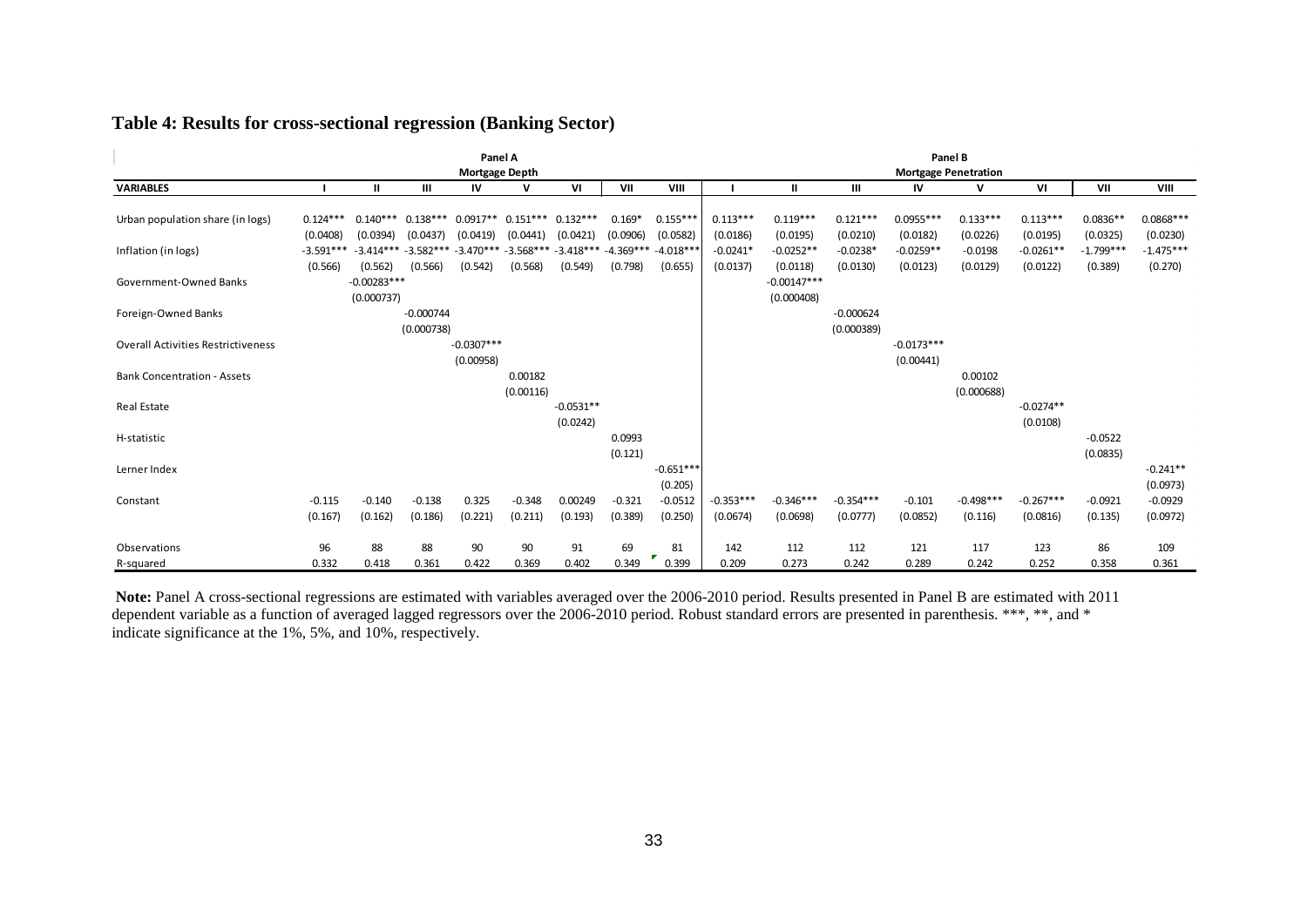|                                          |             | Panel A      |            |                       |              |             |             |             |              | Panel B    |                              |               |            |             |  |
|------------------------------------------|-------------|--------------|------------|-----------------------|--------------|-------------|-------------|-------------|--------------|------------|------------------------------|---------------|------------|-------------|--|
|                                          |             |              |            | <b>Mortgage Depth</b> |              |             |             |             |              |            | <b>Home Loan Penetration</b> |               |            |             |  |
| <b>VARIABLES</b>                         |             | Ш            | III        | IV                    | $\mathsf{v}$ | VI          | VII         |             | ш            | Ш          | IV                           | v             | VI         | VII         |  |
|                                          |             |              |            |                       |              |             |             |             |              |            |                              |               |            |             |  |
| Urban population share (in logs)         | $0.124***$  | $0.0946***$  | $0.0742**$ | $0.0892*$             | $0.117**$    | 0.178       | $0.305**$   | $0.113***$  | $0.0655***$  | $0.0349**$ | 0.0589***                    | $0.0568**$    | $0.119**$  | $0.198***$  |  |
|                                          | (0.0408)    | (0.0351)     | (0.0292)   | (0.0530)              | (0.0537)     | (0.123)     | (0.129)     | (0.0186)    | (0.0142)     | (0.0135)   | (0.0213)                     | (0.0220)      | (0.0545)   | (0.0677)    |  |
| Inflation (in logs)                      | $-3.591***$ | $-1.839***$  | $-1.032**$ | $-3.468***$           | $-2.951***$  | $-6.661***$ | $-7.521***$ | $-0.0241*$  | $-0.725***$  | $-0.368*$  | $-1.606***$                  | $-1.291***$   | $-1.189**$ | $-2.010***$ |  |
|                                          | (0.566)     | (0.501)      | (0.459)    | (0.608)               | (0.652)      | (1.542)     | (1.454)     | (0.0137)    | (0.228)      | (0.189)    | (0.360)                      | (0.333)       | (0.454)    | (0.548)     |  |
| Insurance Premiums (Life) / GDP (%)      |             | $0.0554***$  |            |                       |              |             |             |             | $0.0253***$  |            |                              |               |            |             |  |
|                                          |             | (0.0105)     |            |                       |              |             |             |             | (0.00703)    |            |                              |               |            |             |  |
| Insurance Company Assets / GDP (%)       |             | $0.00729***$ |            |                       |              |             |             |             | $0.00441***$ |            |                              |               |            |             |  |
|                                          |             |              | (0.00118)  |                       |              |             |             |             |              | (0.000573) |                              |               |            |             |  |
| Stock Market Capitalization / GDP (%)    |             |              |            | $0.00159***$          |              |             |             |             |              |            | 0.000230                     |               |            |             |  |
|                                          |             |              |            | (0.000454)            |              |             |             |             |              |            | (0.000253)                   |               |            |             |  |
| Stock Market Turnover Ratio (%)          |             |              |            |                       | $0.00161***$ |             |             |             |              |            |                              | $0.000820***$ |            |             |  |
|                                          |             |              |            |                       | (0.000400)   |             |             |             |              |            |                              | (0.000197)    |            |             |  |
| Private Bond Market Capitalization / GDP |             |              |            |                       |              | 0.126       |             |             |              |            |                              |               | $0.283***$ |             |  |
|                                          |             |              |            |                       |              | (0.0777)    |             |             |              |            |                              |               | (0.0509)   |             |  |
| Public Bond Market Capitalization / GDP  |             |              |            |                       |              |             | $-0.357***$ |             |              |            |                              |               |            | $-0.0169$   |  |
|                                          |             |              |            |                       |              |             | (0.130)     |             |              |            |                              |               |            | (0.0653)    |  |
| Constant                                 | $-0.115$    | $-0.190$     | $-0.180$   | $-0.0584$             | $-0.189$     | $-0.220$    | $-0.557$    | $-0.353***$ | $-0.158***$  | $-0.0825$  | $-0.0397$                    | $-0.0794$     | $-0.363$   | $-0.573**$  |  |
|                                          | (0.167)     | (0.140)      | (0.118)    | (0.218)               | (0.230)      | (0.516)     | (0.523)     | (0.0674)    | (0.0546)     | (0.0531)   | (0.0907)                     | (0.0959)      | (0.219)    | (0.277)     |  |
|                                          |             |              |            |                       |              |             |             |             |              |            |                              |               |            |             |  |
| Observations                             | 96          | 94           | 79         | 80                    | 80           | 38          | 44          | 142         | 131          | 101        | 96                           | 97            | 38         | 45          |  |
| R-squared                                | 0.332       | 0.534        | 0.661      | 0.452                 | 0.475        | 0.412       | 0.419       | 0.209       | 0.486        | 0.708      | 0.353                        | 0.443         | 0.617      | 0.342       |  |

# **Table 5: Results for Cross-sectional regressions (Financial Sector)**

**Note:** Panel A cross-sectional regressions are estimated with variables averaged over the 2006-2010 period. Results presented in Panel B are estimated with 2011 dependent variable as a function of averaged lagged regressors over the 2006-2010 period. Robust standard errors are presented in parenthesis. \*\*\*, \*\*, and \* indicate significance at the 1%, 5%, and 10%, respectively.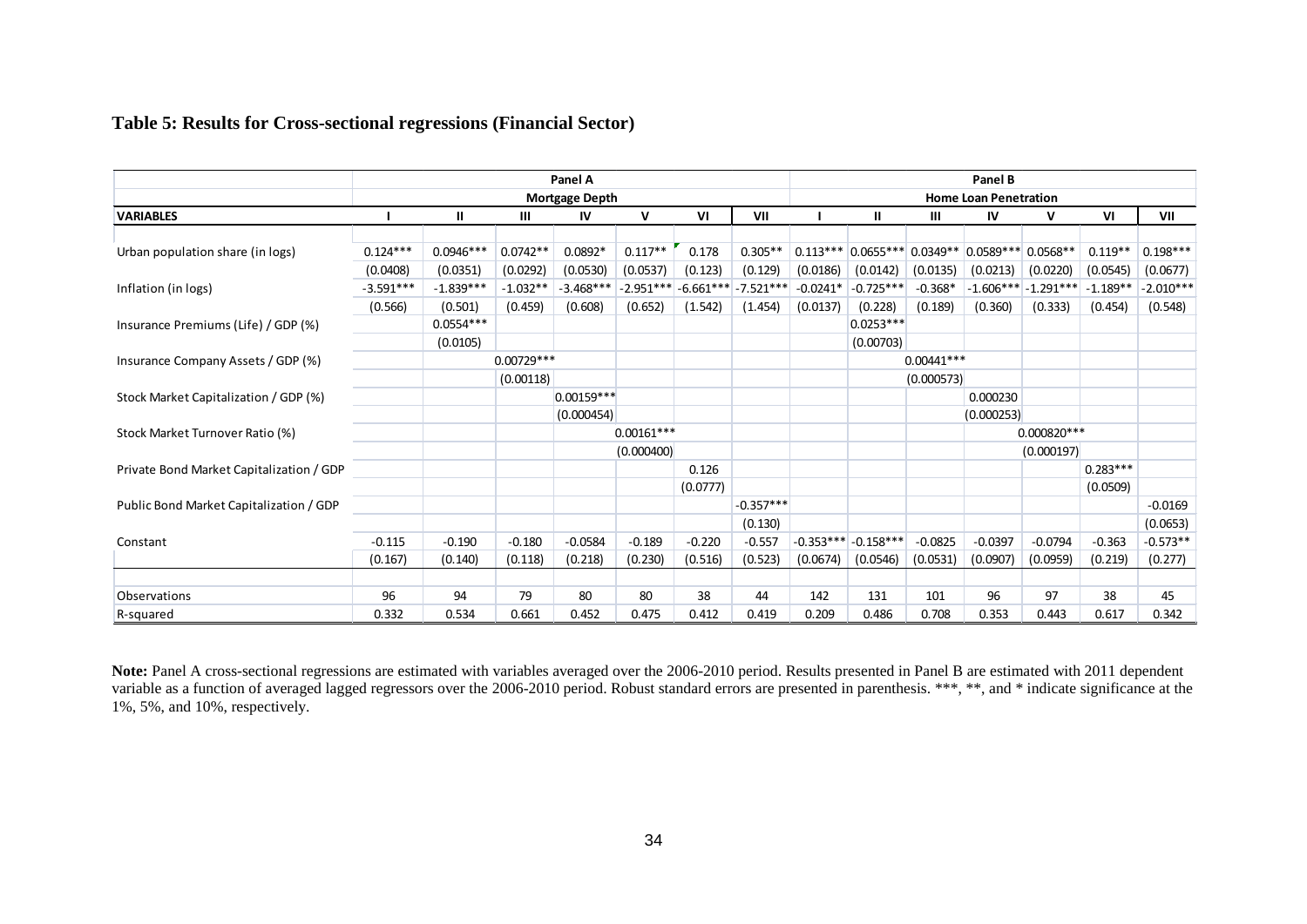# **Table 6: Results for cross-sectional regressions (Institutional variables)**

|                                                         |             |               | Panel A     |                       |              |             |             |               |             |                               |             |             |
|---------------------------------------------------------|-------------|---------------|-------------|-----------------------|--------------|-------------|-------------|---------------|-------------|-------------------------------|-------------|-------------|
|                                                         |             |               |             | <b>Mortgage Depth</b> |              |             |             |               |             | <b>Homer Loan Penetration</b> |             |             |
| <b>VARIABLES</b>                                        |             | $\mathbf{u}$  | Ш           | IV                    | $\mathsf{v}$ | VI          |             | $\mathbf{u}$  | Ш           | IV                            | v           | VI          |
|                                                         |             |               |             |                       |              |             |             |               |             |                               |             |             |
| Urban population share (in logs)                        | $0.124***$  | $0.138***$    | $0.119***$  | $0.104**$             | $0.118***$   | $0.0960**$  | $0.113***$  | $0.112***$    | $0.109***$  | $0.0981***$                   | $0.102***$  | $0.101***$  |
|                                                         | (0.0408)    | (0.0426)      | (0.0413)    | (0.0444)              | (0.0411)     | (0.0478)    | (0.0186)    | (0.0179)      | (0.0191)    | (0.0185)                      | (0.0164)    | (0.0212)    |
| Inflation (in logs)                                     | $-3.591***$ | $-2.893***$   | $-3.617***$ | $-3.545***$           | $-3.382***$  | $-3.420***$ | $-0.0241*$  | $-0.0282**$   | $-0.0200$   | $-0.0249*$                    | $-0.0300**$ | $-0.0196$   |
|                                                         | (0.566)     | (0.526)       | (0.586)     | (0.564)               | (0.525)      | (0.598)     | (0.0137)    | (0.0112)      | (0.0147)    | (0.0130)                      | (0.0116)    | (0.0133)    |
| Dealing with Construction Permits - Procedures (number) |             | $-0.00771***$ |             |                       |              |             |             | $-0.00528***$ |             |                               |             |             |
|                                                         |             | (0.00262)     |             |                       |              |             |             | (0.00129)     |             |                               |             |             |
| Registering Property - Cost (% of property value)       |             |               | $-0.00401$  |                       |              |             |             |               | $-0.00121$  |                               |             |             |
|                                                         |             |               | (0.00503)   |                       |              |             |             |               | (0.00142)   |                               |             |             |
| Enforcing Contracts - Cost (% of claim)                 |             |               |             | $-0.00134$            |              |             |             |               |             | $-0.000674***$                |             |             |
|                                                         |             |               |             | (0.000866)            |              |             |             |               |             | (0.000239)                    |             |             |
| Getting Credit - Strength of legal rights index (0-10)  |             |               |             |                       | $0.0416***$  |             |             |               |             |                               | $0.0171***$ |             |
|                                                         |             |               |             |                       | (0.00909)    |             |             |               |             |                               | (0.00361)   |             |
| Getting Credit - Depth of credit information index      |             |               |             |                       |              | 0.0168      |             |               |             |                               |             | 0.00578     |
|                                                         |             |               |             |                       |              | (0.0116)    |             |               |             |                               |             | (0.00513)   |
| Constant                                                | $-0.115$    | $-0.0672$     | $-0.0739$   | 0.00191               | $-0.359*$    | $-0.0686$   | $-0.353***$ | $-0.258***$   | $-0.329***$ | $-0.269***$                   | $-0.398***$ | $-0.322***$ |
|                                                         | (0.167)     | (0.174)       | (0.176)     | (0.185)               | (0.193)      | (0.178)     | (0.0674)    | (0.0604)      | (0.0718)    | (0.0688)                      | (0.0685)    | (0.0713)    |
|                                                         |             |               |             |                       |              |             |             |               |             |                               |             |             |
| Observations                                            | 96          | 93            | 93          | 93                    | 93           | 93          | 142         | 141           | 141         | 141                           | 141         | 141         |
| R-squared                                               | 0.332       | 0.387         | 0.335       | 0.340                 | 0.464        | 0.343       | 0.209       | 0.305         | 0.208       | 0.222                         | 0.319       | 0.212       |

**Note:** Panel A cross-sectional regressions are estimated with variables averaged over the 2006-2010 period. Results presented in Panel B are estimated with 2011 dependent variable as a function of averaged lagged regressors over the 2006-2010 period. Robust standard errors are presented in parenthesis. \*\*\*, \*\*, and \* indicate significance at the 1%, 5%, and 10%, respectively.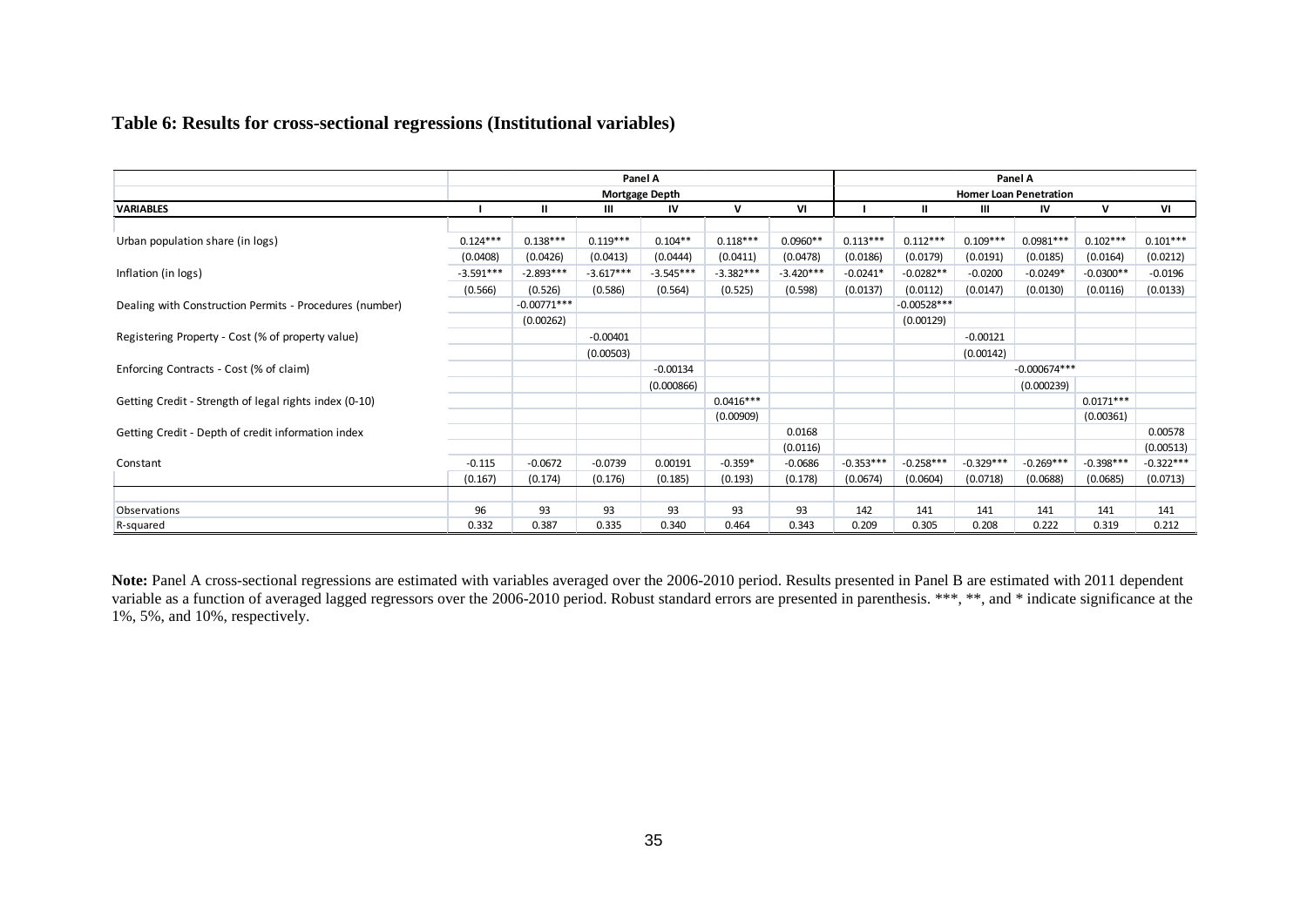# **Table 7: Results for cross-sectional regression (Mortgage market structure)**

|                                                                    |             |            | Panel A               |             | Panel A     |             |                              |                      |  |
|--------------------------------------------------------------------|-------------|------------|-----------------------|-------------|-------------|-------------|------------------------------|----------------------|--|
|                                                                    |             |            | <b>Mortgage Depth</b> |             |             |             | <b>Home Loan Penetration</b> |                      |  |
| <b>VARIABLE</b>                                                    |             | Ш          | Ш                     | IV          |             | Ш           | $\mathbf{III}$               | IV                   |  |
|                                                                    |             |            |                       |             |             |             |                              |                      |  |
| Urban population share (in logs)                                   | $0.124***$  | $0.420**$  | $0.101**$             | $0.0922**$  | $0.113***$  | $0.209**$   |                              | $0.101***$ 0.0971*** |  |
|                                                                    | (0.0408)    | (0.155)    | (0.0396)              | (0.0375)    | (0.0186)    | (0.0792)    | (0.0172)                     | $-0.0174$            |  |
| Inflation (in logs)                                                | $-3.591***$ | $-3.645**$ | $-3.646***$           | $-3.455***$ | $-0.0241*$  | $-2.649***$ | $-0.0383**$                  | $-0.0409**$          |  |
|                                                                    | (0.566)     | (1.767)    | (0.611)               | (0.592)     | (0.0137)    | (0.732)     | (0.0159)                     | $-0.0186$            |  |
| Index of Government Participation in Housing Finance Markets, 2008 |             | $-0.0489$  |                       |             |             | $-0.0853$   |                              |                      |  |
|                                                                    |             | (0.267)    |                       |             |             | (0.119)     |                              |                      |  |
| Dummy, equal to one if primary funding source is retail            |             |            | $0.129*$              | 0.0488      |             |             | 0.0649                       | 0.0319               |  |
|                                                                    |             |            | (0.0667)              | (0.0713)    |             |             | (0.0394)                     | $-0.0509$            |  |
| Dummy, equal to one if primary funding source is wholesale         |             |            | 0.0921                | 0.0603      |             |             | $-0.0471$                    | $-0.0532$            |  |
|                                                                    |             |            | (0.109)               | (0.0877)    |             |             | (0.0564)                     | $-0.0669$            |  |
| Dummy, equal to one if primary funding source is mortgage bonds    |             |            | $0.452**$             | $0.423**$   |             |             | 0.174                        | 0.161                |  |
|                                                                    |             |            | (0.189)               | (0.209)     |             |             | (0.117)                      | $-0.129$             |  |
| Dummy, equal to one if secondary funding source is retail          |             |            |                       | 0.165       |             |             |                              | 0.0526               |  |
|                                                                    |             |            |                       | (0.181)     |             |             |                              | $-0.0956$            |  |
| Dummy, equal to one if secondary funding source is wholesale       |             |            |                       | 0.113       |             |             |                              | 0.0453               |  |
|                                                                    |             |            |                       | (0.114)     |             |             |                              | $-0.0712$            |  |
| Dummy, equal to one if secondary funding source is mortgage bonds  |             |            |                       | 0.306       |             |             |                              | $0.156***$           |  |
|                                                                    |             |            |                       | (0.240)     |             |             |                              | $-0.0507$            |  |
| Constant                                                           | $-0.115$    | $-1.297*$  | $-0.0604$             | $-0.0385$   | $-0.353***$ | $-0.573$    | $-0.311***$                  | $-0.299***$          |  |
|                                                                    | (0.167)     | (0.658)    | (0.172)               | (0.162)     | (0.0674)    | (0.338)     | (0.0625)                     | $-0.0632$            |  |
|                                                                    |             |            |                       |             |             |             |                              |                      |  |
| Observations                                                       | 96          | 31         | 96                    | 96          | 142         | 31          | 142                          | 142                  |  |
| R-squared                                                          | 0.332       | 0.327      | 0.458                 | 0.495       | 0.209       | 0.422       | 0.272                        | 0.287                |  |

**Note:** Panel A cross-sectional regressions are estimated with variables averaged over the 2006-2010 period. Results presented in Panel B are estimated with 2011 dependent variable as a function of averaged lagged regressors over the 2006-2010 period. Robust standard errors are presented in parenthesis. \*\*\*, \*\*, and \* indicate significance at the 1%, 5%, and 10%, respectively.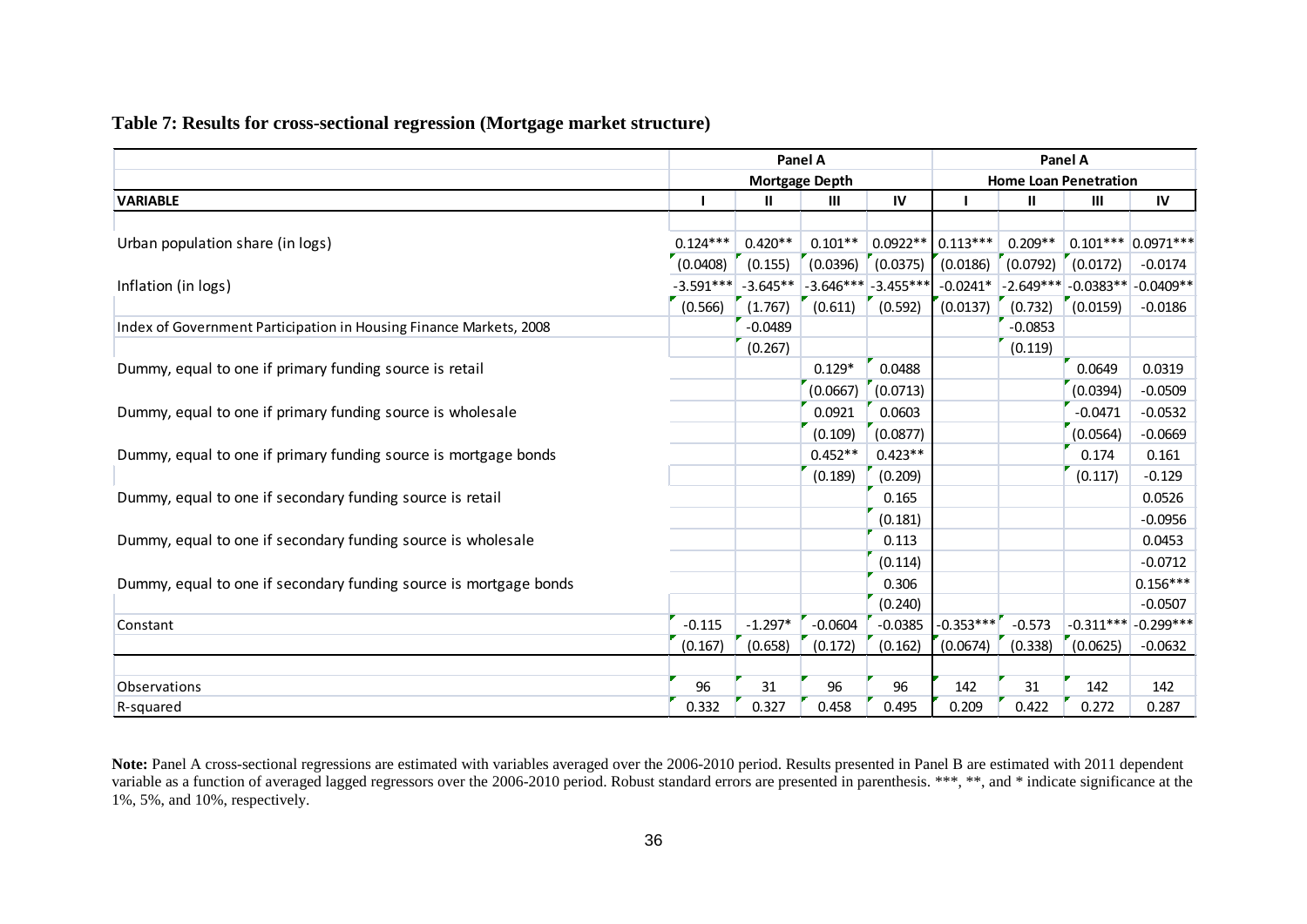| Table 8: Results for panel data fixed effects models (Socioeconomic variables) |  |  |  |  |  |
|--------------------------------------------------------------------------------|--|--|--|--|--|
|--------------------------------------------------------------------------------|--|--|--|--|--|

| <b>VARIABLES</b>                      | 1           | $\mathbf{2}$ | 3           | 4                                               | 5         | 6          | $\overline{\phantom{a}}$ |
|---------------------------------------|-------------|--------------|-------------|-------------------------------------------------|-----------|------------|--------------------------|
|                                       |             |              |             |                                                 |           |            |                          |
| Urban population share (in logs)      | $1.747***$  | $1.815***$   | $1.831***$  | $1.741***$                                      | $1.051**$ | $1.103**$  | $1.142**$                |
|                                       | (0.410)     | (0.424)      | (0.432)     | (0.446)                                         | (0.504)   | (0.424)    | (0.509)                  |
| Inflation (in logs)                   | 0.00592     | 0.0111       | 0.0124      | 0.0289                                          | $-0.0129$ | 0.0336     | 0.0413                   |
|                                       | (0.0176)    | (0.0162)     | (0.159)     | (0.148)                                         | (0.0269)  | (0.0283)   | (0.0290)                 |
| Inflation volatility                  |             | $9.10e-05**$ |             |                                                 |           |            |                          |
|                                       |             | $(4.30e-05)$ |             |                                                 |           |            |                          |
| Population growth (annual %)          |             |              | $0.0299***$ |                                                 |           |            |                          |
|                                       |             |              | (0.0110)    |                                                 |           |            |                          |
| Age dependency ratio (in logs)        |             |              |             | $-0.00563$                                      |           |            |                          |
|                                       |             |              |             | (0.126)                                         |           |            |                          |
| Population density (in logs)          |             |              |             |                                                 | $0.662**$ |            |                          |
|                                       |             |              |             |                                                 | (0.300)   |            |                          |
| Age dependency ratio- Old (in logs)   |             |              |             |                                                 |           | $0.654***$ |                          |
|                                       |             |              |             |                                                 |           | (0.200)    |                          |
| Age dependency ratio- Young (in logs) |             |              |             |                                                 |           |            | $-0.394**$               |
|                                       |             |              |             |                                                 |           |            | (0.186)                  |
| Constant                              | $-7.078***$ | $-7.362***$  |             | $-7.403***$ $-7.019***$ $-7.172***$ $-6.180***$ |           |            | $-3.190$                 |
|                                       | (1.718)     | (1.775)      | (1.810)     | (2.099)                                         | (1.856)   | (1.659)    | (2.568)                  |
|                                       |             |              |             |                                                 |           |            |                          |
| Observations                          | 817         | 812          | 678         | 719                                             | 812       | 812        | 812                      |
| R-squared                             | 0.185       | 0.195        | 0.232       | 0.202                                           | 0.250     | 0.300      | 0.284                    |
| Number of countries                   | 79          | 79           | 68          | 69                                              | 79        | 78         | 78                       |

Note: These are fixe-effect panel regressions with annual values. Robust standard errors are presented in parenthesis. \*\*\*, \*\*, and \* indicate significance at the 1%, 5%, and 10%, respectively.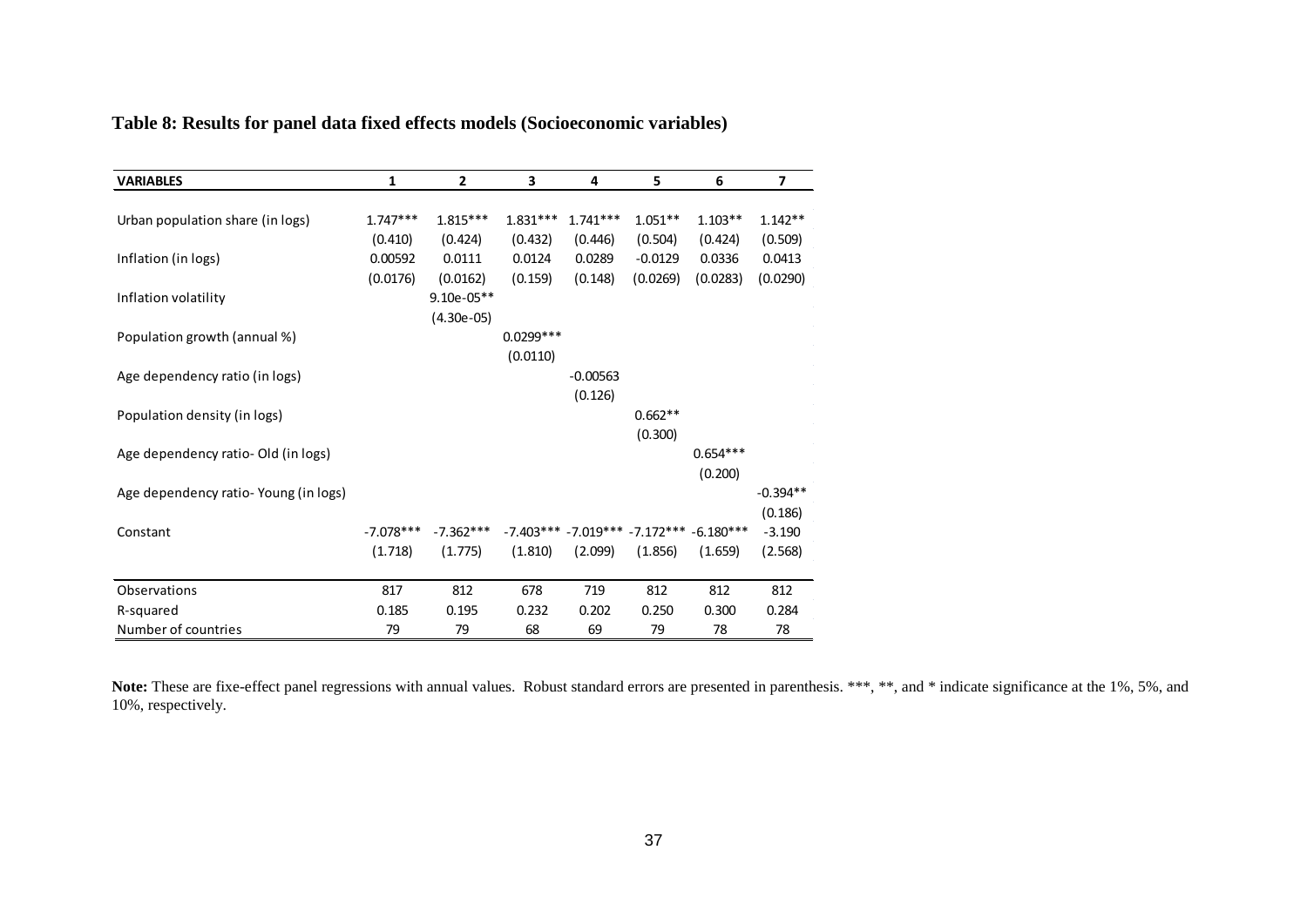| Table 9: Results for panel data fixed effects models (Financial sector) |  |
|-------------------------------------------------------------------------|--|
|-------------------------------------------------------------------------|--|

| <b>VARIABLES</b>                         | 1          | $\mathbf{2}$ | 3            | 4          | 5                                                           | 6          | $\overline{\mathbf{z}}$ |
|------------------------------------------|------------|--------------|--------------|------------|-------------------------------------------------------------|------------|-------------------------|
|                                          |            |              |              |            |                                                             |            |                         |
| Urban population share (in logs)         | $1.747***$ | $1.664***$   | $1.951***$   | $1.773***$ | $1.743***$                                                  | $0.974***$ | $1.913***$              |
|                                          | (0.410)    | (0.474)      | (0.529)      | (0.474)    | (0.401)                                                     | (0.355)    | (0.577)                 |
| Inflation (in logs)                      | 0.00592    | 0.0669       | 0.180        | 0.0187     | 0.129                                                       | 0.171      | 0.0511                  |
|                                          | (0.0176)   | (0.0792)     | (0.300)      | (0.0218)   | (0.141)                                                     | (0.162)    | (0.168)                 |
| Insurance Premiums (Life) / GDP (%)      |            | 0.0182       |              |            |                                                             |            |                         |
|                                          |            | (0.0148)     |              |            |                                                             |            |                         |
| Insurance Company Assets / GDP (%)       |            |              | $0.00680***$ |            |                                                             |            |                         |
|                                          |            |              | (0.00148)    |            |                                                             |            |                         |
| Stock Market Capitalization / GDP (%)    |            |              |              | 0.000244   |                                                             |            |                         |
|                                          |            |              |              | (0.000198) |                                                             |            |                         |
| Stock Market Turnover Ratio (%)          |            |              |              |            | $0.000861***$                                               |            |                         |
|                                          |            |              |              |            | (0.000193)                                                  |            |                         |
| Private Bond Market Capitalization / GDP |            |              |              |            |                                                             | $0.508***$ |                         |
|                                          |            |              |              |            |                                                             | (0.0883)   |                         |
| Public Bond Market Capitalization / GDP  |            |              |              |            |                                                             |            | $-0.0722$               |
|                                          |            |              |              |            |                                                             |            | (0.121)                 |
| Constant                                 |            |              |              |            | $-7.078***$ $-6.811***$ $-8.139***$ $-7.250***$ $-7.165***$ | $-4.004**$ | $-7.800***$             |
|                                          | (1.718)    | (1.982)      | (2.214)      | (1.998)    | (1.692)                                                     | (1.499)    | (2.440)                 |
|                                          |            |              |              |            |                                                             |            |                         |
| Observations                             | 817        | 713          | 411          | 671        | 651                                                         | 433        | 487                     |
| R-squared                                | 0.185      | 0.204        | 0.342        | 0.191      | 0.257                                                       | 0.449      | 0.206                   |
| Number of countries                      | 79         | 74           | 57           | 65         | 65                                                          | 35         | 41                      |

Note: These are fixe-effect panel regressions with annual values. Robust standard errors are presented in parenthesis. \*\*\*, \*\*, and \* indicate significance at the 1%, 5%, and 10%, respectively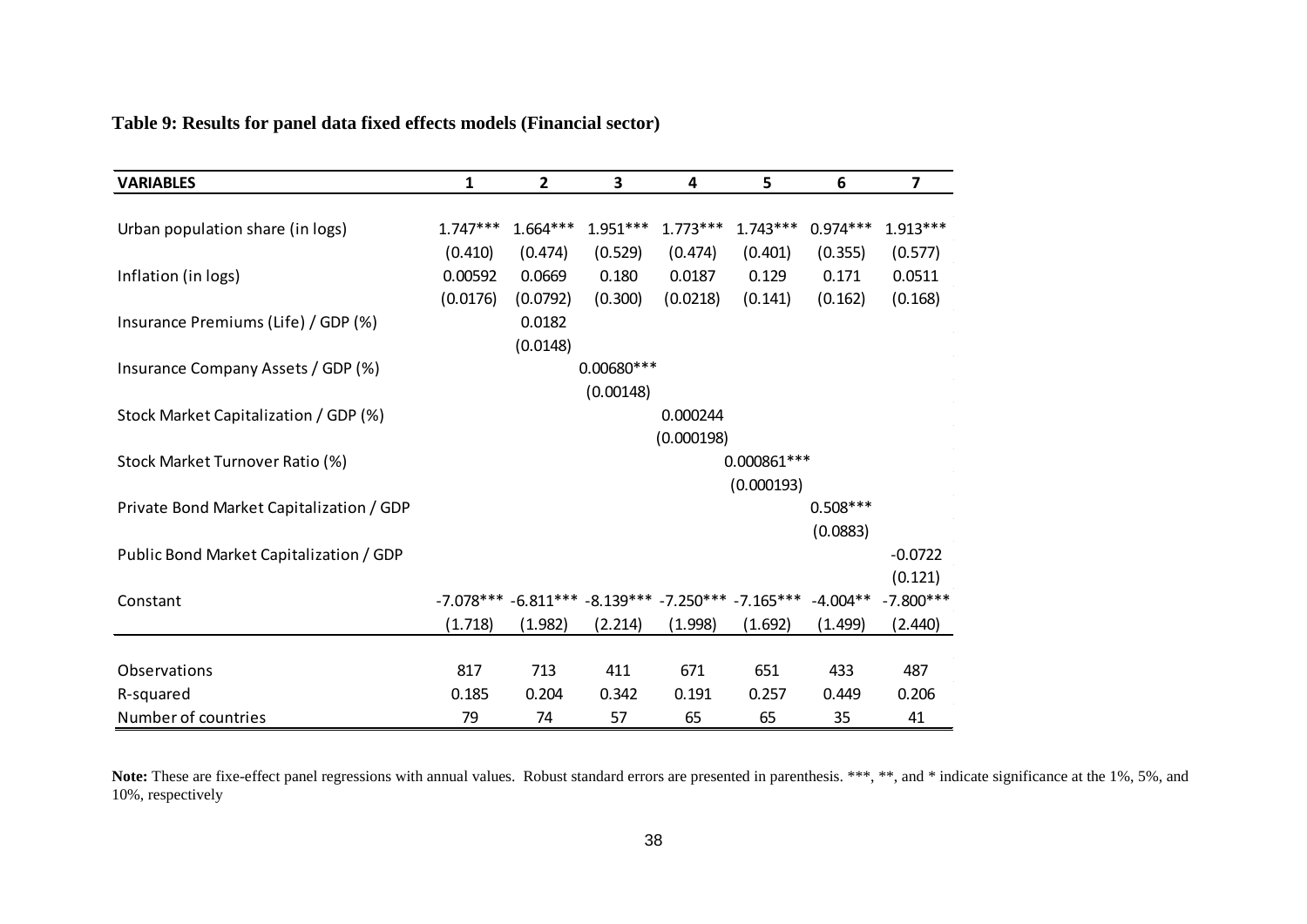| <b>VARIABLES</b>                                        | 1           | $\overline{2}$ | 3           | 4           | 5           | 6            |
|---------------------------------------------------------|-------------|----------------|-------------|-------------|-------------|--------------|
|                                                         |             |                |             |             |             |              |
| Urban population share (in logs)                        | $1.747***$  | $0.703***$     | $0.931***$  | $1.209***$  | $0.829***$  | $0.854***$   |
|                                                         | (0.410)     | (0.198)        | (0.251)     | (0.263)     | (0.223)     | (0.236)      |
| Inflation (in logs)                                     | 0.00592     | $-0.102**$     | $-0.0764*$  | $-0.0279$   | $-0.0865**$ | $-0.0796*$   |
|                                                         | (0.0176)    | (0.0436)       | (0.0423)    | (0.0518)    | (0.0431)    | (0.0426)     |
| Dealing with Construction Permits - Procedures (number) |             | 0.000863       |             |             |             |              |
|                                                         |             | (0.00116)      |             |             |             |              |
| Registering Property - Cost (% of property value)       |             |                | $-0.000862$ |             |             |              |
|                                                         |             |                | (0.00273)   |             |             |              |
| Enforcing Contracts - Cost (% of claim)                 |             |                |             | 0.00299     |             |              |
|                                                         |             |                |             | (0.00229)   |             |              |
| Getting Credit - Strength of legal rights index (0-10)  |             |                |             |             | $0.0136**$  |              |
|                                                         |             |                |             |             | (0.00663)   |              |
| Getting Credit - Depth of credit information index      |             |                |             |             |             | $0.00748***$ |
|                                                         |             |                |             |             |             | (0.00278)    |
| Constant                                                | $-7.078***$ | $-2.646***$    | $-3.580***$ | $-4.813***$ | $-3.249***$ | $-3.293***$  |
|                                                         | (1.718)     | (0.819)        | (1.042)     | (1.092)     | (0.911)     | (0.973)      |
|                                                         |             |                |             |             |             |              |
| Observations                                            | 817         | 335            | 394         | 453         | 394         | 393          |
| R-squared                                               | 0.185       | 0.085          | 0.105       | 0.122       | 0.125       | 0.128        |
| Number of countries                                     | 79          | 70             | 72          | 75          | 72          | 72           |

**Table 10: Results for panel data fixed effects models (Institutional variables)**

Note: These are fixe-effect panel regressions with annual values. Robust standard errors are presented in parenthesis. \*\*\*, \*\*, and \* indicate significance at the 1%, 5%, and 10%, respectively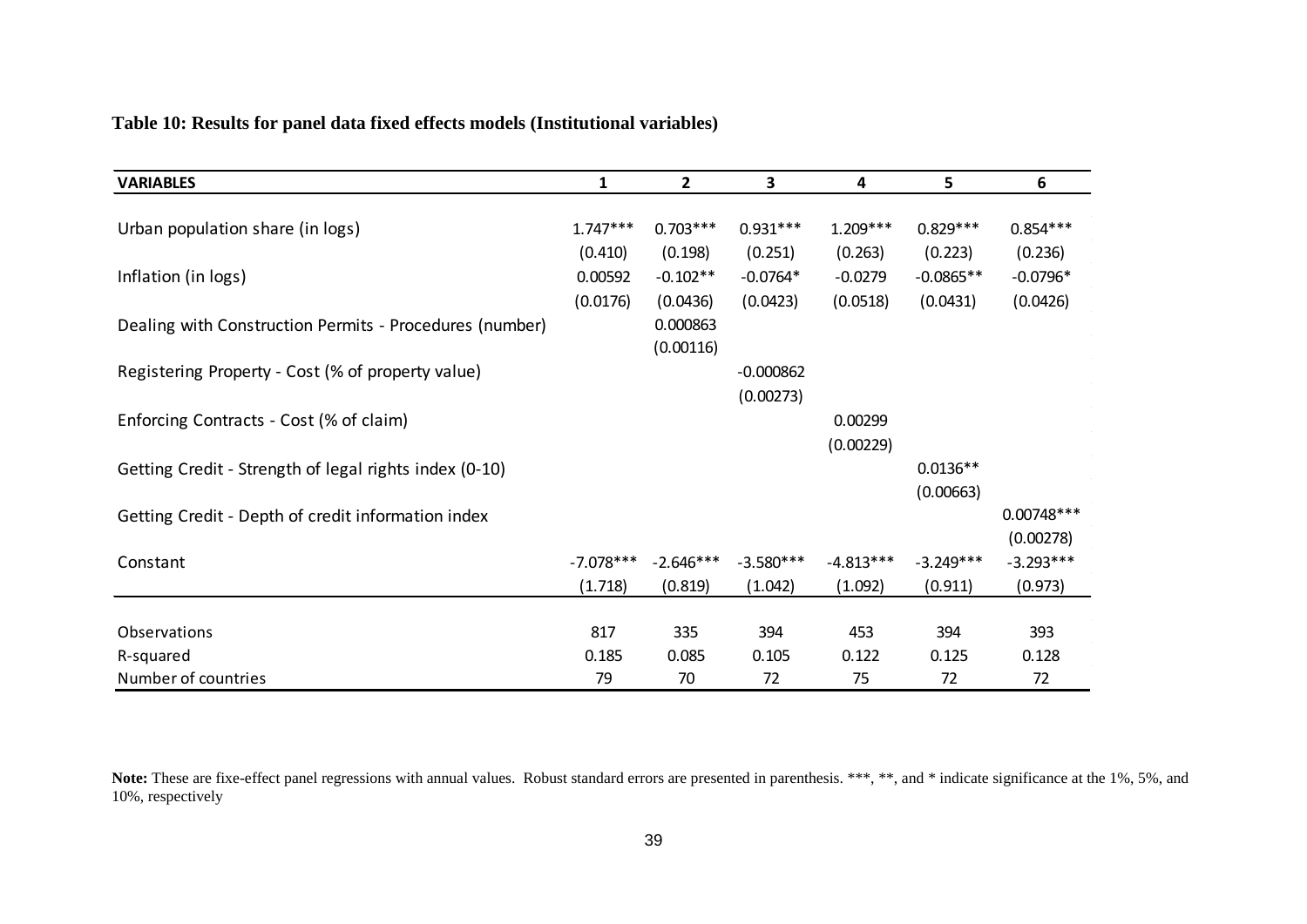# **Table 11: Results for benchmarking regressions**

|                                   | <b>Pooled Panel</b>   |            | <b>Cross Section</b>                |
|-----------------------------------|-----------------------|------------|-------------------------------------|
|                                   | <b>Mortgage Depth</b> |            | Mortgage Depth Mortgage Penetration |
| GDP per capita (in logs)          | $1.504***$            | $-0.488$   | $-0.618$                            |
|                                   | (0.386)               | (0.906)    | (0.627)                             |
| GDP per capita squared (in logs)  | $-0.0531**$           | 0.0608     | $0.0762*$                           |
|                                   | (0.0228)              | (0.0537)   | (0.0390)                            |
| Total population (in logs)        | $0.0545**$            | 0.0243     | 0.0898                              |
|                                   | (0.0263)              | (0.0760)   | (0.0645)                            |
| Population density                | $-0.0752***$          | $-0.0824$  | $-0.0373$                           |
|                                   | (0.0284)              | (0.0872)   | (0.0716)                            |
| Log of Age dependency ratio-Old   | $0.620***$            | 0.276      | 0.245                               |
|                                   | (0.0939)              | (0.258)    | (0.216)                             |
| Log of Age dependency ratio-Young | $-0.390*$             | $-1.284**$ | $-0.213$                            |
|                                   | (0.228)               | (0.528)    | (0.419)                             |
| Dummy for Off-shore centers       | $1.103***$            | $1.365**$  | 0.860                               |
|                                   | (0.194)               | (0.520)    | (0.642)                             |
| Dummy for transition economies    | $-1.069***$           | $-0.798*$  | $-0.635*$                           |
|                                   | (0.177)               | (0.459)    | (0.362)                             |
| Dummy for oil-exporting countries | 0.132                 | $-0.880$   | 0.516                               |
|                                   | (0.0974)              | (0.657)    | (0.387)                             |
| Constant                          | 0.132                 | 1.080      | $-4.232$                            |
|                                   | (0.0974)              | (5.170)    | (3.675)                             |
| Observations                      | 871                   | 97         | 142                                 |
| R-squared                         | 0.4200                | 0.5032     | 0.4220                              |

All models were estimated with median regression. Panel regressions included year dummy variables (ommitted) for the period 1995-2010. \*, \*\*, and \*\*\* indicate significance at the 10%, 5%, and 1% level respectively.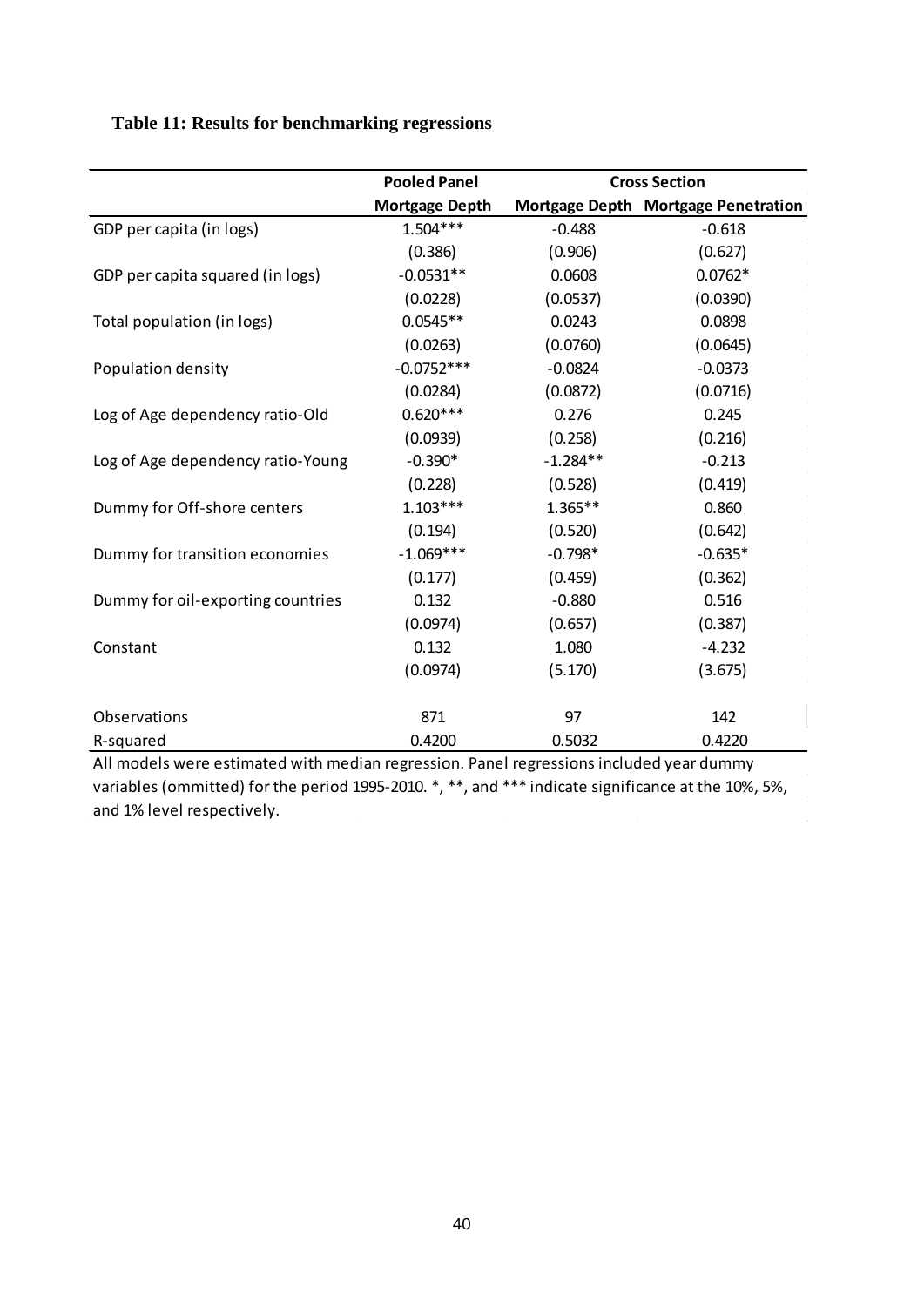# **Table 12: Correlation between mortgage depth and penetration gaps and housing**

# **finance regressors<sup>a</sup>**

| <b>VARIABLES</b>                                                  | Mortgage Depth Gap   | Mortgage   |                        |
|-------------------------------------------------------------------|----------------------|------------|------------------------|
|                                                                   | <b>Cross-section</b> | Panel      | <b>Penetration Gap</b> |
| Government-Owned Banks                                            | 0.046                | 0.1078     | 0.0935                 |
| Foreign-Owned Banks                                               | 0.056                | $-0.1447$  | $-0.0504$              |
| <b>Overall Activities Restrictiveness</b>                         | 0.1766               | 0.1995     | 0.1242                 |
| <b>Bank Concentration - Assets</b>                                | $-0.1554$            | $-0.1676$  | $-0.3034*$             |
| Real Estate                                                       | $0.2358*$            | $0.2406*$  | 0.1436                 |
| H-statistic                                                       | $-0.2335$            | $-0.212$   | 0.0828                 |
| Lerner Index                                                      | 0.1303               | 0.0736     | 0.0379                 |
| Insurance Premiums (Life) / GDP (%)                               | $-0.2586*$           | $-0.2067*$ | $-0.0564$              |
| Insurance Company Assets / GDP (%)                                | $-0.3346*$           | $-0.2215*$ | $-0.2037*$             |
| Stock Market Capitalization / GDP (%)                             | $-0.2236*$           | $-0.2290*$ | 0.1155                 |
| Stock Market Turnover Ratio (%)                                   | $-0.1709$            | $-0.0397$  | 0.0115                 |
| Private Bond Market Capitalization / GDP                          | $-0.0489$            | $-0.0567$  | $-0.3425*$             |
| Public Bond Market Capitalization / GDP                           | $0.4077*$            | $0.4234*$  | $0.4337*$              |
| Dealing with Construction Permits - Procedures (number)           | 0.1228               | 0.0727     | 0.1571                 |
| Registering Property - Cost (% of property value)                 | 0.138                | 0.1692     | $-0.0197$              |
| Enforcing Contracts - Cost (% of claim)                           | 0.0179               | 0.0313     | 0.0444                 |
| Getting Credit - Strength of legal rights index (0-10)            | $-0.1755$            | $-0.2222*$ | $-0.0883$              |
| Getting Credit - Depth of credit information index                | $-0.2207*$           | $-0.1198$  | 0.1023                 |
| Index of Government Participation in Housing Finance Markets      | $-0.0786$            | $-0.0658$  | 0.1436                 |
| Dummy, equal to one if primary funding source is retail           | $-0.17$              | $-0.1301$  | $-0.092$               |
| Dummy, equal to one if secondary funding source is retail         | $-0.1503$            | $-0.1207$  | $0.1814*$              |
| Dummy, equal to one if primary funding source is wholesale        | $-0.0753$            | $-0.0835$  | 0.0266                 |
| Dummy, equal to one if secondary funding source is wholesale      | $-0.2441*$           | $-0.2056*$ | $-0.1201$              |
| Dummy, equal to one if primary funding source is mortgage bonds   | $-0.2720*$           | $-0.2748*$ | $-0.128$               |
| Dummy, equal to one if secondary funding source is mortgage bonds | $-0.1142$            | $-0.1105$  | $-0.0127$              |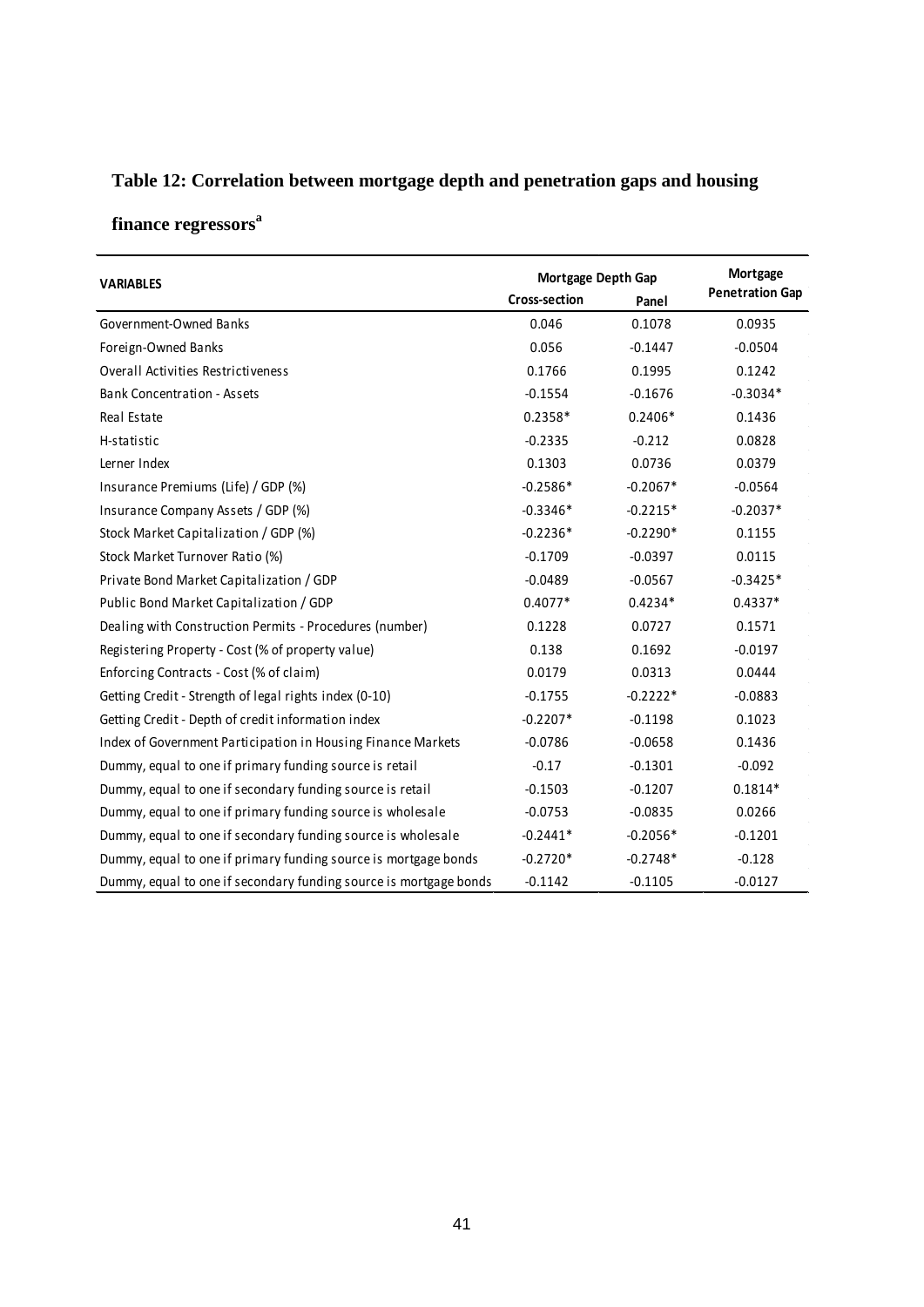# **ANNEX**

| <b>Country</b>              | <b>Region</b>                    | No. of Obs     | <b>Period</b> | <b>Source</b>                                 |
|-----------------------------|----------------------------------|----------------|---------------|-----------------------------------------------|
| Albania                     | Europe & Central Asia            | 5              | 2007-2011     | <b>Central Bank</b>                           |
|                             | Middle East & North              |                |               |                                               |
| Algeria                     | Africa<br>Latin America &        | 3              | 2004-2007     | <b>SRH, 2006 FSAP</b>                         |
| Argentina                   | Caribbean                        | 21             | 1991-2011     | <b>Central Bank</b>                           |
| Armenia                     | Europe & Central Asia            | 7              | 2005-2011     | National Bank of Georgia                      |
| Australia                   | East Asia & Pacific              | 16             | 1995-2010     | <b>ECRI</b>                                   |
| Austria                     | Europe & Central Asia            | 13             | 1998-2010     | <b>ECRI</b>                                   |
| Azerbaijan                  | Europe & Central Asia            | $\overline{2}$ | 2005-2007     | Central Bank of the Republic<br>of Azerbaijan |
|                             | Latin America &                  |                |               | The Central Bank of the                       |
| Bahamas, The                | Caribbean<br>Middle East & North | $\overline{7}$ | 2005-2011     | <b>Bahamas</b>                                |
| <b>Bahrain</b>              | Africa                           | 5              | 2006-2010     | Central Bank of Bahrain                       |
| Bangladesh                  | South Asia                       | $\mathbf{1}$   | 2004-2004     | Other                                         |
|                             | Latin America &                  |                |               |                                               |
| <b>Barbados</b>             | Caribbean                        | 31             | 1980-2010     | <b>Central Bank of Barbados</b>               |
| Belgium                     | Europe & Central Asia            | 14             | 1997-2010     | <b>ECRI</b>                                   |
| <b>Bolivia</b>              | Latin America &<br>Caribbean     | 13             | 1999-2011     | Financial<br>Regulatory/Oversight<br>Agency   |
| Botswana                    | Sub-Saharan Africa               | $\mathbf{1}$   | 2009-2009     | Other                                         |
|                             | Latin America &                  |                |               |                                               |
| Brazil                      | Caribbean                        | 17             | 1995-2011     | <b>Central Bank</b>                           |
| Brunei Darussalam           | East Asia & Pacific              | 5              | 2004-2008     | <b>IMF</b>                                    |
| <b>Bulgaria</b>             | Europe & Central Asia            | 16             | 1995-2010     | <b>ECRI</b>                                   |
| <b>Burkina Faso</b>         | Sub-Saharan Africa               | 5              | 2006-2010     | <b>Central Bank</b>                           |
| Burundi                     | Sub-Saharan Africa               | 5              | 2007-2011     | Central Bank of Burundi                       |
| Cameroon                    | Sub-Saharan Africa               | $\mathbf{1}$   | 2005-2005     | Other                                         |
| Canada                      | North America                    | 16             | 1995-2010     | <b>ECRI</b>                                   |
| Central African<br>Republic | Sub-Saharan Africa               | $\mathbf{1}$   | 2005-2005     | Other                                         |
| Chad                        | Sub-Saharan Africa               | $\mathbf{1}$   | 2005-2005     | Other                                         |
| Chile                       | Latin America &<br>Caribbean     | 12             | 2000-2011     | Financial<br>Regulatory/Oversight<br>Agency   |
| China                       | East Asia & Pacific              | 10             | 1997-2006     | World Bank Study                              |
|                             | Latin America &                  |                |               |                                               |
| Colombia                    | Caribbean                        | 10             | 2002-2011     | Central Bank                                  |
| Congo, Rep.                 | Sub-Saharan Africa               | $\mathbf{1}$   | 2005-2005     | Other                                         |
| Croatia                     | Europe & Central Asia            | 12             | 1999-2010     | <b>ECRI</b>                                   |
| Cyprus                      | Europe & Central Asia            | 6              | 2005-2010     | <b>ECRI</b>                                   |
| Czech Republic              | Europe & Central Asia            | 14             | 1997-2010     | <b>ECRI</b>                                   |
| Denmark                     | Europe & Central Asia            | 11             | 2000-2010     | <b>ECRI</b>                                   |
| Dominica                    | Latin America &                  | 1              | 2005-2005     | Central Bank                                  |

# **Table A1. Mortgage depth data sources**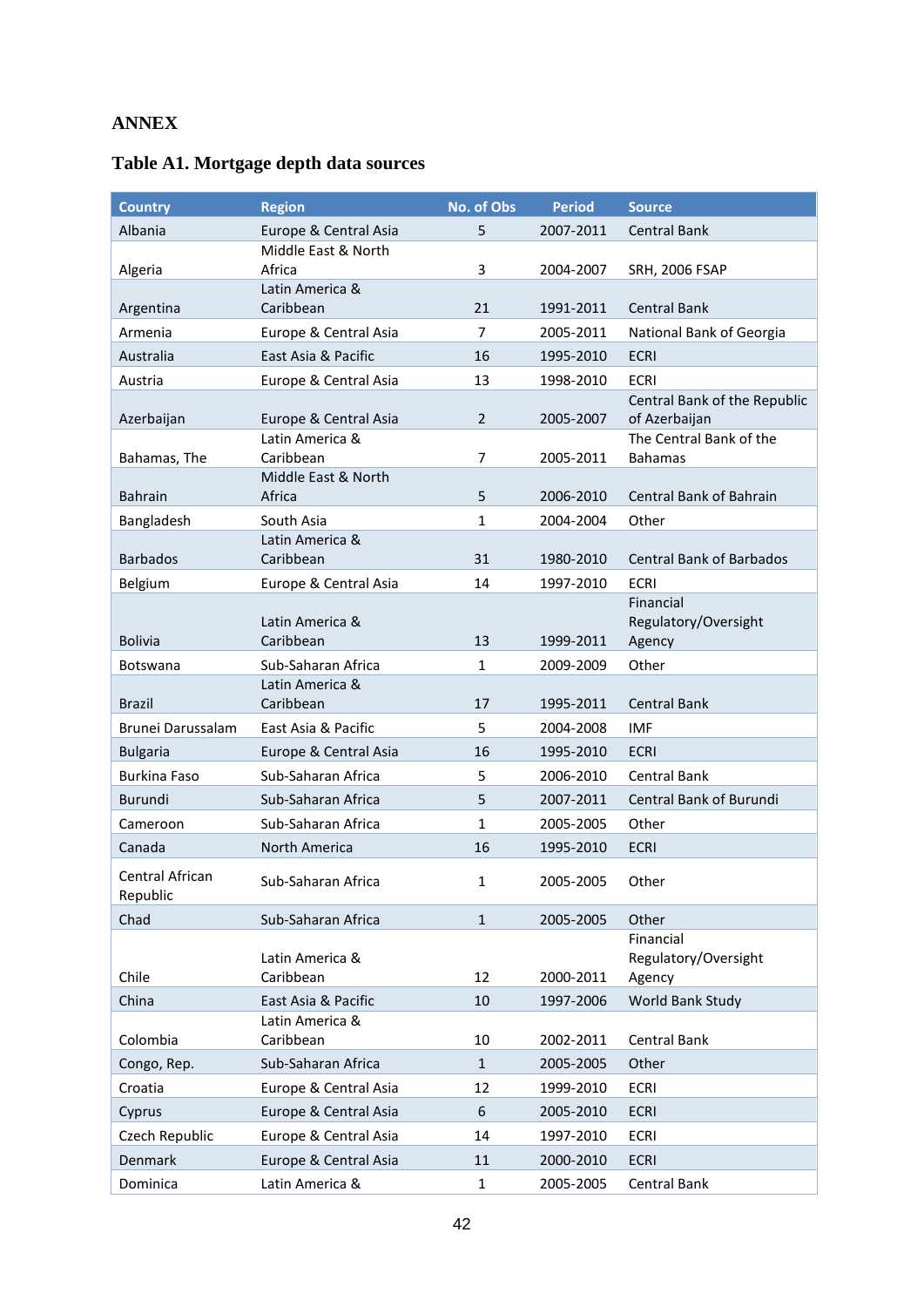|                         | Caribbean                     |                |             |                                             |
|-------------------------|-------------------------------|----------------|-------------|---------------------------------------------|
| Dominican<br>Republic   | Latin America &<br>Caribbean  | 6              | 2006-2011   | Financial<br>Regulatory/Oversight<br>Agency |
| Egypt, Arab Rep.        | Middle East & North<br>Africa | 3              | 2007-2009   | <b>Central Bank</b>                         |
| El Salvador             | Latin America &<br>Caribbean  | 10             | 2002-2011   | Financial<br>Regulatory/Oversight<br>Agency |
| Estonia                 | Europe & Central Asia         | 14             | 1997-2010   | <b>ECRI</b>                                 |
| Finland                 | Europe & Central Asia         | 13             | 1998-2010   | <b>ECRI</b>                                 |
| France                  | Europe & Central Asia         | 16             | 1995-2010   | <b>ECRI</b>                                 |
| Gabon                   | Sub-Saharan Africa            | $\mathbf{1}$   | 2005-2005   | Other                                       |
| Georgia                 | Europe & Central Asia         | 6              | 2006-2011   | <b>Central Bank</b>                         |
| Germany                 | Europe & Central Asia         | 16             | 1995-010    | <b>ECRI</b>                                 |
| Ghana                   | Sub-Saharan Africa            | $\overline{2}$ | 2006-2008   | Other                                       |
| Greece                  | Europe & Central Asia         | 16             | 1995-2010   | <b>ECRI</b>                                 |
| Guatemala               | Latin America &<br>Caribbean  | $\overline{2}$ | 2006 - 2007 | Other                                       |
| Guinea                  | Sub-Saharan Africa            | $\mathbf{1}$   | 2005-2005   | Other                                       |
| Hong Kong SAR,<br>China | East Asia & Pacific           | 6              | 2000-2005   | Central Bank                                |
| Hungary                 | Europe & Central Asia         | 11             | 2000-2010   | <b>ECRI</b>                                 |
| Iceland                 | Europe & Central Asia         | 4              | 2007-2010   | <b>ECRI</b>                                 |
| India                   | South Asia                    | 13             | 1999-2011   | <b>National Housing Bank</b><br>(NHB)       |
| Indonesia               | East Asia & Pacific           | $\overline{2}$ | 2010-2011   | <b>Central Bank</b>                         |
| Iran, Islamic Rep.      | Middle East & North<br>Africa | $\mathbf{1}$   | 2005-2005   | Other                                       |
| Ireland                 | Europe & Central Asia         | 13             | 1998-2010   | <b>ECRI</b>                                 |
| Israel                  | Middle East & North<br>Africa | 13             | 1999-2011   | <b>Central Bank</b>                         |
| Italy                   | Europe & Central Asia         | 13             | 1998-2010   | ECRI                                        |
| Jamaica                 | Latin America &<br>Caribbean  | 8              | 2004-2011   | Central Bank                                |
| Japan                   | East Asia & Pacific           | 16             | 1995-2010   | <b>ECRI</b>                                 |
| Jordan                  | Middle East & North<br>Africa | $\mathbf{1}$   | 2004-2004   | Other                                       |
| Kazakhstan              | Europe & Central Asia         | $\overline{7}$ | 2001-2007   | National Bank of Kazakhstan                 |
| Kenya                   | Sub-Saharan Africa            | 5              | 2006-2010   | Other                                       |
| Korea, Rep.             | East Asia & Pacific           | 9              | 2003-2011   | Central Bank                                |
| Kosovo                  | Europe & Central Asia         | $\overline{2}$ | 2010-2011   | Central Bank                                |
| Kyrgyz Republic         | Europe & Central Asia         | 1              | 2007-2007   | Other                                       |
| Latvia                  | Europe & Central Asia         | 13             | 1998-2010   | <b>ECRI</b>                                 |
| Lebanon                 | Middle East & North<br>Africa | $\overline{2}$ | 2006-2007   | Other                                       |
| Lithuania               | Europe & Central Asia         | 12             | 1999-2010   | <b>ECRI</b>                                 |
| Luxembourg              | Europe & Central Asia         | 13             | 1998-2010   | ECRI                                        |
| Macao SAR, China        | East Asia & Pacific           | 27             | 1985-2011   | Central Bank                                |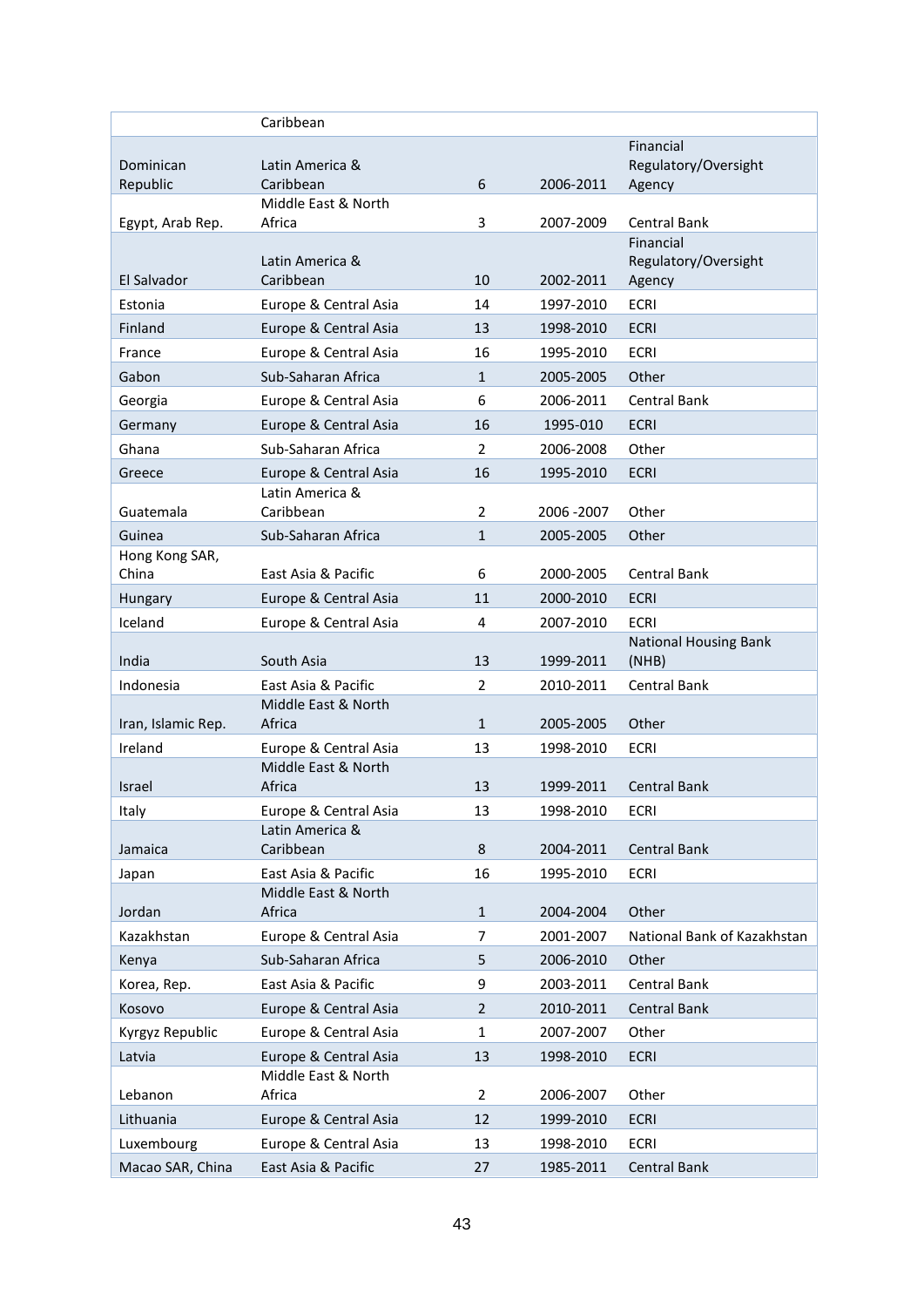| Macedonia, FYR            | Europe & Central Asia                        | $\overline{2}$   | 2009-2010 | Other                              |
|---------------------------|----------------------------------------------|------------------|-----------|------------------------------------|
| Malawi                    | Sub-Saharan Africa                           | $\overline{2}$   | 2006-2007 | <b>Central Bank</b>                |
| Malaysia                  | East Asia & Pacific                          | 16               | 1996-2011 | <b>Central Bank</b>                |
| Malta                     | Europe & Central Asia                        | 16               | 1995-2010 | <b>ECRI</b>                        |
|                           | Latin America &                              |                  |           |                                    |
| Mexico                    | Caribbean                                    | 18               | 1994-2011 | <b>Central Bank</b>                |
| Moldova                   | Europe & Central Asia                        | $\boldsymbol{9}$ | 2003-2011 | Other                              |
| Mongolia                  | East Asia & Pacific<br>Middle East & North   | $\mathbf{1}$     | 2007-2007 | Other                              |
| Morocco                   | Africa                                       | $\overline{4}$   | 2004-2007 | Other                              |
| Namibia                   | Sub-Saharan Africa                           | $\mathbf{1}$     | 2011-2011 | Hofinet                            |
| Netherlands               | Europe & Central Asia                        | 16               | 1995-2010 | <b>ECRI</b>                        |
| New Zealand               | East Asia & Pacific                          | 13               | 1998-2010 | OECD                               |
|                           | Latin America &                              |                  |           |                                    |
| Nicaragua                 | Caribbean                                    | $\mathbf{1}$     | 2006-2006 | <b>Central Bank</b>                |
| Nigeria                   | Sub-Saharan Africa                           | $\overline{2}$   | 2006-2008 | Other                              |
| Norway                    | Europe & Central Asia<br>Middle East & North | 14               | 1996-2009 | <b>ECRI</b>                        |
| Oman                      | Africa                                       | 6                | 2006-2011 | <b>Central Bank</b>                |
| Pakistan                  | South Asia                                   | $\overline{2}$   | 2003-2004 | Other                              |
|                           | Latin America &                              |                  |           | Regulatory/Oversight               |
| Panama                    | Caribbean                                    | $\overline{2}$   | 2006-2007 | Agency                             |
|                           | Latin America &<br>Caribbean                 | $\mathbf{1}$     | 2004-2004 | Other                              |
| Peru<br>Philippines       | East Asia & Pacific                          | 13               | 1999-2011 | <b>Central Bank</b>                |
| Poland                    | Europe & Central Asia                        | 15               | 1996-2010 | <b>ECRI</b>                        |
| Portugal                  | Europe & Central Asia                        | 16               | 1995-2010 | <b>ECRI</b>                        |
|                           | Middle East & North                          |                  |           |                                    |
| Qatar                     | Africa                                       | $\overline{4}$   | 2008-2011 | <b>Central Bank</b>                |
| Romania                   | Europe & Central Asia                        | 6                | 2005-2010 | <b>ECRI</b>                        |
|                           |                                              |                  |           | VTB - Klepikova                    |
| <b>Russian Federation</b> | Europe & Central Asia                        | 7                | 2005-2011 | presentation May 2008              |
| Samoa                     | East Asia & Pacific<br>Middle East & North   | 6                | 2006-2011 | Central Bank                       |
| Saudi Arabia              | Africa                                       | 20               | 1975-1994 | <b>Central Bank</b>                |
| Senegal                   | Sub-Saharan Africa                           | $\mathbf{1}$     | 2004-2004 | Other                              |
|                           |                                              |                  |           | Regulatory/Oversight               |
| Serbia                    | Europe & Central Asia                        | 4                | 2008-2011 | Agency                             |
| Seychelles                | Sub-Saharan Africa                           | 5                | 2006-2010 | Central Bank                       |
| Singapore                 | East Asia & Pacific                          | 23               | 1989-2011 | Monetary Authority of<br>Singapore |
| Slovak Republic           | Europe & Central Asia                        | 8                | 2003-2010 | <b>ECRI</b>                        |
| Slovenia                  | Europe & Central Asia                        | $\overline{7}$   | 2004-2010 | <b>ECRI</b>                        |
| South Africa              | Sub-Saharan Africa                           | 12               | 2000-2011 | South African Reserve Bank         |
| Spain                     | Europe & Central Asia                        | 14               | 1997-2010 | <b>ECRI</b>                        |
| Sweden                    | Europe & Central Asia                        | 9                | 2002-2010 | <b>ECRI</b>                        |
| Switzerland               | Europe & Central Asia                        | 16               | 1995-2010 | <b>ECRI</b>                        |
| Tajikistan                | Europe & Central Asia                        | $\mathbf{1}$     | 2005-2005 | <b>Statistics Agency</b>           |
| Tanzania                  | Sub-Saharan Africa                           | $\mathbf{1}$     | 2009-2009 | World Bank Mission April           |
|                           |                                              |                  |           |                                    |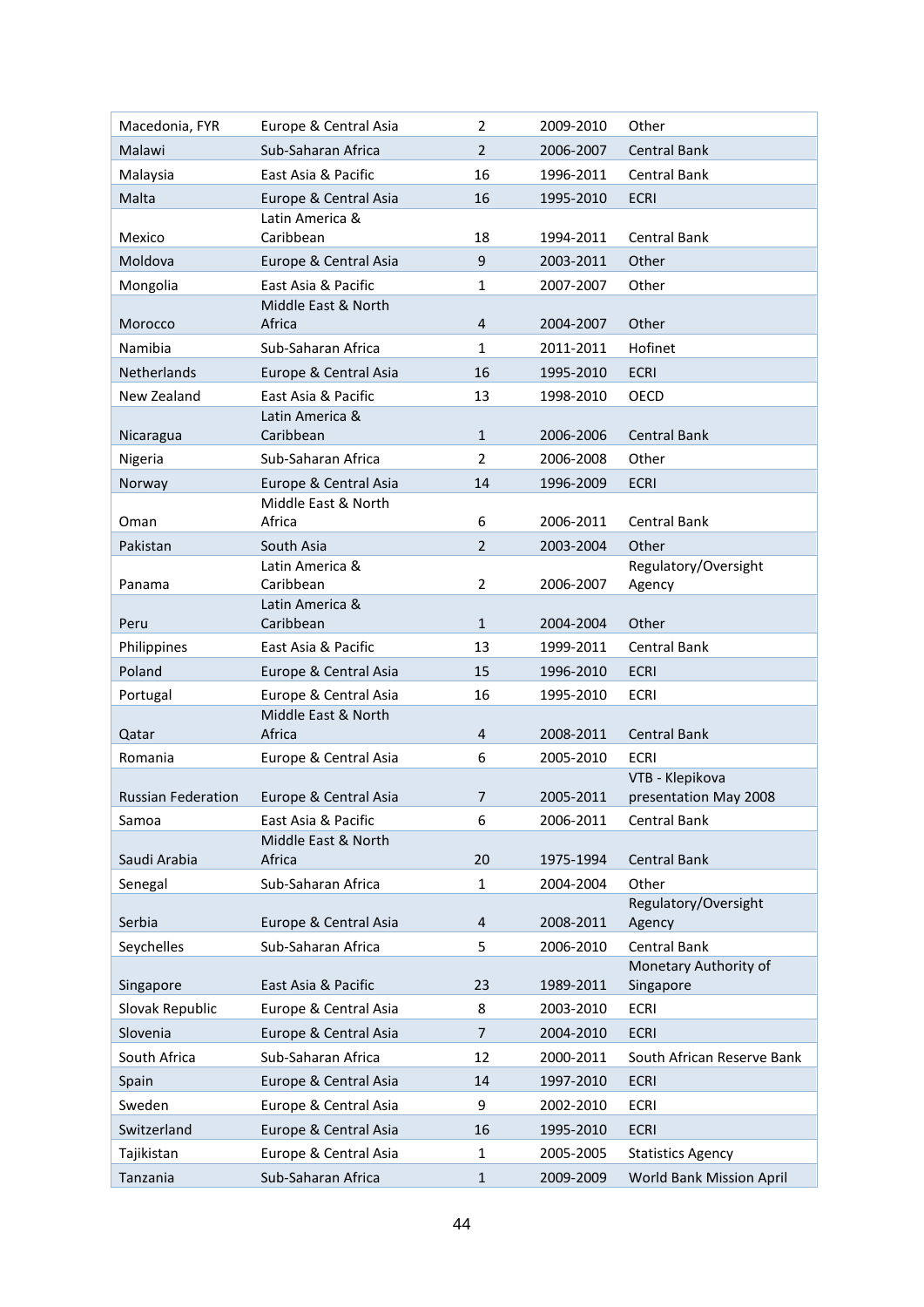|                      |                       |    |           | 2009                                        |
|----------------------|-----------------------|----|-----------|---------------------------------------------|
| Thailand             | East Asia & Pacific   | 7  | 2004-2011 | Thailand's Real State<br>Information Center |
|                      |                       |    |           |                                             |
| Togo                 | Sub-Saharan Africa    | 5  | 2006-2010 | Other                                       |
|                      | Middle East & North   |    |           |                                             |
| Tunisia              | Africa                | 7  | 2003-2009 | Merrill Lynch                               |
| Turkey               | Europe & Central Asia | 6  | 2005-2010 | <b>ECRI</b>                                 |
| Uganda               | Sub-Saharan Africa    | 2  | 2010-2011 | <b>Central Bank</b>                         |
| Ukraine              | Europe & Central Asia | 6  | 2006-2011 | <b>Central Bank</b>                         |
| United Arab          | Middle East & North   |    |           |                                             |
| Emirates             | Africa                | 12 | 2000-2011 | <b>Central Bank</b>                         |
| United Kingdom       | Europe & Central Asia | 16 | 1995-2010 | <b>ECRI</b>                                 |
| <b>United States</b> | North America         | 16 | 1995-2010 | <b>ECRI</b>                                 |
|                      | Latin America &       |    |           |                                             |
| Uruguay              | Caribbean             | 1  | 2005-2005 | <b>Central Bank</b>                         |
| Uzbekistan           | Europe & Central Asia | 3  | 2007-2009 | <b>Central Bank</b>                         |
| Vanuatu              | East Asia & Pacific   | 7  | 2005-2011 | Other                                       |
|                      |                       |    |           |                                             |

Source: Authors

Ñ

# **Table A2. Housing Loan Penetration by country (2011)**

| <b>Country</b>              | %    | <b>Country</b>     | %    | <b>Country</b>            | %    |
|-----------------------------|------|--------------------|------|---------------------------|------|
| Afghanistan                 | 10.2 | Honduras           | 2.1  | New Zealand               | 42.6 |
| Angola                      | 4.3  | Croatia            | 4.6  | Oman                      | 18.5 |
| Albania                     | 2.3  | Haiti              | 3.4  | Pakistan                  | 2.3  |
| <b>United Arab Emirates</b> | 23.0 | Hungary            | 14.2 | Panama                    | 12.2 |
| Argentina                   | 0.5  | Indonesia          | 0.8  | Peru                      | 1.4  |
| Armenia                     | 1.1  | India              | 2.5  | Philippines               | 3.9  |
| Australia                   | 43.8 | Ireland            | 39.2 | Poland                    | 3.1  |
| Austria                     | 29.1 | Iran, Islamic Rep. | 16.0 | Portugal                  | 25.9 |
| Azerbaijan                  | 0.4  | Iraq               | 17.3 | Paraguay                  | 1.6  |
| Burundi                     | 0.1  | Israel             | 17.7 | Qatar                     | 20.4 |
| Belgium                     | 39.2 | Italy              | 12.9 | Romania                   | 4.3  |
| Benin                       | 0.6  | Jamaica            | 3.8  | <b>Russian Federation</b> | 1.8  |
| <b>Burkina Faso</b>         | 0.7  | Jordan             | 4.0  | Rwanda                    | 2.1  |
| Bangladesh                  | 2.9  | Japan              | 18.1 | Saudi Arabia              | 16.1 |
| <b>Bulgaria</b>             | 2.2  | Kazakhstan         | 5.3  | Sudan                     | 6.4  |
| <b>Bahrain</b>              | 5.0  | Kenya              | 1.2  | Senegal                   | 0.1  |
| Bosnia and                  |      |                    |      |                           |      |
| Herzegovina                 | 4.0  | Kyrgyz Republic    | 0.6  | Singapore                 | 21.8 |
| <b>Belarus</b>              | 10.9 | Cambodia           | 2.2  | Sierra Leone              | 0.5  |
| <b>Bolivia</b>              | 4.5  | Korea, Rep.        | 25.6 | El Salvador               | 2.0  |
| <b>Brazil</b>               | 1.6  | Kosovo             | 2.0  | Somalia                   | 6.9  |
| Botswana                    | 1.8  | Kuwait             | 23.5 | Serbia                    | 1.7  |
| Central African             | 1.1  | Lao PDR            | 1.2  | Slovak Republic           | 8.5  |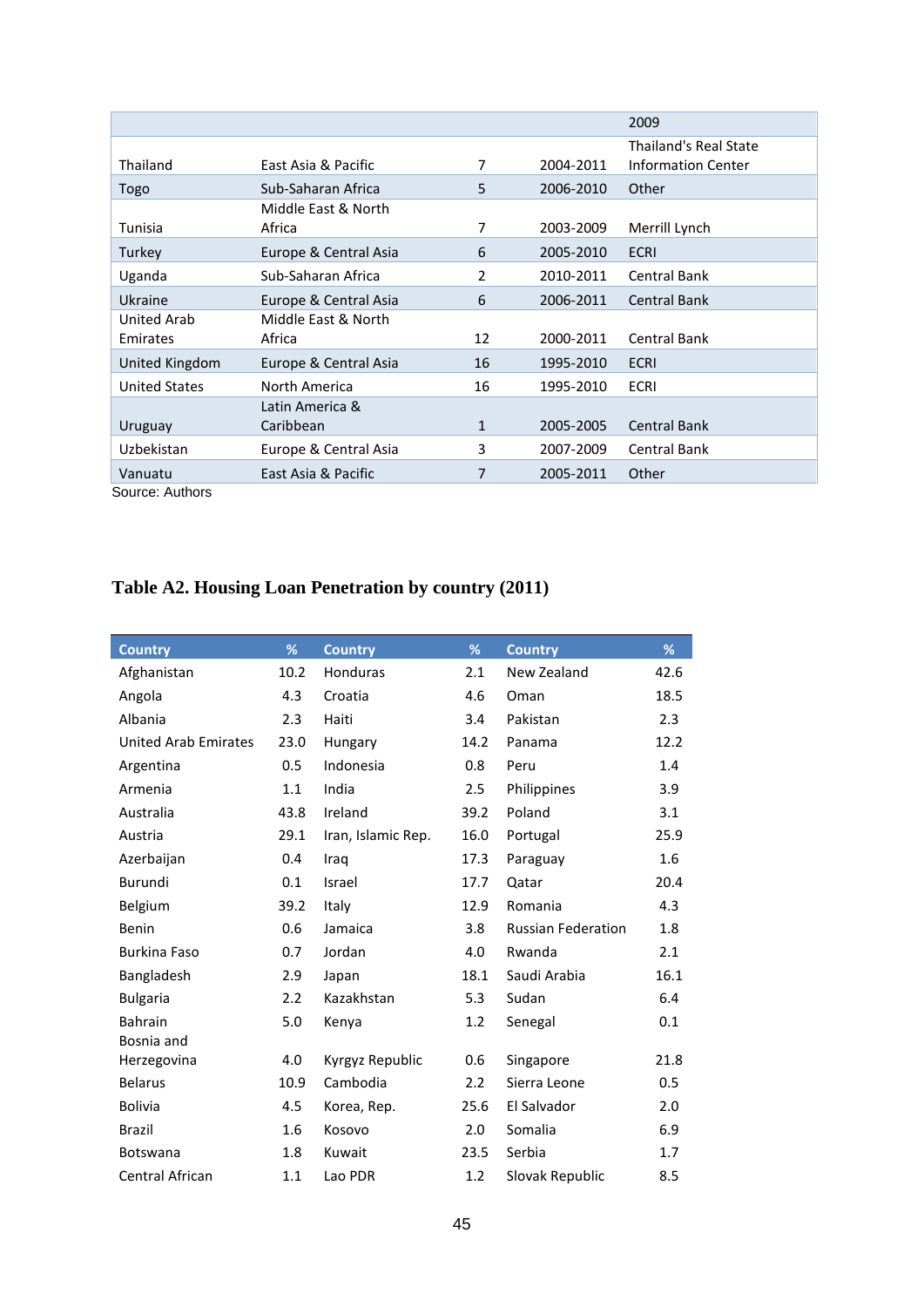| Republic             |      |                |      |                            |      |
|----------------------|------|----------------|------|----------------------------|------|
| Canada               | 33.4 | Lebanon        | 6.1  | Slovenia                   | 12.0 |
| Chile                | 4.2  | Liberia        | 3.6  | Sweden                     | 59.7 |
| China                | 5.4  | Sri Lanka      | 4.2  | Swaziland                  | 6.6  |
| Cameroon             | 1.7  | Lesotho        | 0.8  | Syrian Arab Republic       | 5.9  |
| Congo, Rep.          | 0.3  | Lithuania      | 6.7  | Chad                       | 6.3  |
| Colombia             | 3.3  | Luxembourg     | 41.5 | Togo                       | 2.3  |
| Comoros              | 0.7  | Latvia         | 9.6  | Thailand                   | 5.8  |
| Costa Rica           | 4.2  | Morocco        | 6.3  | Tajikistan                 | 0.6  |
| Cyprus               | 29.2 | Moldova        | 0.7  | Turkmenistan               | 1.0  |
| Czech Republic       | 9.1  | Madagascar     | 0.6  | <b>Trinidad and Tobago</b> | 1.9  |
| Germany              | 23.7 | Mexico         | 3.1  | Tunisia                    | 3.2  |
| Djibouti             | 6.3  | Macedonia, FYR | 4.3  | Turkey                     | 1.6  |
| Denmark              | 53.5 | Mali           | 0.8  | Tanzania                   | 5.4  |
| Dominican Republic   | 2.0  | Malta          | 20.5 | Uganda                     | 1.2  |
| Algeria              | 7.1  | Montenegro     | 5.2  | Ukraine                    | 1.2  |
| Ecuador              | 2.2  | Mongolia       | 4.4  | Uruguay                    | 2.0  |
| Egypt, Arab Rep.     | 2.2  | Mozambique     | 1.1  | <b>United States</b>       | 36.7 |
| Spain                | 35.3 | Mauritania     | 6.1  | Uzbekistan                 | 0.0  |
| Estonia              | 19.0 | Mauritius      | 5.7  | Venezuela, RB              | 0.6  |
| Finland              | 33.1 | Malawi         | 6.5  | Vietnam                    | 2.4  |
| France               | 31.1 | Malaysia       | 16.9 | West Bank and Gaza         | 7.1  |
| Gabon                | 0.6  | Niger          | 1.0  | Yemen, Rep.                | 1.2  |
| United Kingdom       | 34.3 | Nigeria        | 0.3  | South Africa               | 5.4  |
| Georgia              | 0.5  | Nicaragua      | 0.4  | Congo, Dem. Rep.           | 0.7  |
| Ghana                | 2.8  | Netherlands    | 45.0 | Zambia                     | 1.8  |
| Guinea               | 0.2  | Nepal          | 6.7  | Zimbabwe                   | 1.3  |
| Greece               | 7.2  |                |      |                            |      |
| Guatemala            | 1.3  |                |      |                            |      |
| Hong Kong SAR, China | 13.5 |                |      |                            |      |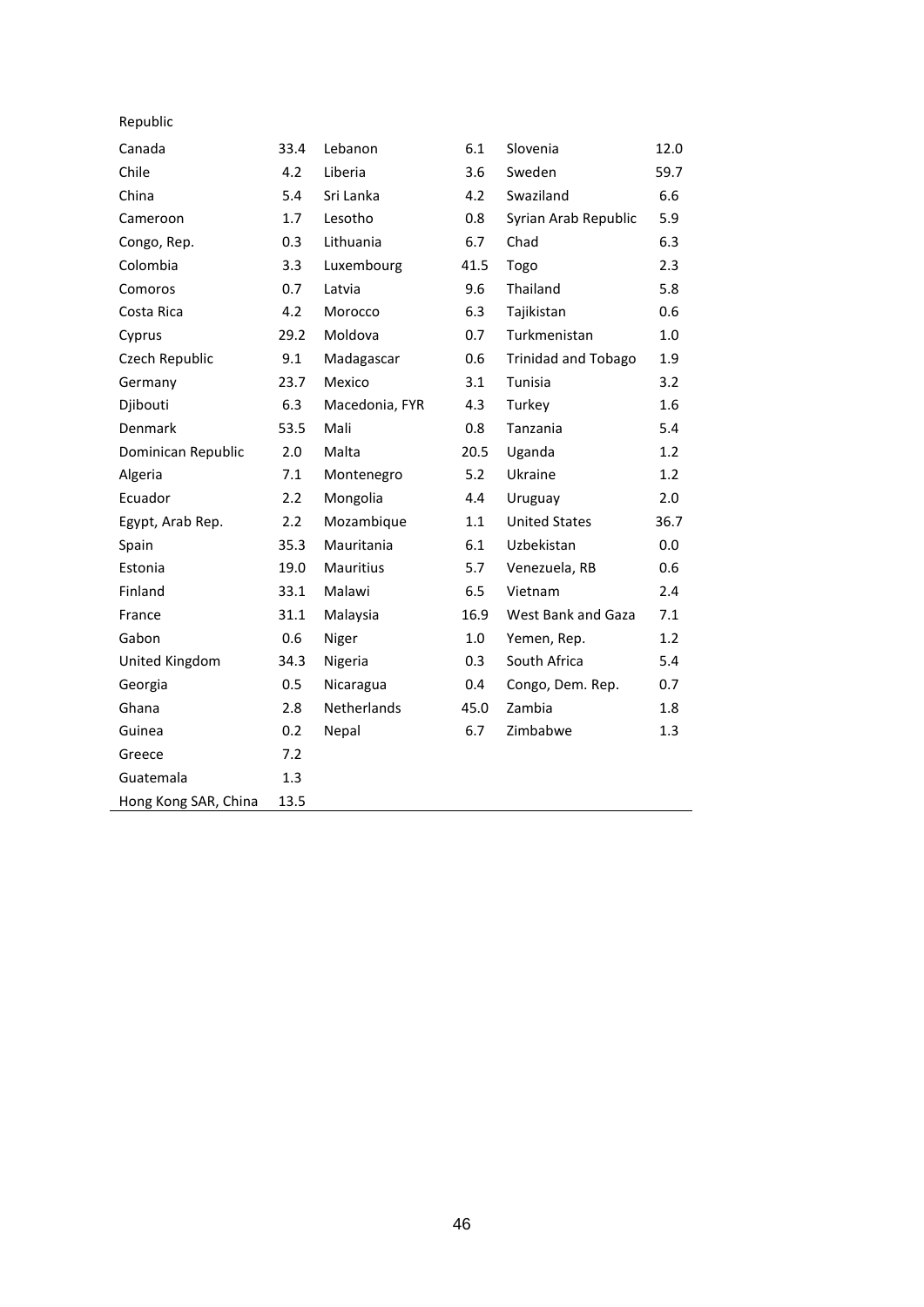|                        | Panel                            |          | <b>Cross section</b>       |                  | Panel    |          | <b>Cross section</b>       |                     | Panel                     | <b>Cross section</b>                  |             |
|------------------------|----------------------------------|----------|----------------------------|------------------|----------|----------|----------------------------|---------------------|---------------------------|---------------------------------------|-------------|
|                        |                                  | Mortgage | Mortgage                   |                  |          | Mortgage | Mortgage                   |                     |                           | Mortgage                              | Mortgage    |
| Country                | (2010)                           | Depth    | <b>Penetration Country</b> |                  | (2010)   | Depth    | <b>Penetration Country</b> |                     | (2010)                    | Depth                                 | Penetration |
| East Asia & Pacific    |                                  |          | Estonia                    | $-0.292$         | $-0.172$ | $-0.073$ |                            |                     | Latin America & Caribbean |                                       |             |
| Australia              | $-0.376$                         | $-0.391$ | $-0.127$                   | Finland          | 0.072    | 0.125    | $-0.007$                   | Argentina           | 0.309                     | 0.201                                 | 0.160       |
| Brunei Darussalam      |                                  | 0.432    |                            | France           | 0.122    | 0.130    | $-0.018$                   | Bahamas, The        | 0.459                     | 0.386                                 |             |
| Cambodia               |                                  |          | $-0.017$                   | Georgia          | $-0.049$ | $-0.036$ | $-0.005$                   | <b>Barbados</b>     |                           | 0.001                                 |             |
| China                  |                                  | $-0.051$ | $-0.024$                   | Germany          | 0.172    | 0.092    | 0.065                      | <b>Bolivia</b>      | $-0.051$                  | $-0.006$                              | $-0.031$    |
| Hong Kong SAR, China   |                                  |          | 0.052                      | Greece           | $-0.013$ | $-0.001$ | 0.140                      | Brazil              | 0.197                     | 0.116                                 | 0.069       |
| Indonesia              | 0.099                            | $-0.021$ | $-0.005$                   | Hungary          | 0.008    | 0.008    | $-0.052$                   | Chile               | 0.034                     | 0.118                                 | 0.083       |
| Japan                  | 0.451                            |          |                            | Iceland          | 0.289    | 0.218    |                            | Colombia            | 0.109                     | 0.089                                 | 0.025       |
| Korea, Rep.            | 0.070                            | $-0.046$ | $-0.045$                   | Ireland          | $-0.137$ | $-0.120$ | $-0.057$                   | Costa Rica          |                           |                                       | 0.048       |
| Lao PDR                |                                  |          | 0.001                      | Italy            | 0.242    | 0.247    | 0.132                      | Dominican Re        | 0.044                     | 0.078                                 | 0.046       |
| Macao SAR, China       | 0.022                            | 0.039    |                            | Kazakhstan       |          | $-0.044$ | $-0.036$                   | Ecuador             |                           |                                       | 0.003       |
| Malaysia               | $-0.007$                         | $-0.087$ | $-0.026$                   | Kyrgyz Republic  |          | $-0.016$ | $-0.002$                   | El Salvador         | $-0.222$                  | $-0.094$                              | 0.024       |
| Mongolia               |                                  | $-0.023$ | $-0.044$                   | Latvia           | $-0.259$ | $-0.179$ | $-0.001$                   | Guatemala           |                           | 0.091                                 | 0.018       |
| New Zealand            |                                  | $-0.497$ | $-0.195$                   | Lithuania        | $-0.090$ | $-0.039$ | 0.020                      | Haiti               |                           |                                       | $-0.027$    |
| Philippines            | 0.033                            | 0.039    | $-0.029$                   | Luxembourg       | 0.216    | 0.275    | 0.038                      | Honduras            |                           |                                       | $-0.003$    |
| Samoa                  | $-0.196$                         | $-0.120$ |                            | Macedonia, FYR   | $-0.037$ | 0.078    | $-0.015$                   | Jamaica             | 0.013                     | 0.048                                 | 0.024       |
| Singapore              | $-0.099$                         | $-0.129$ | $-0.056$                   | Malta            | $-0.254$ | $-0.093$ | $-0.051$                   | Mexico              | 0.142                     | 0.176                                 | 0.087       |
| Thailand               | $-0.039$                         | $-0.070$ | $-0.014$                   | Moldova          | $-0.005$ | $-0.003$ | $-0.007$                   | Nicaragua           |                           | $-0.035$                              | 0.001       |
| Vanuatu                | $-0.203$                         | $-0.067$ |                            | Netherlands      | $-0.358$ | $-0.329$ | $-0.144$                   | Panama              |                           | $-0.050$                              | 0.035       |
| Vietnam                |                                  |          | $-0.024$                   | Norway           |          | 0.000    |                            | Paraguay            |                           |                                       | 0.003       |
|                        | <b>Europe &amp; Central Asia</b> |          |                            | Poland           | 0.064    | 0.091    | 0.076                      | Peru                |                           |                                       | 0.044       |
| Albania                | $-0.023$                         | 0.092    | $-0.003$                   | Portugal         | $-0.353$ | $-0.277$ | $-0.069$                   | Trinidad and Tobago |                           |                                       | 0.138       |
| Armenia                | $-0.025$                         | 0.017    | $-0.007$                   | Romania          | 0.001    | 0.002    | $-0.018$                   | Uruguay             |                           |                                       | 0.125       |
| Austria                | 0.243                            | 0.240    | 0.024                      | Russian Federati | 0.117    | $-0.018$ | 0.010                      | Venezuela, RB       |                           |                                       | 0.082       |
| Azerbaijan             |                                  | $-0.009$ | 0.011                      | Serbia           | $-0.086$ |          |                            |                     |                           | <b>Middle East &amp; North Africa</b> |             |
| <b>Belarus</b>         |                                  |          | $-0.092$                   | Slovak Republic  | 0.077    | 0.110    | 0.045                      | Algeria             |                           | 0.039                                 | $-0.043$    |
| Belgium                | 0.036                            | 0.075    | $-0.097$                   | Slovenia         | 0.148    | 0.253    | 0.079                      | Bahrain             |                           | 0.231                                 | 0.118       |
| Bosnia and Herzegovina |                                  |          | $-0.013$                   | Spain            | $-0.208$ | $-0.214$ | $-0.114$                   | Djibouti            |                           |                                       | $-0.054$    |
| <b>Bulgaria</b>        | $-0.109$                         | $-0.067$ | 0.001                      | Sweden           | 0.067    | 0.112    | $-0.244$                   | Egypt, Arab Rep.    |                           | $-0.003$                              | $-0.001$    |
| Croatia                | $-0.062$                         | 0.067    | 0.062                      | Switzerland      | $-0.413$ | $-0.340$ |                            | Iran, Islamic Rep.  |                           |                                       | $-0.137$    |
| Cyprus                 | $-0.250$                         | $-0.166$ | $-0.009$                   | Tajikistan       |          |          | 0.015                      | Iraq                |                           |                                       | $-0.167$    |
| Czech Republic         | 0.035                            | 0.093    | 0.036                      | Turkey           | 0.166    | 0.065    | 0.077                      | Israel              | 0.176                     | 0.223                                 | 0.097       |
| Denmark                | $-0.631$                         | $-0.570$ | $-0.191$                   | Ukraine          | $-0.036$ | $-0.065$ | $-0.012$                   | Jordan              |                           |                                       | 0.003       |
|                        |                                  |          |                            | United Kingdom   | $-0.268$ | $-0.374$ | $-0.022$                   | Kuwait              |                           |                                       | 0.059       |

**Table A3: Mortgage gap for cross-sectional and panel benchmarking regression models**